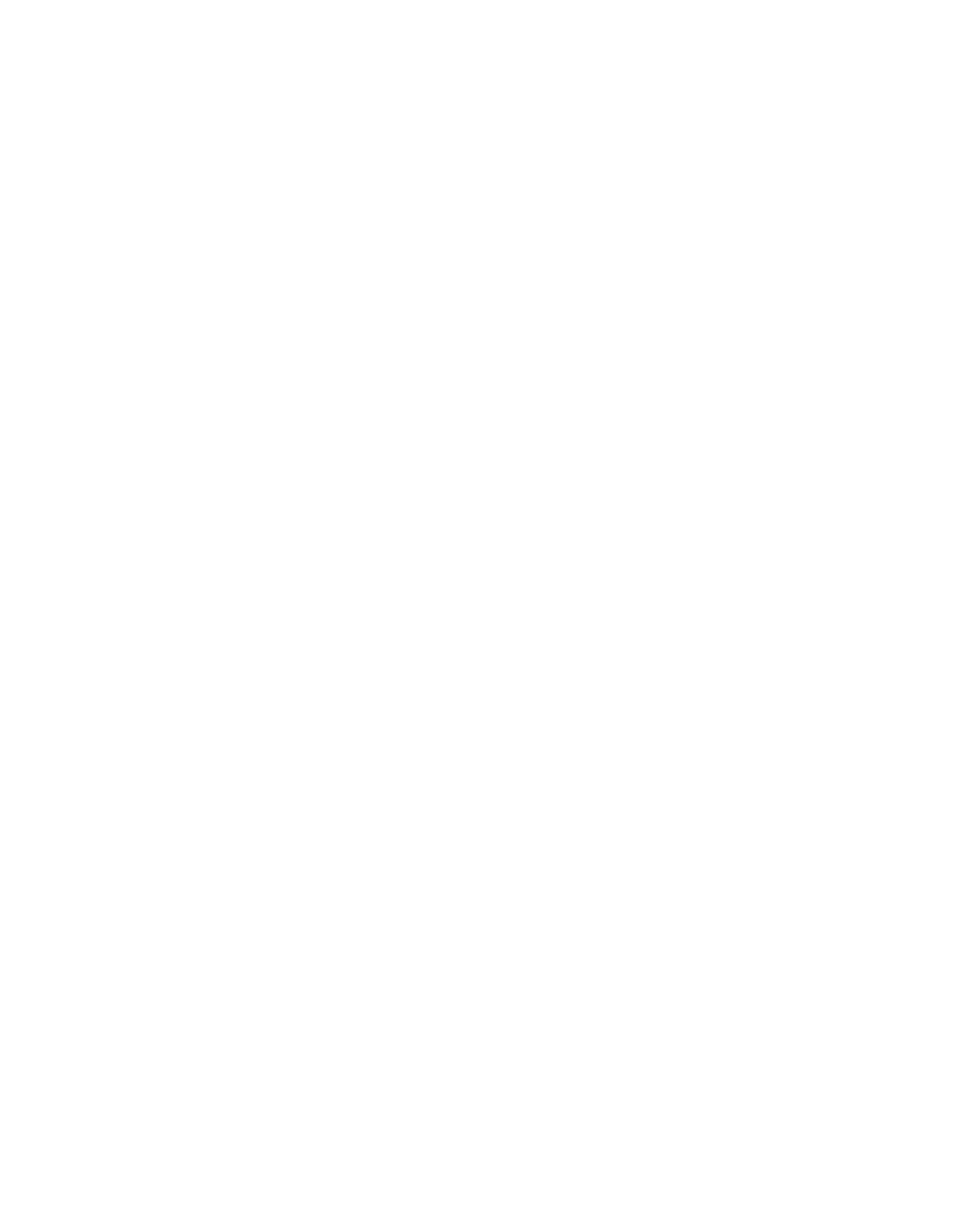### **North Coast Region**

Barnum Timber Company. 2006. Comments on the proposed revisions to the 2006 303(d) List regarding Redwood Creek. Eureka, CA.

Benda, L. and Associates. 2004a. Little North Fork Noyo River wood budget. Fort Bragg, CA: Campbell Timberland Management.

Benda, L. and Associates. 2004b. Wood recruitment to streams. Mendocino Coast. Fort Bragg, CA: Campbell Timberland Management.

California Department of Fish and Game. 2002. Non-Indigenous Marine Species of Humboldt Bay. Sacramento, CA: Department of Fish and Game.

California Department of Fish and Game. 2004. Salmon Creek water quality data. Notification number 1600-2002-0765-3. Yountville, CA: California Department of Fish and Game.

California Department of Forestry and Fire Protection. 2006. Comments on the proposed 2006 303(d) List. Sacramento, CA.

California Department of Health Services (DHS). 2004. Quality Assurance Plans. Santa Rosa, CA: Sonoma County Department of Health Services.

City of Santa Rosa. 2003. Bacteria data from PMG-M.

City of Santa Rosa. 2004. Memorandum on Laguna de Santa Rosa, Russian River.

Cloverdale, City of. 2002. Chemical examination report. Cloverdale, CA: Alpha Analytical Laboratories.

De La Fuente, J. and D. Elder. 1997. The flood of 1997-Klamath National Forest. Phase 1 Final Report. Yreka, CA: Klamath National Forest.

Del Norte Solid Waste Authority. 2003. Crescent City landfill shallow groundwater contours. Crescent City, CA: North Coast Laboratories.

Einarson, Fowler, and Watson. 2004. Cummings Road landfill. Humboldt County, CA: Sequoia Analytical.

Grosholtz, E.D., G.M. Ruiz, C.A. Dean, K.A. Shirley, J.L. Moron, and P.G. Connors. 2000. The impacts of a nonindigenous predator in a California bay. Ecology 8(15): 1206-1224.

Hawthorne Timber Company. 2003. Instream temperature monitoring information: Usal Creek, Ten Mile River (north and south forks), Big River, Salmon Creek. Arcata, CA: Campbell Timberland Management.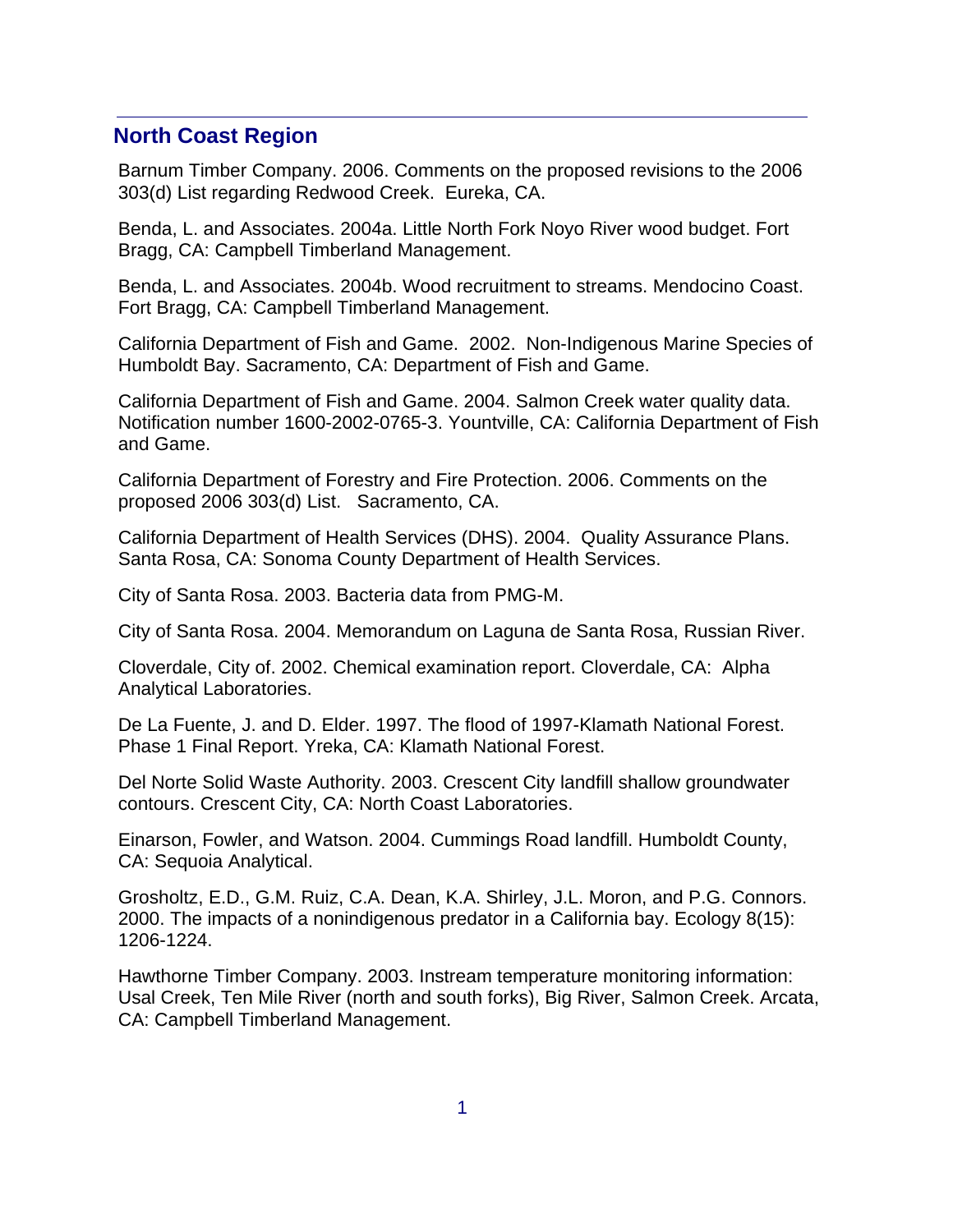Higgins, P. 2004. Memorandum: Adding sediment impairment of the mainstream Klamath River to the Clean Water Act Section 303(d). List of water quality segments. Arcata, CA: Patrick Higgins, Consulting fisheries biologist.

Katznelson, R. 2003. Russian River first flush summary report. Santa Rosa, CA: Clean Water Team. Citizen Monitoring Program

Katznelson, R. 2002. Russian River first flush summary report. Santa Rosa, CA: Clean Water Team. Citizen Monitoring Program.

Laguna de Santa Rosa comment letters. 2005. Individual form letters opposing the delisting of the Laguna de Santa Rosa, 213 letters.

Levesque, S.P. 2004. Memorandum: Notice of public solicitation of water quality data and information-2004 Clean Water Act section 303(d) list. Fort Bragg, CA: Campbell Timberland Management, LLC.

Maguire, M. 2001. Winchuk River watershed assessment. Gold Beach, OR: South Coast Watershed Council.

Massingill, C. 2001. Winchuk River Watershed action plan. Gold Beach, OR: South Coast Watershed Council.

Massingill, C. 2002. Curry Action Plan. Gold Beach, OR: South Coast Watershed Council.

NCWAP. 2003. Water quality data-Gualala River. North Coast Watershed Assessment Program

North Coast RWQCB. 2003a. Albion River water quality data. (also Marsh Creek) (efile).

North Coast RWQCB. 2003b. Big River water quality data. (also Marsh Creek) (efile). Redding, CA: North Coast Regional Water Quality Control Board.

North Coast RWQCB. 2003c. Eel River water quality data. (also Cable Creek) (efile). Redding, CA: North Coast Regional Water Quality Control Board.

North Coast RWQCB. 2003d. Garcia River water quality data. (also: Hathaway, Pardaloe, and Upper Mill Creeks) (e-file). Redding, CA: North Coast Regional Water Quality Control Board.

North Coast RWQCB. 2003e. Mattole River water quality data. (also Ancestor Creek) (e-file). Redding, CA: North Coast Regional Water Quality Control Board.

North Coast RWQCB. 2003f. Navarro River. (also: Indian, Anderson, Lower Little Mill Creeks) (e-file). Redding, CA: North Coast Regional Water Quality Control Board.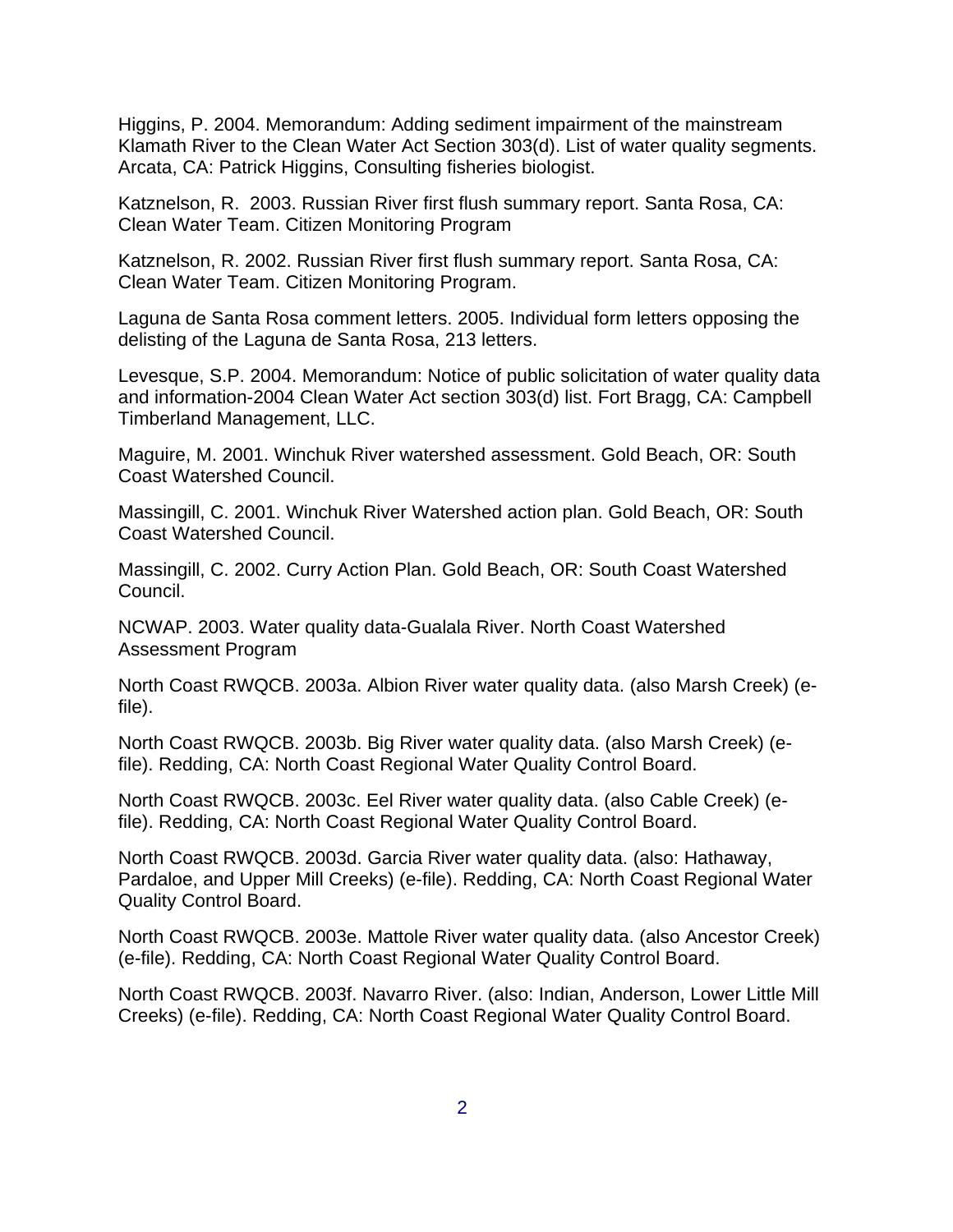North Coast RWQCB. 2004a. Memorandum: Garcia River listing for sediment impairment. Santa Rosa, CA. North Coast Regional Water Quality Control Board.

North Coast RWQCB. 2004b. Region 1 water quality data from EPA. Albion, Big, Eel, Middle Fork Eel, Garcia, Mattole, Navarro, Russian, Trinity, and Klamath Rivers, Salmon Creek. Santa Rosa, CA: North Coast Regional Water Quality Control Board.

North Coast RWQCB. 2004c. Salmon River nutrient delisting recommendation. Santa Rosa, CA: North Coast Regional Water Quality Control Board.

North Coast RWQCB. 2004d. Total daily maximum load analysis-water temperature and nutrients. Upper Lost River and Clear Lake Reservoir Watershed. Santa Rosa, CA: North Coast Regional Water Quality Control Board.

North Coast RWQCB. 2004e. Warm Springs Hatchery. Redding, CA: Columbia Analytical Services. Redding, CA: North Coast Regional Water Quality Control Board.

Pacific Lumber Company. 2002. Hely Creek wood waste disposal site. Scotia, CA: North Coast Laboratories.

PacifiCorp. 2004. Klamath River fish study. FERC section 10. FERC Project 2082.

Payne, T.R. and Associates. 1989. Lower Klamath River tributary delta study. Arcata, CA: U.S. Department of the Interior.

Sandler, M. 2004. 303(d) list solicitation submittal data. 2004. Occidental, CA: Community Clean Water Institute.

Scoles, G. 2004. Memorandum: 2004 Section 303(d) List solicitation of data for Laguna de Santa Rosa for phosphorus.

Sears, Anna L., and L. N. Verdone. 2005. Ludwigia Hexapatela Management Plan for the Laguna de Santa Rosa. Santa Rosa, CA.

Sonoma County Water Agency. 2002. Russian River upstream. Santa Rosa, CA: North Coast Regional Water Quality Control Board.

Sonoma West Holdings. 2003. Dry weather testing. Santa Rosa, CA: Brejle and Race Laboratories.

Stillwater Sciences. 2002a. Bibliography on percent fines in stream substrate as a measure of watershed condition and health. Arcata, CA: Campbell Timberland Management.

Stillwater Sciences. 2002b. Stream temperature indices, thresholds, and standards used to protect coho salmon habitat; a review. Arcata, CA: Campbell Timberland Management.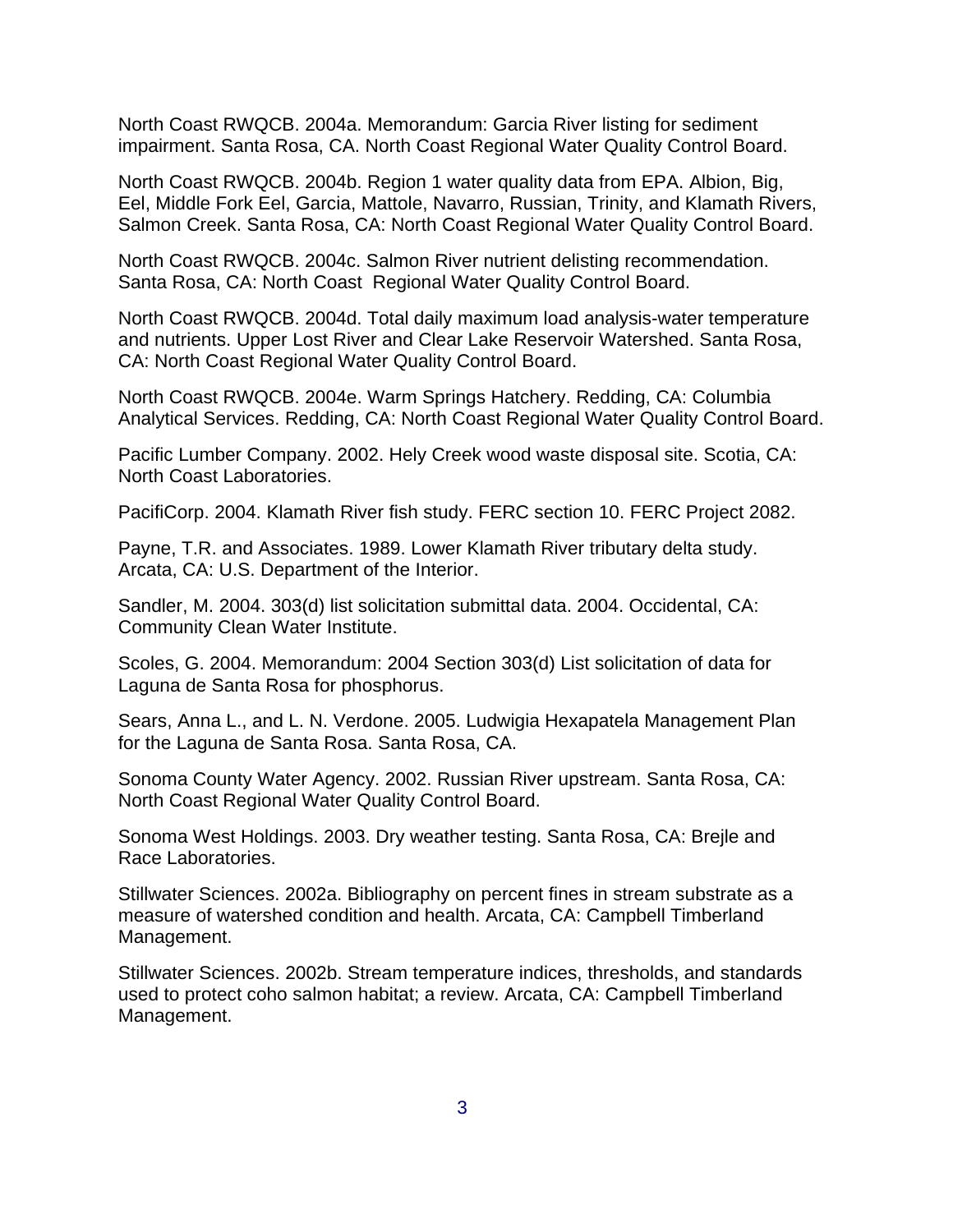USEPA. 2004c. Salmon Creek submittal from EPA data solicitation. File: 1- 15cc\_SmnCrkmemo2b. U.S. Environmental Protection Agency.

USGS. 2002b. Trinity River watershed. Fish tissue data. U.S. Geological Survey.

Wright, D. 2003. Case study: McNiel sampling in north coast watersheds. Arcata, CA: Campbell Timberland Management.

Yurok Tribe Environmental Program. 2003. Sampling and analysis plan for the Yurok Reservation. Orrick, CA.

Yurok Tribe. 2003. Turbidity and suspended sediment concentration spreadsheets for McGarvey, Blue and Turwar Creeks.

# **San Francisco Bay Region**

Armanino, G. 2004. Pescadero-Butano Watershed Assessment. San Mateo County, CA. Environmental Science Associates.

Battelle Memorial Institute. 2002. Draft final report: Sediment investigations at Islais Creek and Mission Creek. City and County of San Francisco, Public Utilities Commission.

Bowman, T.E., and J.J. Orsi. 1992. Deltamysis holmquistae, a new genus and species of mycidacea from the Sacramento-San Joaquin estuary of California (Mycidae: Mycinae: Heteromycini). Proceedings of the Biological Society of Washington. 105(4): 733-742.

Brown, C.L., F. Parchaso, J.K. Thompson, and S. N. Luoma. 2003. Assessing toxicant effects in a complex estuary; a case study of effects of silver on reproduction in the bivalve, Potamocorbula amurensis, in San Francisco Bay. Human and Ecological Risk Assessment 9(1).

California Department of Fish and Game. 1994. Briefing paper on introduced fish, wildlife and plants in the San Francisco Bay Sacramento-San Joaquin Delta Estuary. Bay Delta Oversight Council.

Cohen, A. and P.B. Moyle. 2004. Summary of data and analyses indicating that exotic species have impaired the beneficial uses of certain California waters. Oakland, CA: San Francisco Estuary Institute.

Cohen, A.N. 1996. Biological invasions in the San Francisco Estuary: A comprehensive regional analysis. University of California, Berkeley.

Cohen, A.N. and J.T. Carlton. 1997. Transoceanic transport mechanisms: Introduction of the Chinese mitten crab, Eriocheir sinensis, to California. Pacific Science. 51(1): 1-11.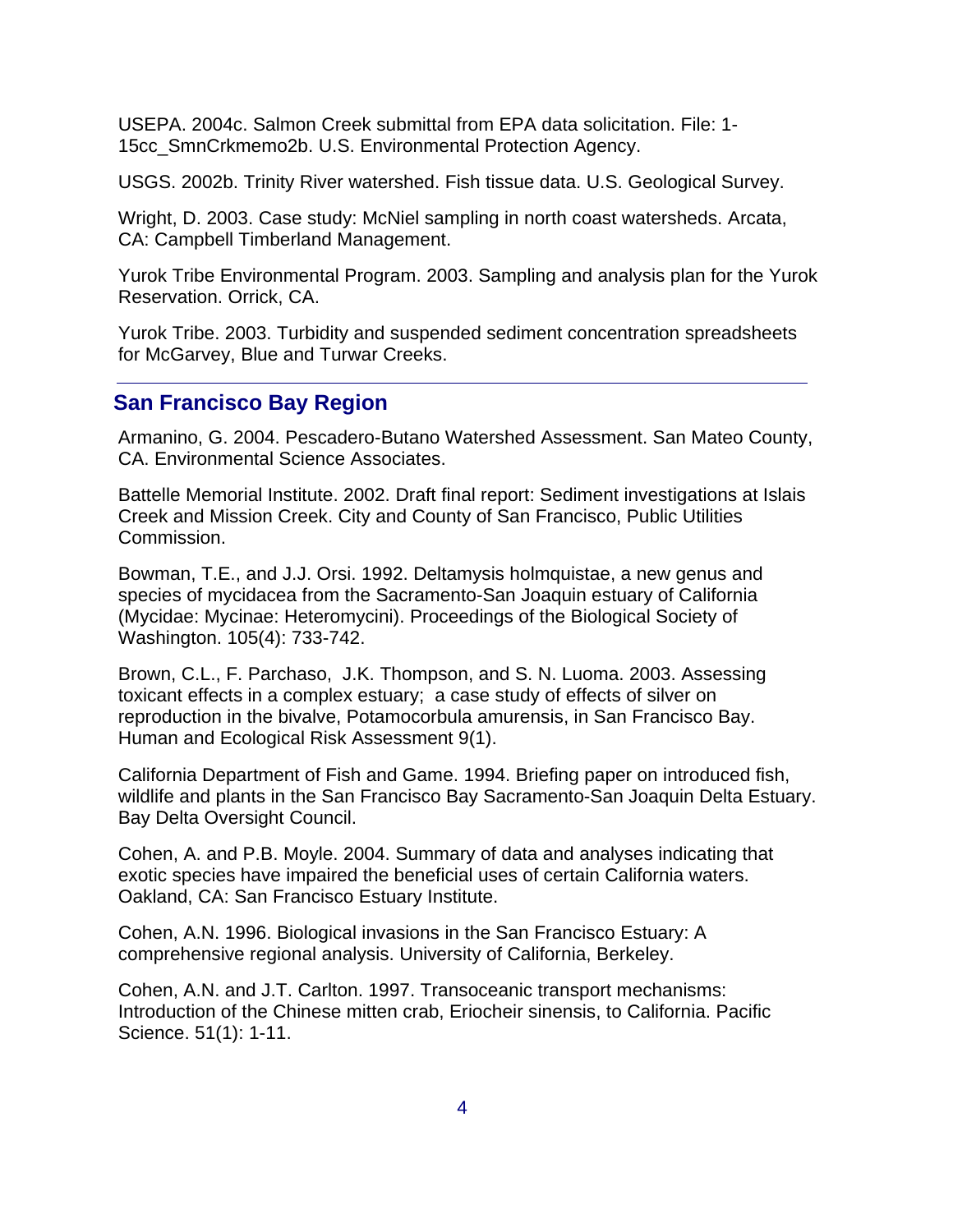Cohen, A.N., and J.T. Carlton. 1995. Biological study. Nonindigenous aquatic species in a United States estuary: A case study of the biological invasions of the San Francisco Bay and Delta. Washington, D.C. United States Fish and Wildlife Service.

Hunt, J.W., B.S. Anderson, B.M. Phillips, J. Newman, R. Tjeerdema, M. Stephenson, M. Puckett, R. Fairey, R.W. Smith and K. Taberski. 1998a. Evaluation and use of sediment reference sites and toxicity tests in San Francisco Bay. Sacramento, CA: Bay Protection and Toxic Cleanup Program.

Hunt, J.W., B.S. Anderson, B.M. Phillips, R.S. Tjeerdema, K. Taberski, C.J. Wilson, M. Stevenson, H. M. Puckett, R. Fairey and J. Oakden. 1998b. Sediment quality and biological effects in San Francisco Bay. Sacramento, CA: Bay Protection and Toxic Cleanup Program.

Interagency Ecological Program for the San Francisco Estuary. 2001. IEP Newsletter 12(1,2), 14(2,3,4), 15(1).

Kimmerer, W.J., E. Gartside, and J. Orsi. 1994. Predation by an introduced clam as the likely cause of substantial declines in zooplankton of San Francisca Bay. Marine Ecology Progress Series 113: 81-93.

North San Mateo County Sanitation District. 2006. Comments on the proposed 2006 303(d) List. Daly City, CA.

NRDC. 2004a. Memorandum: Listing solicitation and the Board's 2004 listing process. San Francisco, CA: Natural Resources Defense Council.

NRDC. 2004b. PBDEs, Research data on polybromated biphenyl ethers. San Francisco, CA: Natural Resources Defense Council.

Ogle, S. 2004. Diazinon in San Francisco Bay: Impairment, assessment, conceptual model. Draft report. Clean Estuary Partnership. Oakland, CA.

Olivieri, A. 2004. Memorandum: Delisting all segments of the San Francisco Bay for diazinon. Santa Clara Urban Runoff Pollution Prevention Program.

San Francisco Bay RWCQB. 2004a. Region 2 reservoir fish tissue data. San Francisco Bay Regional Water Quality Control Board.

San Francisco Bay RWQCB. 2004b. Region 2 Fish tissue data in Region 2 reservoirs.Oakland, CA: San Francisco Bay Regional Water Quality Control Board.

San Francisco Bay RWQCB. 2004c. San Francisco Estuary Institute data. Regional Water Quality Control Board San Francisco Region.

San Francisco Bay RWQCB. 2005. Peyton Slough remediation. San Francisco, CA: San Francisco Bay Region Water Quality Control Board.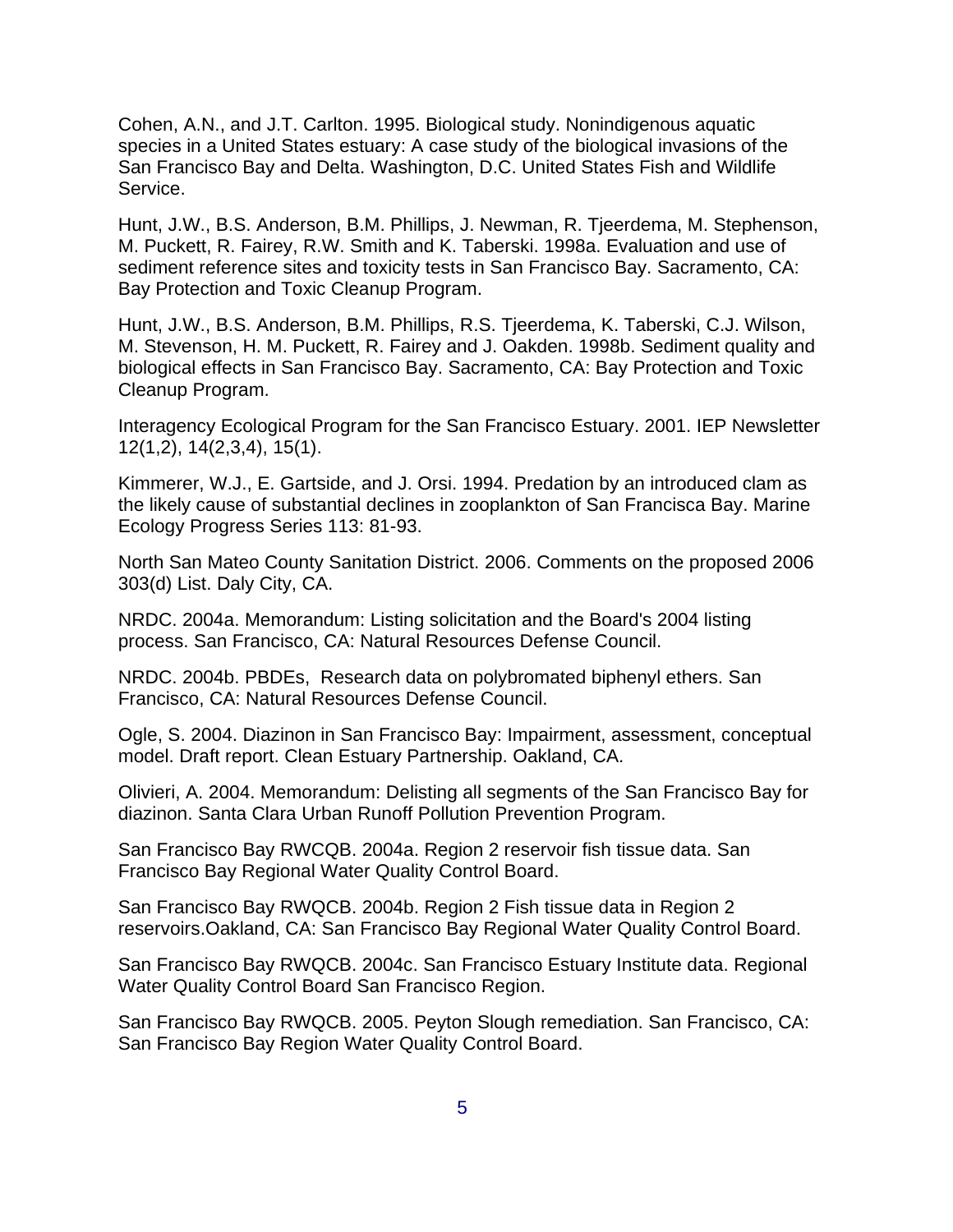San Francisco Estuary Institute. 2003. Pulse of the Estuary: Monitoring and managing contamination in the San Francisco estuary. Oakland, CA.

San Francisco Estuary Project. 1988. Status and trends report on aquatic resources in the San Francisco Estuary.

SFEI. 1998. San Francisquito Creek turbidity data. San Francisco, CA: San Francisco Estuary Institute.

SFEI. 2001. Suisun Bay water quality data. San Francisco, CA: San Francisco Estuary Institute.

She, J., A. Holden, M. Tanner, C.W. Thompson, M. Mahaffey, M. Petreas, B. Simmons and K. Hopper. 2004. High PBDE levels in shorebird eggs from the San Francisco Bay and Washington State. Sacramento, CA: California Environmental Protection Agency.

Siegfied, A., M.E. Kopache, and A.W. Knight. The benthos of a portion of the Sacramento River (San Francisco Bay Estuary) during a dry year. Estuaries 3(4): 296-307.

Tomales Advisory. 2004. QA, res. Metals, res. Organics, final fish report. Tomales Bay, CA:

U.S. Department of the Interior. 1998. Information Report No.3: Guidelines for the interpretation of the biological effects of selected constituents in biota, water, and sediment. Washington, D.C. National Irrigation Water Quality Program.

USEPA. 2000b. San Leandro Reservoir fish study. San Francisco. Ca: U.S. Environmental Protection Agency.

# **Central Coast Region**

Anderson, B.S. 2004. Data in support of placing the lower Santa Maria River on the Clean Water Act section 303(d) list. Excel data for Orcutt Creek and Santa Maria River. Davis, CA: Department of Environmental Toxicology, University of California, Davis.

CCAMP. 2004a. Central Coast Ambient Monitoring Program water quality data for Salinas Reclamation Canal for Ammonia as Nitrogen. San Luis Obispo, CA.

CCAMP. 2004b. Central Coast Ambient Monitoring Program. Water quality data for Arroyo Burro Creek for fecal coliform. San Luis Obispo, CA.

CCRWQCB. 2002. Los Osos revised map corrections. San Luis Obispo, CA: Central Coast Regional Water Quality Control Board.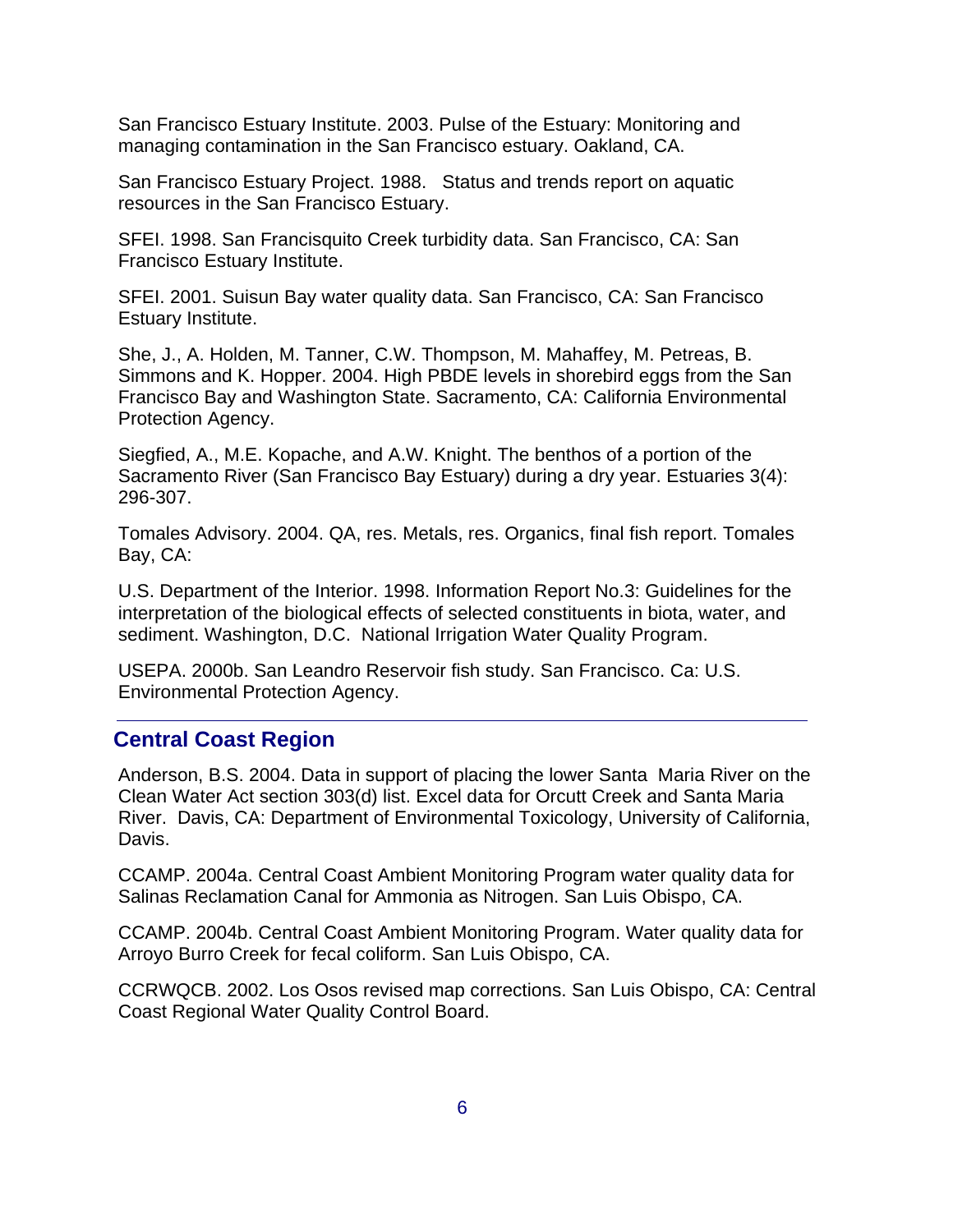CCRWQCB. 2004a. Data submissions and corrections for the 2004 303(d) list. Changing name of Rider Gulch Creek to Rider Creek. San Luis Obispo, CA: Central Coast Regional Water Quality Control Board.

CCRWQCB. 2004c. Inventory of data submissions and corrections for the 2004 303 (d) list, including data for: Morro Bay, Rider Creek, Salinas Canal, Chorro Creek, Santa Barbara County Beaches, Arroyo Burro Creek, Alamo, Los Osos, San Antonio, Oso Flaco, Santa Maria, Chumash, Monterey Bay, Espinosa, Salinas Lagoon, Waddel Creek, and Orcutt Solomon. San Luis Obispo, CA: Central Coast Regional Water Quality Control Board.

CCRWQCB. 2004d. Monterey County Health Department, Division of Environmental Health QAPP, sampling data, postings, beach advisories and closures-AB411 Beaches. San Luis Obispo,CA: Central Coast Regional Water Quality Control Board.

CCRWQCB. 2004e. Region 3-Inventory of data submissions and corrections for the 2004 303(d) list. Interoffice memorandum. San Luis Obispo, CA: Central Coast Regional Water Quality Control Board.

CCRWQCB. 2004f. Stream inventory report: San Vicente Creek. San Luis Obispo, CA: Central Coast Regional Water Quality Control Board.

CCRWQCB. 2004g. Vandenburg AFB monitoring data. San Luis Obispo, CA: Central Coast Regional Water Quality Control Board.

CCRWQCB. 2004h. California Water Boards Project Tracking System 2.1. Morro Bay Sediment. San Luis Obispo, CA: Central Coast Regional Water Quality Control Board.

CCRWQCB. 2004i. California Water Boards Project Tracking System 2.1. San Lorenzo River Nitrate TMDL. San Luis Obispo, CA: Central Coast Regional Water Quality Control Board.

CCRWQCB. 2004j. Support document for Morro Bay TMDL for pathogens (including Chorro and Los Osos Creeks). San Louis Obispo, CA: Central Coast Regional Water Quality Control Board.

CCRWQCB. 2004k. Data submissions and corrections for the 2004 303(d) list for Chumas Creek for dissolved oxygen. San Luis Obispo, CA: Central Coast Regional Water Quality Control Board.

CCRWQCB. 2004l. Region 3 TMDL reports, plans and data for multiple waterbodies. San Luis Obispo, CA: Central Coast Regional Water Quality Control Board. http://www.waterboards.ca.gov/central coast/TMDL/303dand TMDLprojects.htm.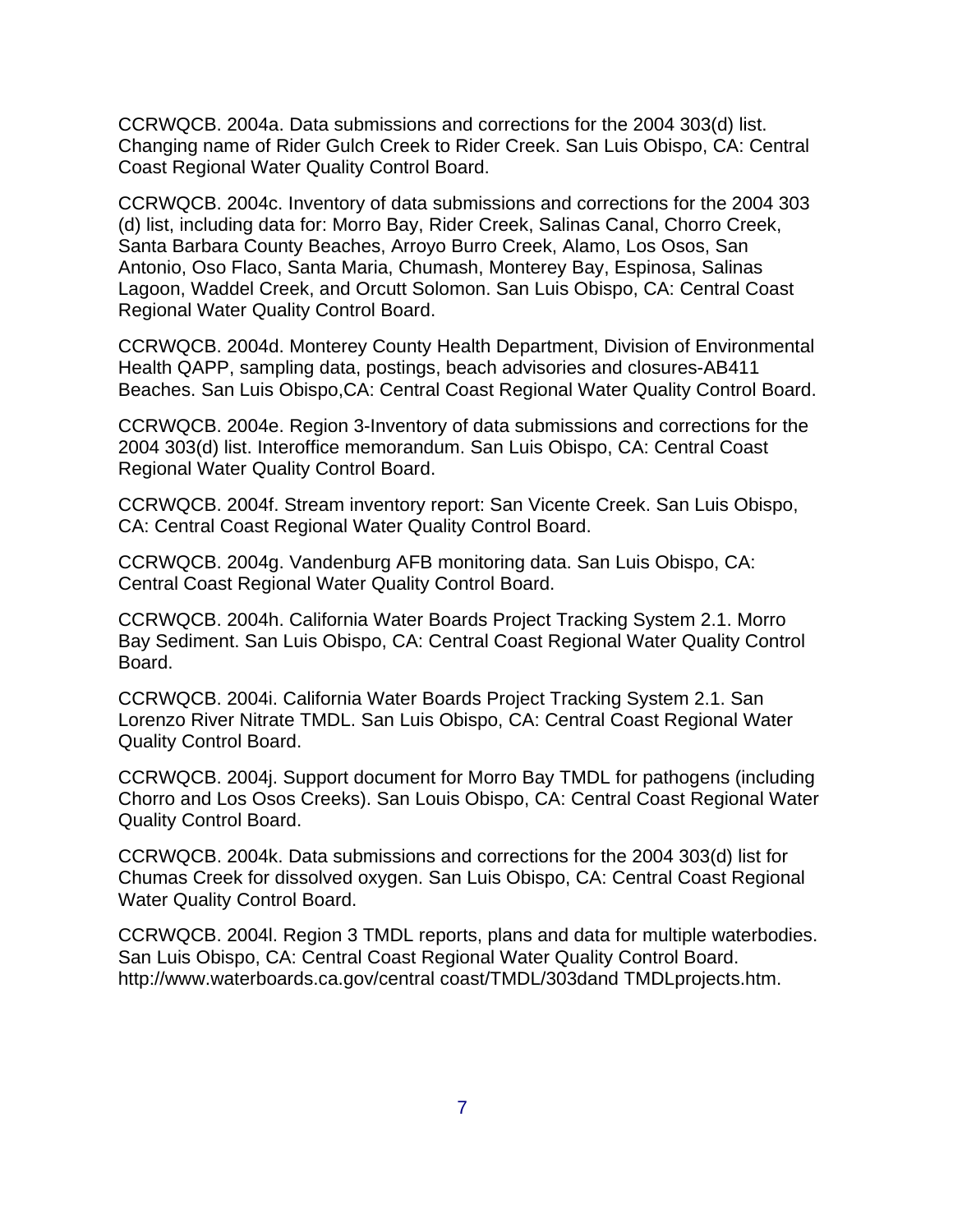CCRWQCB. 2004m. Region 3 data submissions and corrections for the 2004 303(d) list. Proposal to delist Monterey Bay South (shoreline) for metals and pesticides. Includes State Mussel Watch data. San Luis Obispo, CA: Central Coast Regional Water Quality Control Board.

CCRWQCB. 2004n. Region 3 data submissions and corrections for the 2004 303(d) list. Proposal to delist San Luis Obispo Creek for priority organics. San Luis Obispo, CA: Central Coast Regional Water Quality Control Board.

CCRWQCB. 2004o. Data submissions and correction for the 2004 303(d) list. Re: Proposal to list Morro Bay and Chorro Creek for dissolved oxygen, and excel documents of dissolved oxygen data. San Luis Obispo, CA: Central Coast Regional Water Quality Control Board.

CCRWQCB. 2004p. TMDL for dissolved oxygen in Dairy Creek, San Luis Obispo County, California. San Luis Obispo, CA: Central Coast Regional Water Quality Control Board.

CCRWQCB. 2004q. TMDL for pathogens in San Luis Obispo Creek, San Luis Obispo County, California. San Luis Obispo, CA: Central Coast Regional Water Quality Control Board.

CCRWQCB. 2005. E-mail: Betteravia Lakes proposed listing. San Luis Obispo, CA: Central Coast Regional Water Quality Control Board.

Central Coast RWQCB. 2004b. Final project report: Justification for delisting Weddell Creek, East Fork, for nutrients, Santa Cruz County, California. San Luis Obispo, CA: Central Coast Regional Water Quality Control Board.

Central Coast RWQCB. 2006. Comments on the proposed 2006 303(d) List for Morro Bay for metals. San Luis Obispo, CA.

Central Coast RWQCB. 2006. Comments on the proposed 2006 303(d) List. San Luis Obispo, CA. Central Coast Regional Water Quality Control Board

Cohen, A.N. and J.T. Carlton. 1995. Nonindigenous aquatic species in a United States estuary: A case study of the biological invasions of the San Francisco Bay and Delta. University of California, Berkeley.

Downing, J., R. Fairey, C. Roberts, E. Landrau, R. Clark, J. Hunt, B. Anderson, B. Phillips, C.J. Wilson, F. LaCaro, G. Kapahi, K. Worcester, M. Stephenson, and M. Puckett. 1998. Chemical and biological measures of sediment quality in the Central Coast Region. Sacramento, CA: Bay Protection and Toxic Cleanup Program.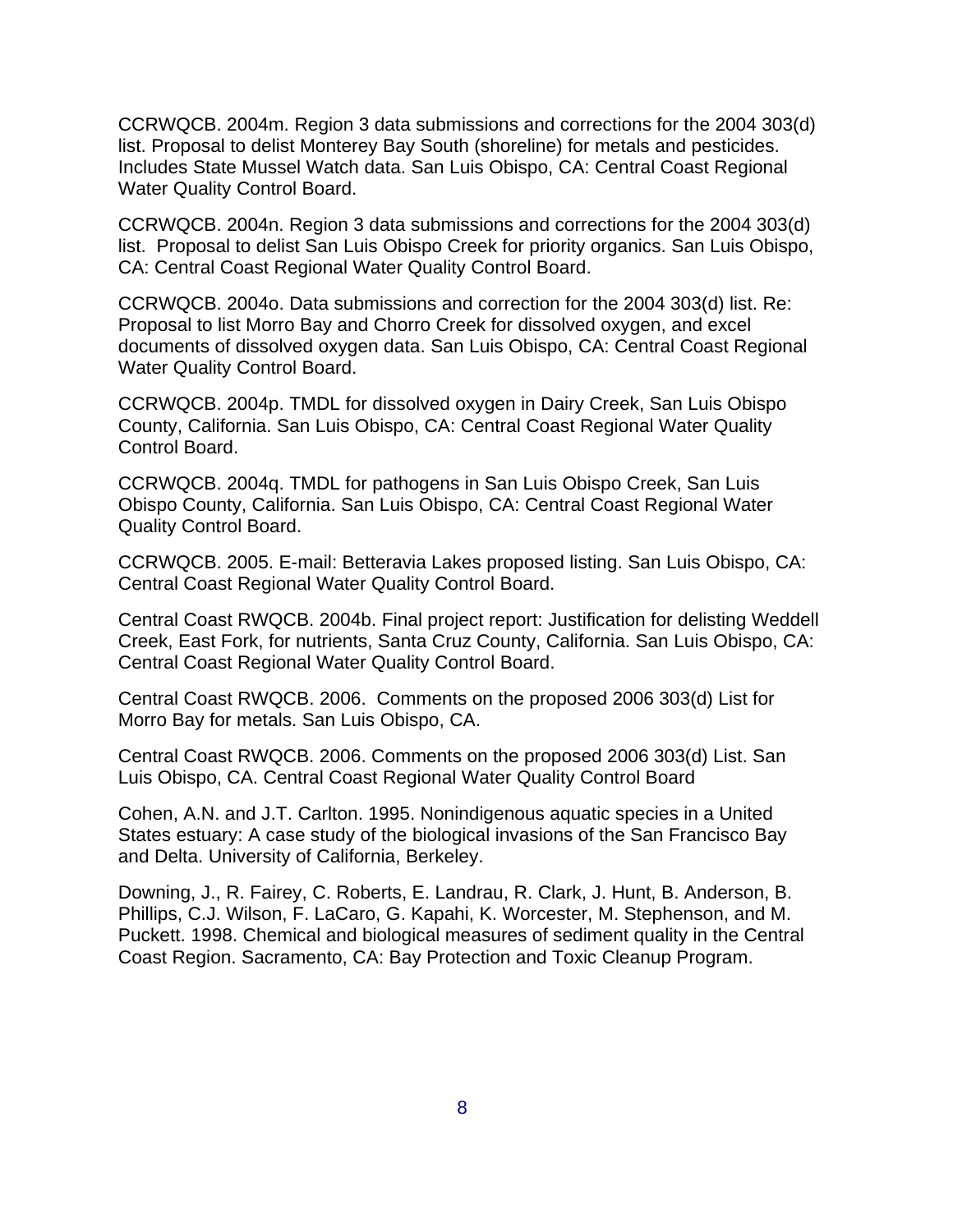Downing, J., R. Fairey, C. Roberts, E. Landrau, R. Clark, J. Hunt, B. Anderson, B. Phillips, C.J. Wilson, F. LaCaro, G. Kapahi, K. Worcester, M. Stephenson, and M. Puckett. 2003. Chemistry, toxicity, and benthic community conditions in sediments of the Central Coast Region. Sacramento, CA: California State Water Resources Control Board.

Dugan, J.E., G. Ichikawa, M. Stephenson, D.B. Crane J. McCall, and K. Regaldo. 2004. Monitoring of coastal contaminants using sand crabs. California Department of Fish and Game and the Marine Science Institute. University of California, Santa Barbara.

Frediani, J. 2004. Inclusion of San Vicente Creek Watershed, Santa Cruz County, California, on the 2004 Clean Water Act section 303(d) list and water quality data, including Davenport Sanitation District, County of Santa Cruz, Water and Wastewater Division turbidity data. Santa Cruz, CA: Sierra Club.

Gerstung, E.R. 1973. Fish Population and Yield Estimates from California Trout Streams. Grass Valley, CA: California Department of Fish and Game.

Hagar, J., and F. Watson. 2005. Watsonville sloughs sediment problems and sources. Central Coast Watershed Studies (CcoWS). Seaside, CA: Watershed Institute. California State University, Monterey Bay.

Keeling, S. 2003. Project report: Recommendation to delist Morro Bay, San Luis Obispo County, California, for metals from the 303(d) list. Includes State Mussel Watch Program data. San Luis Obispo, CA: Central Coast Regional Water Quality Control Board.

Verma, P., and H. Hauser. 2006. Comments on the proposed revisions to the 2006 303(d) List concerning Carpenteria Salt Marsh and Goleta Slough. Heal the Ocean. Santa Barbara, CA.

#### **Los Angeles Region**

Ambrose, R., S.F. Lee, and S.P. Bergquist. 2003. Environmental monitoring and bioassessment of coastal watersheds in Ventura and Los Angeles counties. (Malibu Creek, Santa Clara River, Calleguas Creek). Los Angeles, CA: Department of Environmental Health Sciences and Environmental Science and Engineering Program, University of California Los Angeles.

Anderson, B., J. Hunt, B. Phillips, J. Newman, R. Tjeerdema, C.J. Wilson, G. Kapahi, R. Sapudar, M. Stephenson, M. Puckett, R. Fairey, J. Oakden, M. Lyons, and S. Birosik. 1998. Sediment chemistry, toxicity, and benthic community conditions in selected water bodies of the Los Angeles Region - Final Report and Appendices. Sacramento, CA: Bay Protection and Toxic Cleanup Program.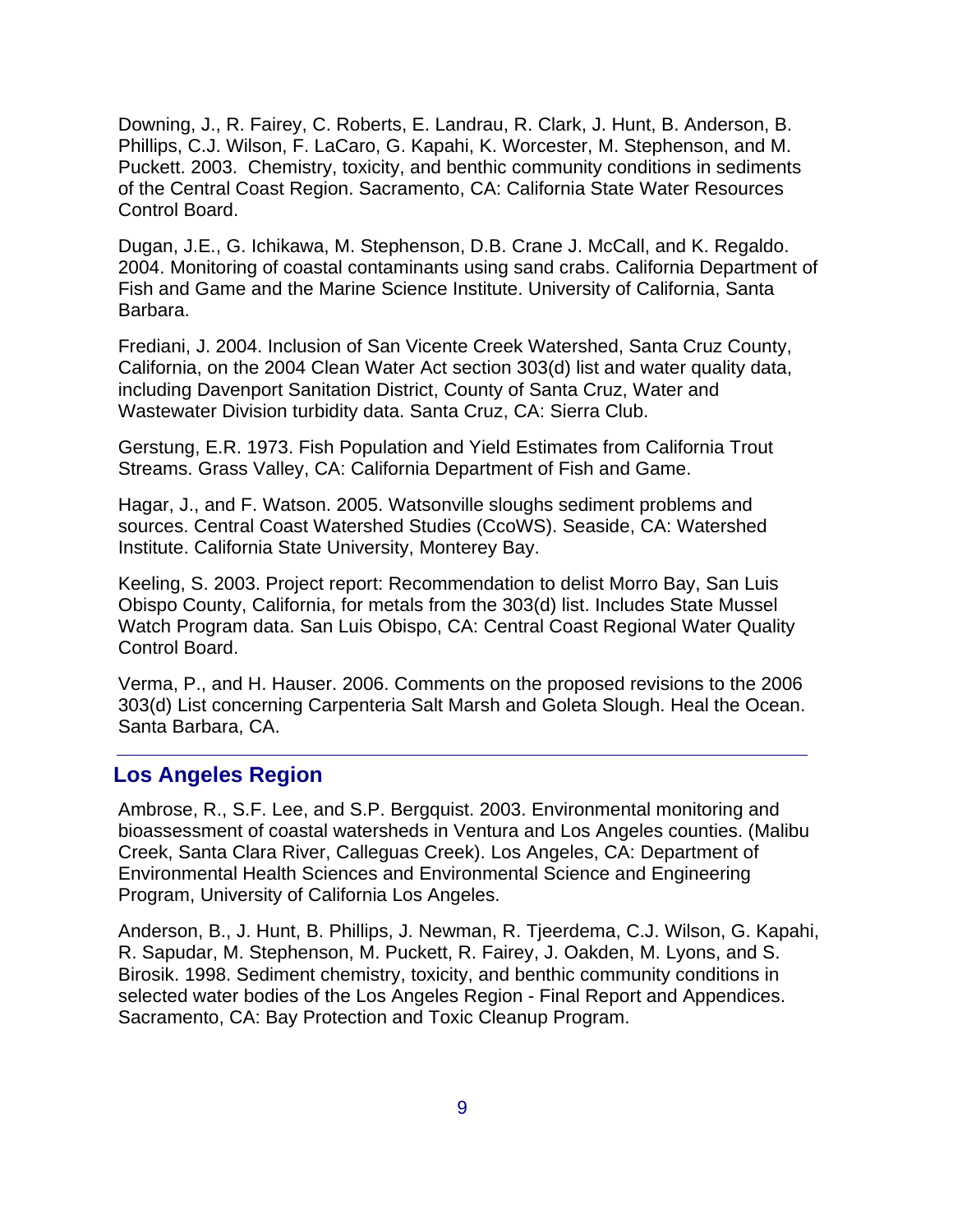Anderson, B.S., V. de Vlaming, TK. Larson, L.S. Deanovic, S. Birosik, D.J. Smith, J.W. Hunt, B.M. Phillips, and R.S. Tjeerdema. 2002. Causes of ambient toxicity in the Calleguas Creek watershed of Southern California. 2002. Environmental Monitoring and Assessment. 78: 131-151.

APCL Analytical Report. 2002. Water and sediment quality data for Lower Lakes project. Chino, CA.

Brown, J. and S. Bay. 2003. Organophosphorous pesticides in the Malibu Creek Watershed. Southern California Coastal Water Research Project.

California State Department of Health Services. 1999. Analysis request form-Santa Clara River. Los Angeles, CA: Division of Drinking Water and Environmental Management.

California State Department of Health Services. 2002. Calleguas Creek water quality data. Los Angeles, CA.

City of Burbank. 2004. Data submittal for the 2004 303(d) list. Burbank, CA: City of Burbank Public Works Department.

City of Calabasas. 2003. Adopt-a-Creek water quality data. Calabasas, CA.

City of Long Beach. 2003. Storm water monitoring report, 2001-2002, 2002-2003. (NPDES Permit No. CAS004003), Long Beach, CA.

City of Los Angeles Water and Power. 2006. Comments on the proposed 2006 303(d) List. Los Angeles, CA.

City of Los Angeles, Bureau of Sanitation. 2006. Comments on the propsed 2006 303(d) List. City of Los Angeles. Los Angeles, CA.

City of Los Angeles. 2003. Compilation of pertinent data for Cabrillo Beach water quality improvement project. Los Angeles, CA: Harbor Department.

City of Los Angeles. 2004. Habitat restoration and lake water quality improvement design development report. Ken Malloy Harbor Regional Park development program. Los Angeles, CA: City of Los Angeles Department of Recreation and Parks.

City of San Buenaventura. 1999. NPDES limit availability study phase 3: Alternate standards. Ventura Water Reclamation Facility. Buenaventura, CA: Los Angeles Regional Water Quality Control Board.

City of San Buenaventura. 2001. Ventura River/San Antonio Creek Watershed sanitary survey, 2000 update. San Buenaventura, CA: Public Works Department.

City of Santa Clarita. 2004. RWQCB request for the IC/ID diazinon investigation technical report. Re: Santa Clara River. Santa Clarita, CA.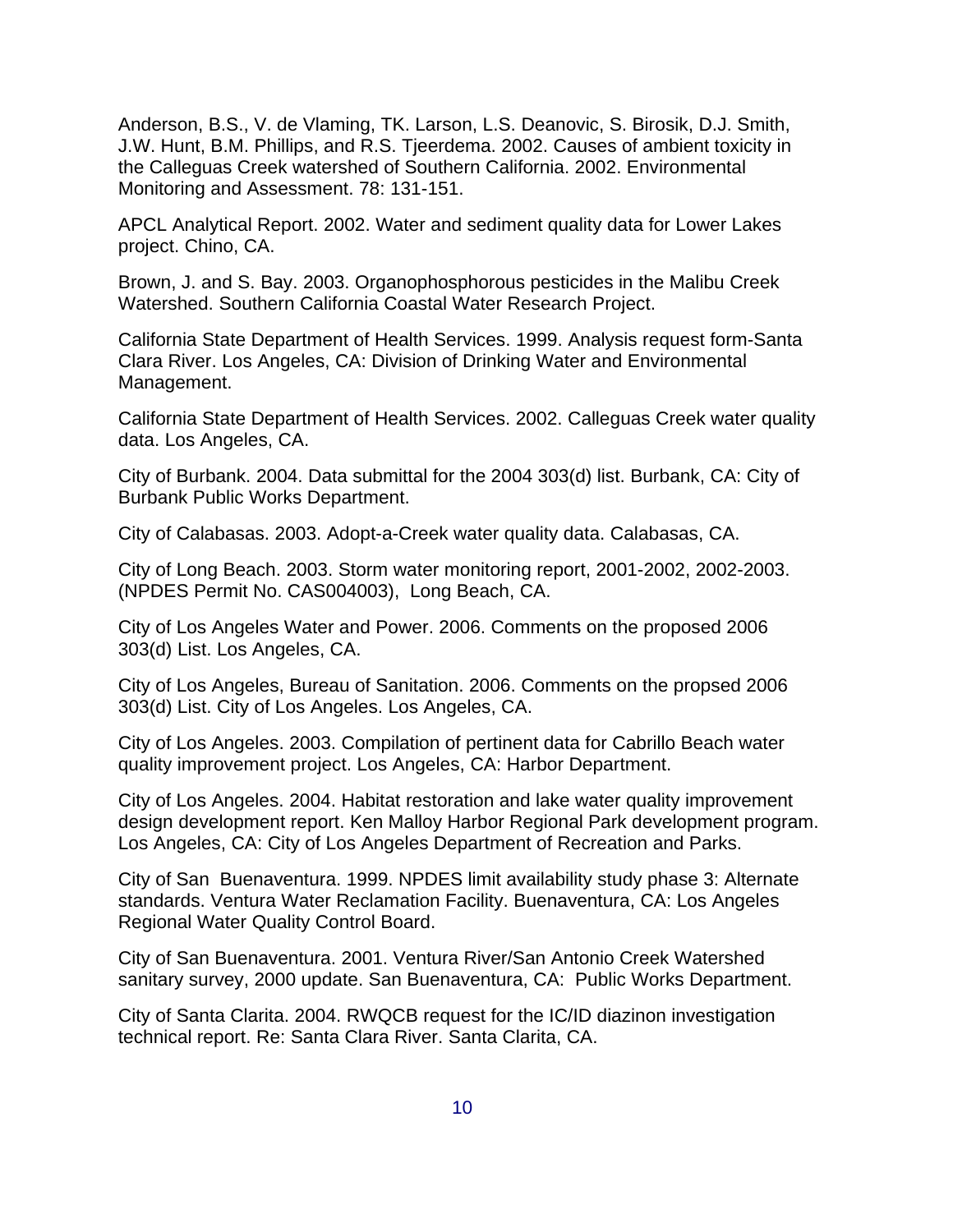City of Simi Valley. 1997, 1998, 1999. Water Quality Control Plant annual reports for 1997, 1998, 1999. NPDES Permit No. CA0055221. Simi Valley, CA.

City of Simi Valley. 2001. Water quality control plan annual reports, 2000, 2001, 2002. Simi Valley, CA.

County Sanitation Districts of Los Angeles County (LACSD). 2006. Comments on the proposed 2006 303(d) List. Whittier, CA.

Greenwald, G.M., C.L. Snell, G.S. Sanders, and S.D. Pratt. 1999. Santa Clara River Estuary Ecological Monitoring Program. Santa Barbara, CA: U.S. Fish and Wildlife Service.

Heal the Bay, NRDC, Santa Monica Baykeeper. 2006. Oral comments from the Jan. 5, 2006 Pasadena workshop. Santa Monica, CA.

Heal the Bay. 2004. Memorandum: Comments on solicitation notice. Santa Monica, CA.

Heal the Bay. 2006. Comments on the proposed 2006 303(d) List. Santa Monica, CA.

LACDPW. 2003a. Mass emission monitoring report. Ballona, Malibu, Coyote Creeks, Los Angeles, San Gabriel, and Santa Clara Rivers, Arroyo Seco, Dominguez, and Hondo Channels. Los Angeles County, CA. Los Angeles County Department of Public Works.

LACDPW. 2004c. Stormwater Monitoring Report; 2000-2001, 2002-2003, QAQC. Los Angeles County Department of Public Works. Los Angeles, CA.

LACSD. 2003b. San Jose Creek Water Reclamation Plant August 2003 monthly monitoring report. Whittier, CA: County Sanitation Districts of Los Angeles County.

LACSD. 2004a. Correction to data submitted in response to public solicitation of data. Re: Coyote Creek. Whittier, CA: County Sanitation Districts of Los Angeles County.

LACSD. 2004b. Response to public solicitation of water quality data and information. Data for Santa Clara River, San Gabriel River, Piru Creek and Santa Monica Bay offshore/nearshore zone. Whittier, CA: County Sanitation Districts of Los Angeles County.

Long Beach Generation L.L.C. Generating Station. 2004. Long Beach Generating station NPDES monitoring summary. Long Beach, CA: MBC Applied Environmental Sciences.

Long Beach. 2000. Storm debris collection summary for Long Beach. City of Long Beach memorandum from Geoffrey Hall, Parks, Recreation and Marine, to Ed Pultz, City Engineer. Data Table.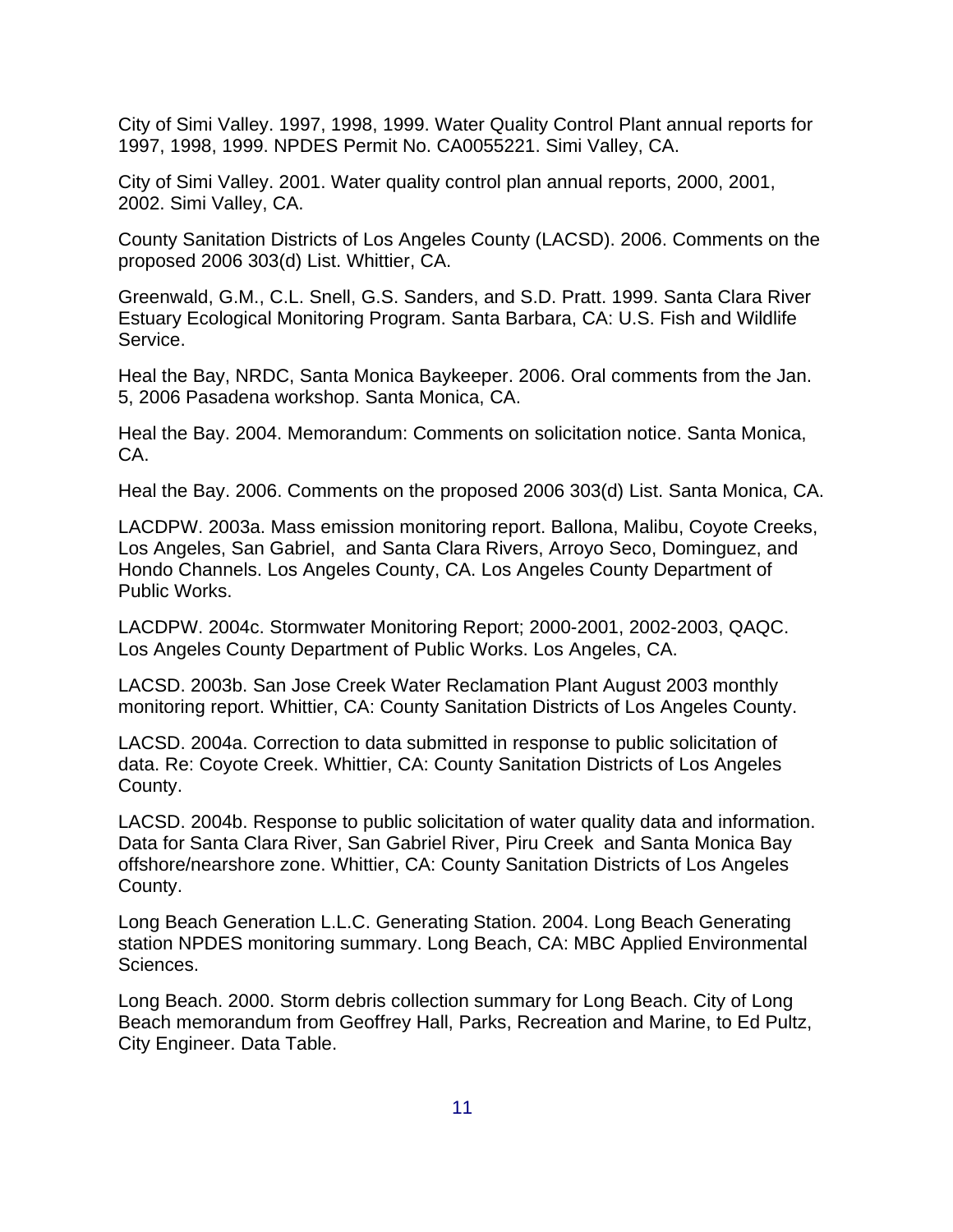Los Angeles County. 1998. The marine environment of Marina del Rey Harbor. July 1997-June 1998. Los Angeles County, CA: Department of Beaches and Harbors.

Los Angeles County. 1999. The marine environment of Marina del Rey Harbor. July 1998-June 1999. Los Angeles County, CA. Department of Beaches and Harbors.

Los Angeles County. 2000. The marine environment of the Marina del Rey Harbor. July 1999-June 2000. Los Angeles County, CA: Department of Beaches and Harbors.

Los Angeles County. 2002. The marine environment of Marina del Rey Harbor. July 2001-June 2002. Los Angeles, CA: Department of Beaches and Harbors.

Los Angeles County. 2004d. The Marine environment of Marina del Rey Harbor, July 2000-June 2001. Los Angeles, CA: County of Los Angeles Department of Beaches and Harbors.

Los Angeles RWQCB and California Coastal Commission. 2004. Los Angeles Contaminated Sediments Task Force database: Final Inventory. Los Angeles, CA: Los Angeles Regional Water Quality Control Board.

Los Angeles RWQCB. 1993. Waste discharge requirements, revision of monitoring and reporting program, City of Los Angeles Terminal Island Treatment Plant (NPDES Permit No. CA0053856). Monterey Park, CA: Los Angeles Regional Water Quality Control Board.

Los Angeles RWQCB. 1998. Order for issuance of a time schedule-Los Angeles-Glendale water reclamation plant (NPDES # CA0053953). Los Angeles, CA: Los Angeles Regional Water Quality Control Board.

Los Angeles RWQCB. 2001. Photographs of trash accumulation in Los Angeles River Estuary (Queensway Bay).

Los Angeles RWQCB. 2002a. Santa Clara River water quality data. Los Angeles, CA: Los Angeles Regional Water Quality Control Board.

Los Angeles RWQCB. 2002b. Technical report of the investigation of Bouquet Canyon Creek diazinon contamination-request for extension. Los Angeles, CA: Los Angeles Regional Water Quality Control Board.

Los Angeles RWQCB. 2002c. Water quality data (e-file), Alamitos, Camarosa, Oxnard, Filmore, Ventura City, U.S. Borax, Exxon Mobile, Dominguez, City of Long Beach, LACDPW, Malibu, San Gabriel River, Ventura River. Los Angeles Regional Water Quality Control Board.

Los Angeles RWQCB. 2002d. Proposed Beach Listings. Avalon Beach. Los Angeles, CA: Los Angeles Regional Water Quality Control Board.

Los Angeles RWQCB. 2003. Dominguez Channel bacteria TMDL study. Los Angeles Harbor. Los Angeles, CA: Los Angeles Regional Water Quality Control Board.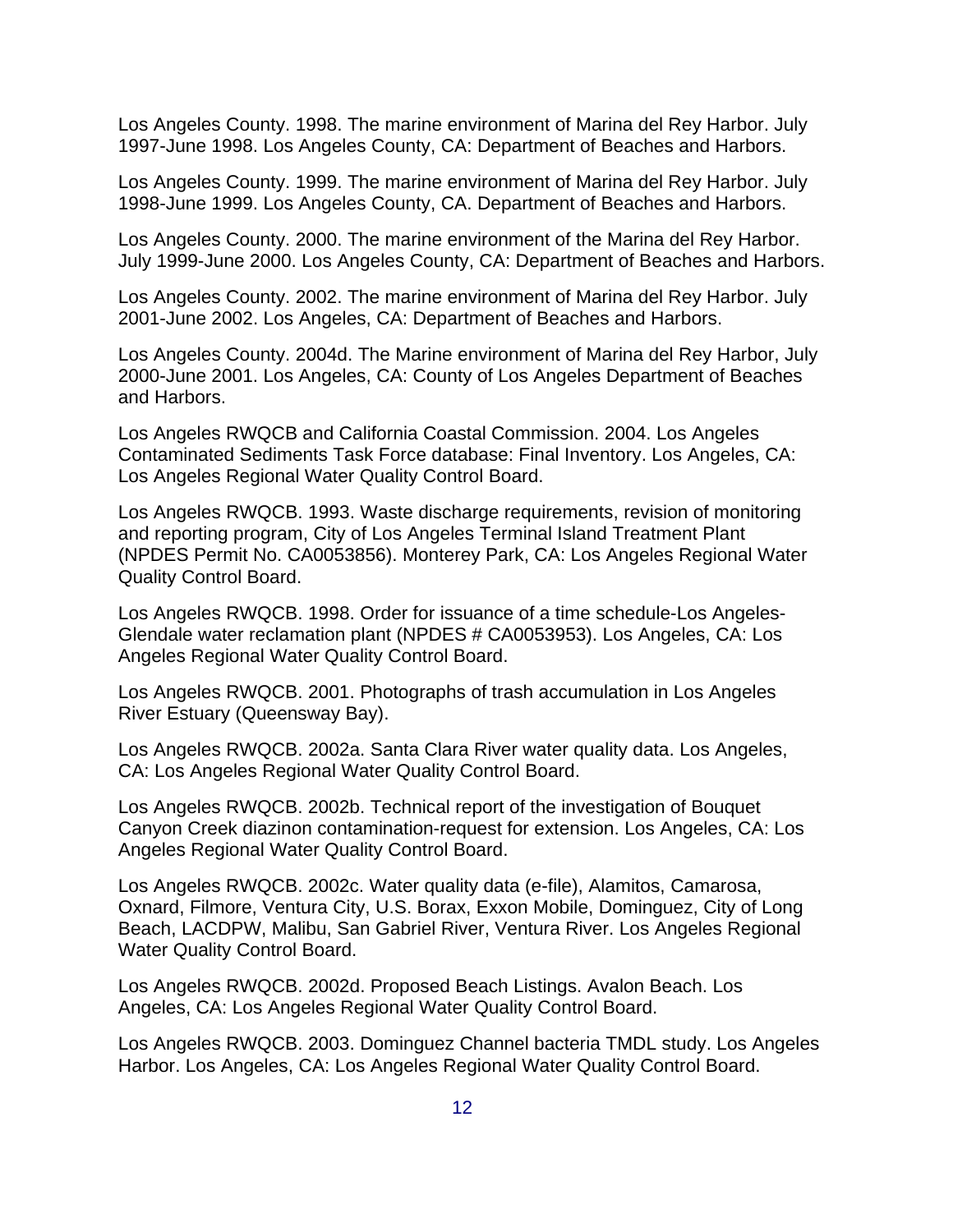Los Angeles RWQCB. 2004b. Arroyo Seco Channel water quality data. Los Angeles County, Los Angeles, CA: Los Angeles Regional Water Quality Control Board.

Los Angeles RWQCB. 2004c. California Beach Advisory Report. 2003 draft. Los Angeles, CA: Los Angeles Regional Water Quality Control Board.

Los Angeles RWQCB. 2004d. Changes from region 4 August 2005 submittal package for LA/LB Harbor based on revised sediment quality guidelines in the final listing policy. Los Angeles, CA: Los Angeles Regional Water Quality Control Board.

Los Angeles RWQCB. 2004e. Data for Westlake Lake, Los Angeles and Ventura Counties. Los Angeles, CA: Los Angeles Regional Water Quality Control Board.

Los Angeles RWQCB. 2004f. Los Angeles Harbor Bacteria TMDL. Inner Cabrillo Beach, and Main ship channel. Los Angeles, CA: Los Angeles Regional Water Quality Control Board.

Los Angeles RWQCB. 2004g. Recommendations on status of Los Angeles/Long Beach Harbor 303(d) listings after data reassessment. Los Angeles, CA: Los Angeles Regional Water Quality Control Board.

Los Angeles RWQCB. 2004h. Simi Valley Water Quality Control Plant monthly reports and toxicity testing data. Los Angeles, CA: Los Angeles Regional Water Quality Control Board.

Los Angeles RWQCB. 2004j. TMDLs for metals-Los Angeles River and tributaries. Los Angeles, CA: Los Angeles Regional Water Quality Control Board.

Los Angeles RWQCB. 2004k. Weekly monitoring report of Havenhurst Channel and Bull Creek receiving water stations A through L. Tillman Water Reclamation Plant. Los Angeles, CA: Los Angeles Regional Water Quality Control Board.

Los Angeles RWQCB. 2005a. Santa Clara River water quality data (Blue Cut-Hwy 99). Los Angeles, CA: Los Angeles Regional Water Quality Control Board.

Los Angeles RWQCB. 2005b. Fact sheets: Consolidated Slip, Los Angeles Harbor. Los Angeles, CA: Los Angeles Regional Water Quality Control Board.

Los Angeles RWQCB. 2006. Comments on the proposed 2006 303(d) List. Los Angeles, CA.

Minton, C. 2006. Comments on the proposed 2006 303(d) List regarding Calleguas Creek submitted by Larry Walker Associates. Santa Monica, CA.

Natural Resources Defense Council. 2004. Memorandum: Comments on 'Notice of Solicitation of Water Quality Data and Information-Clean Water Act Section 303(d) List'. Santa Monica, CA.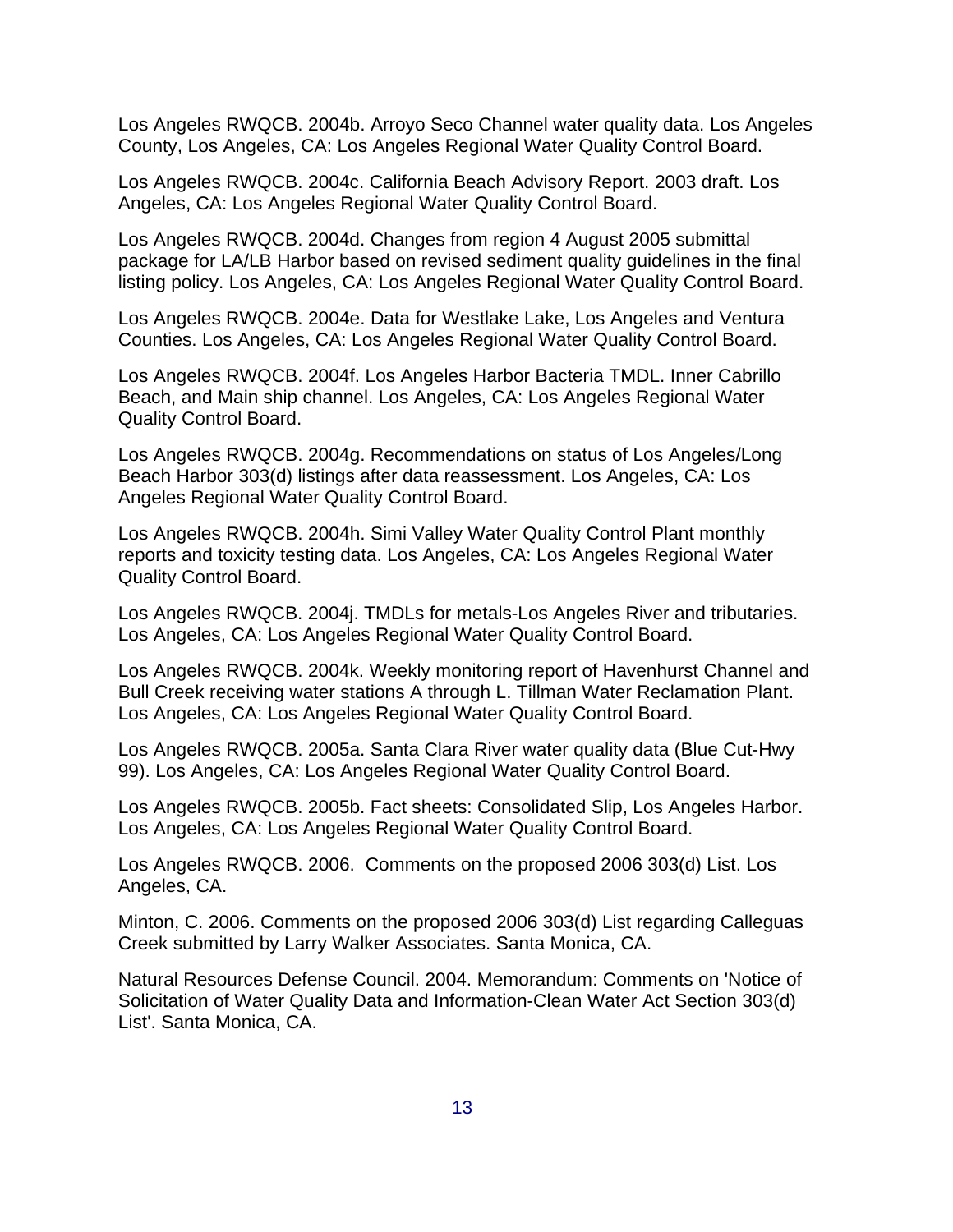Natural Resources Defense Council. 2006. Comments on the proposed 2006 303(d) List. Santa Monica, CA.

Newhall Land and Farming Company. 2006. Comments on the proposed 2006 303(d) List. Matt Carpenter. Valencia, CA. Newhall Land.

Stein, E. D. and L.L. Tiefenthaler. 2004. Characterization of dry weather metals and bacteria in Ballona Creek. Westminster, CA: Southern California Coastal Water Research Project.

U.S. Army Corps of Engineers. 2003. Site Assessment Report. Lower Lakes Hansen Dam Flood Control Basin. Los Angeles, CA.

USEPA and LARWQCB. 2005. TMDLs for metals, contaminated sediments for Ballona Creek and Ballona Creek Estuary. Los Angeles, CA: Los Angeles Water Quality Control Board.

USEPA. 2002b. Approval letter for the Basin Plan amendments containing total maximum daily loads for trash and associated implementation plans for Los Angeles River Watershed and Ballona Creek and Wetland. Letter from Alexis Strauss, Director Water Division to Celeste Cantu, Executive Director, SWRCB.

USGS. 2004c. Greenhorn Creek drainage water, sediment, invertebrates, frogs. 2004. Sacramento, CA: U.S. Geological Survey.

USGS. 2004d. Lake Natoma Fish tissue data. 2004. Sacramento, CA: U.S. Geological Survey.

Ventura County. 2003. Ventura countywide stormwater quality management program. Annual report for permit year 2, reporting year 8. Ventura, CA.

Ventura County. 2004. Ventura Countywide Stormwater Monitoring Program. 2002/03 Annual Monitoring Chapter, October, 2003. Ventura County, CA.

### **Central Valley Region**

Aldrich, F.A. 1961. Seasonal variations in the benthic invertebrate fauna of the San Joaquin River Estuary of California, with emphasis on the amphipod, Corophium spinicorne. Stimpson. Academy of Natural Sciences of Philadelphia. 113: 21-28.

Brown, L.R., and P.B. Moyle. 1993. Distribution, ecology, and status of the fishes of the San Joaquin River drainage, California. California Fish and Game. 79(3): 96-114.

Butte Environmental Council. 2004. Solicitation comments. Re: Butte Creek, Little Chico Creek, Mud Creek, Dry Creek. Chico, CA.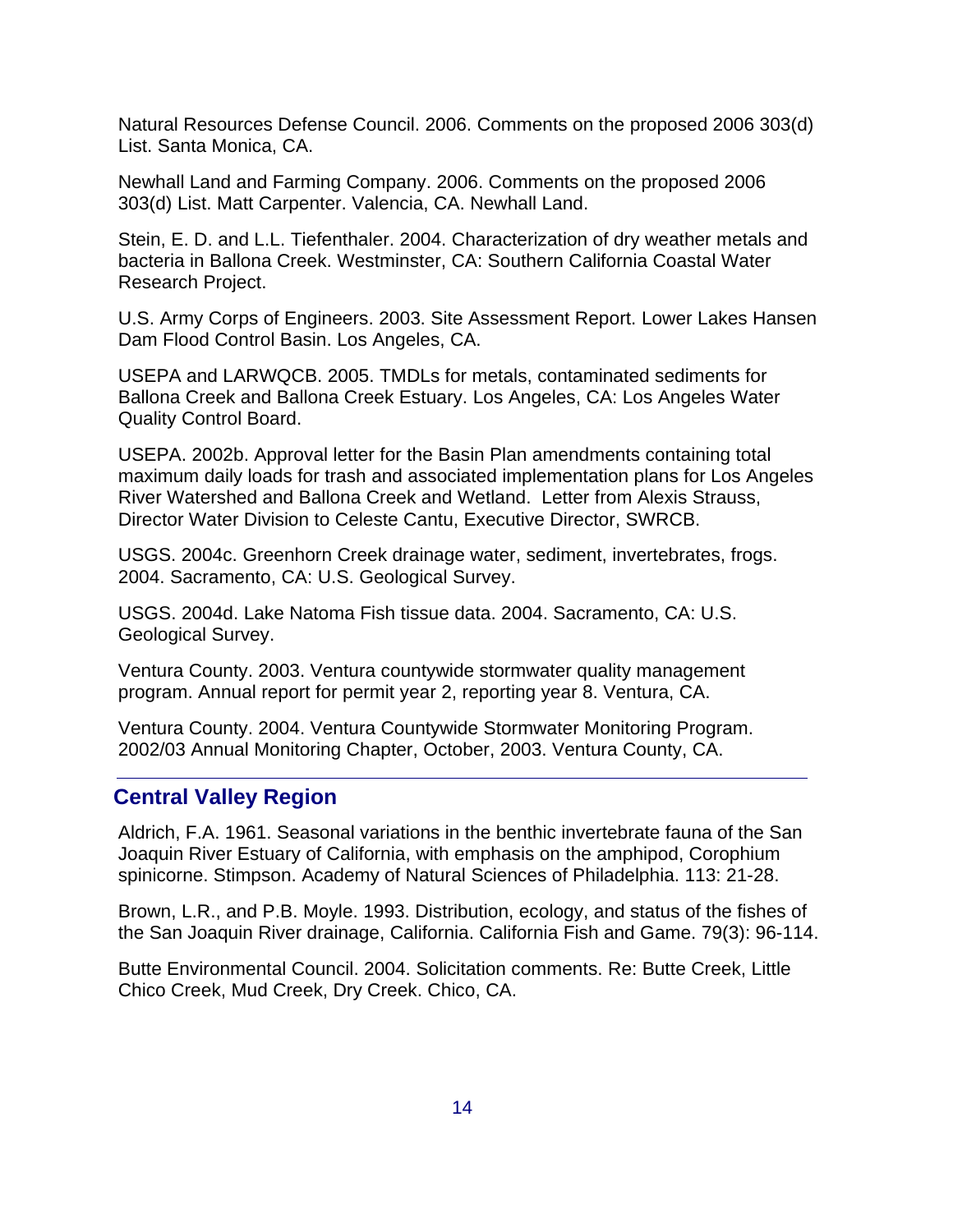Calanchini, H. J., A.B. Wehrmann, and M.L. Johnson. 2004a. A brief summary of the 2004 TMDL monitoring for diazinon in California's Sacramento Valley waterways, January-March 2004. Davis, CA: University of California, Davis. John Muir Institute of the Environment.

Calanchini, H.J., A.B. Wehrmann, and M.L. Johnson. 2004b. A brief summary of the 2004 TMDL monitoring for diazinon in California's Sacramento Valley waterways. Davis, CA: University of California, Davis.

Calaveras County Water District. 2004. River baseline water quality sampling project. 2004. San Andreas, CA: Calaveras County Water District.

California Department of Water Resources. 2004a. Oroville Facilities Relicensing-FERC Project No. 2100. Contaminant accumulation in fish, sediments, and the aquatic food chain. Sacramento, CA: State of California Department of Water Resources.

California Department of Water Resources. 2004b. Project effects on water quality designated beneficial uses for surface waters, and results for bacterial monitoring of swimming areas in 2003. FERC Project No. 2100. Sacramento, CA: State of California Department of Water Resources.

Central Valley RWQCB. 2000. Quality Assurance Project Plan: Monitoring organophosphorous pesticides in the lower San Joaquin basin. Rancho Cordova, CA: Central Valley Regional Water Quality Control Board.

Central Valley RWQCB. 2002a. Effluent and receiving water quality assessment for the El Dorado Hills wastewater treatment plant, 2001 and 2002. Rancho Cordova, CA: Central Valley Regional Water Quality Control Board.

Central Valley RWQCB. 2002b. Toxicity identification evaluation results, Region 5, Surface Water Ambient Monitoring Program (SWAMP). Department of Environmental Toxicology. Rancho Cordova, CA: Central Valley Regional Water Quality Control Board.

Central Valley RWQCB. 2003a. Effluent and receiving water quality assessment for the Deer Creek wastewater treatment plant. Rancho Cordova. CA: Central Valley Regional Water Quality Control Board.

Central Valley RWQCB. 2003b. Memorandum: corrections to 303(d) list. Marsh Creek, Panoche Creek. Central Valley Regional Water Quality Control Board.

Central Valley RWQCB. 2004. South Fork of the American River fish tissue datamercury. Rancho Cordova, CA: Central Region Water Quality Control Board.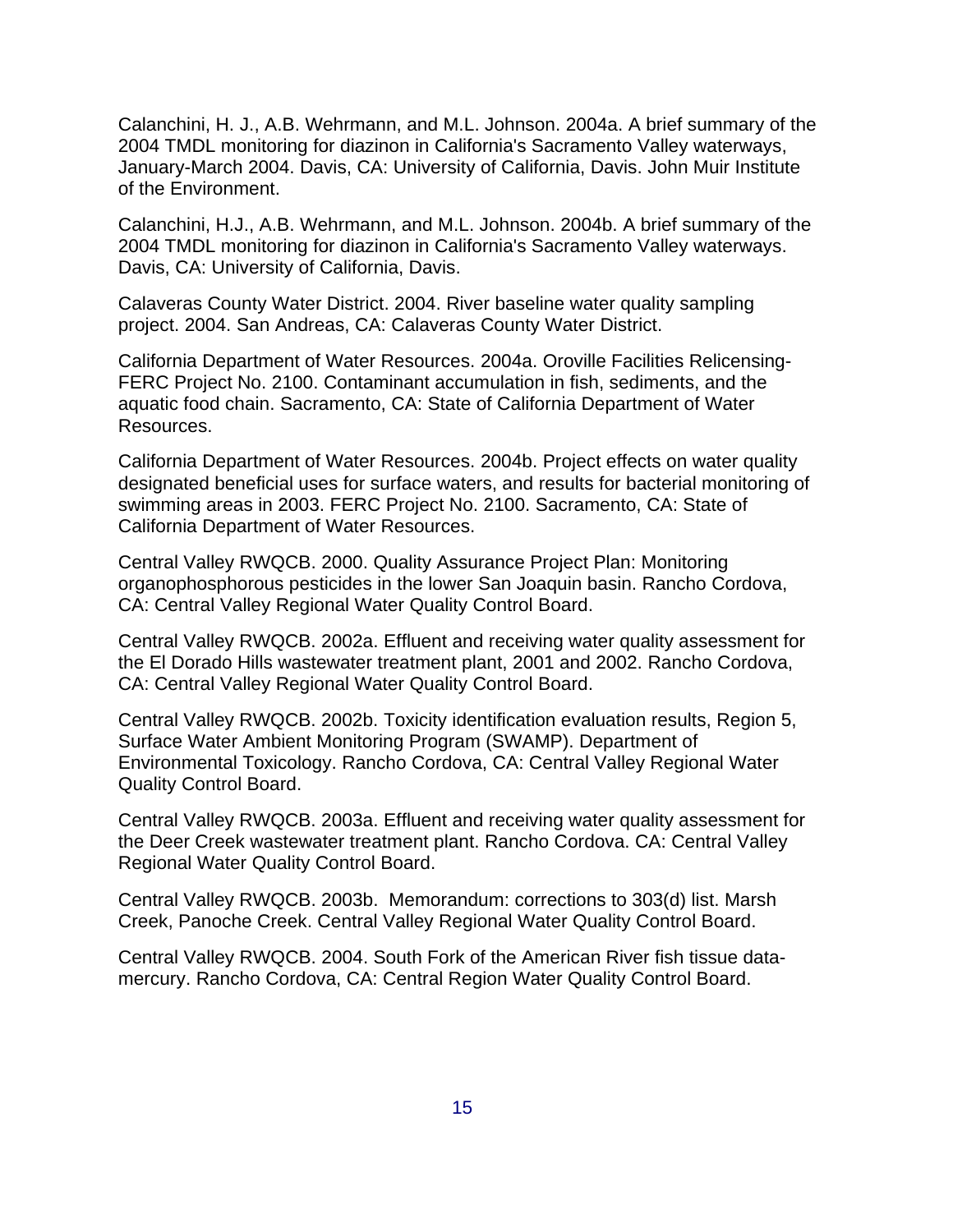Central Valley RWQCB. 2004a. USEPA fish study (e-file): Clear Lake, Pine Flat Res., Jewelry Lake, Lake Oroville, San Leandro Res., Shasta Lake, San Louis Res., Woodword Res., Crag Lake. Rancho Cordova, CA: Central Valley Regional Water Quality Control Board.

Central Valley RWQCB. 2004b. Memorandum: 303(d) revisions for the Delta, Marsh Creek, Putah Creek, Panoche Creek, Wadsworth Canal, Cherokee Canal, Lindo Creek, Main Drainage Canal (at Gridley Road). GIS revisions. Rancho Cordova, CA: Central Valley Regional Water Quality Control Board.

Central Valley RWQCB. 2004c. Pre-season calibration for Seamon-Mini Logger. Rancho Cordova, CA: Central Valley Regional Water Quality Control Board.

Central Valley RWQCB. 2004d. San Joaquin River data. Rancho Cordova, CA: Central Valley Regional Water Quality Control Board.

Central Valley RWQCB. 2004e. Standard operating procedures for pesticides-R5. Rancho Cordova, CA: Central Valley Regional Water Quality Control Board.

Central Valley RWQCB. 2004f. Concentrations of pesticides in Sacramento Metropolitan Area rainwater and creeks during the 2001, 2002, 2003 orchard dormant spray seasons. Rancho Cordova, CA: Central Valley Regional Water Quality Control Board.

Central Valley RWQCB. 2005. Comments on the proposed listing for Fall River, Shasta County. Redding, CA: Central Valley Regional Water Quality Control Board.

Central Valley RWQCB. 2005a. Comments on the proposed listing for North Fork Feather River for temperature. Redding, CA: Central Valley Regional Water Quality Control Board.

Central Valley RWQCB. 2006. Additional data on mercury listing for the Sacramento River, Red Bluff to Knights Landing. Ranch Cordova, CA: Central Valley Regional Water Quality Control Board.

Central Valley RWQCB. 2006. Comments on the proposed 2006 303(d) List; temperature, exotic species, etc. Rancho Cordova, CA.

City of Turlock. 2006. Comments in support of the delisting of Harding Drain for ammonia, chlorpyrifos, and diazinon. Turlock, CA.

Cohen, A. 1966. Ecological studies of the Sacramento-San Joaquin Delta. Sacramento, CA: California Department of Fish and Game.

Cohen, A.N. 2002. On mitten crabs and lung flukes. EIP Newsletter 16(2): 48-51.

Cook, S.F. Jr., and R.L. Moore. 1970. Mississippi silversides, Menidia audens (Autherinidae), established in California. Trans American Fish Society. 99: 70-73.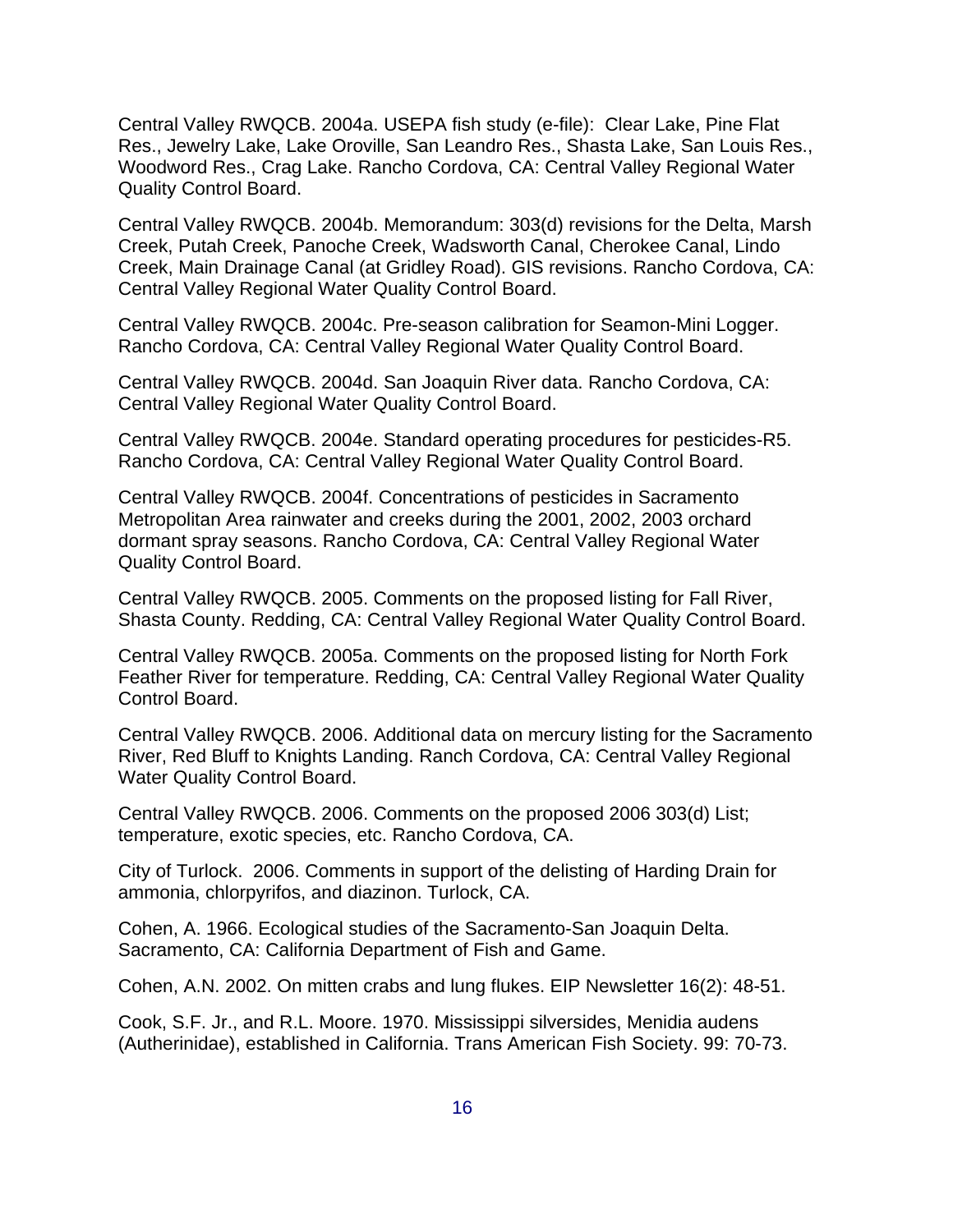Dileanis, P. 2003a. Water quality data from the 2001 dormant spray season. (Report pending). Sacramento, CA. U.S. Geological Survey.

Dileanis, P. 2003b. Water quality data from the 2002 dormant spray season. (Report pending). Sacramento, CA. U.S. Geological Survey and the California Department of Pesticide Regulation.

Dileanis, P. 2003c. Water quality data from the 2003 dormant spray season. (Report pending).Sacramento, CA. U.S. Geological Survey.

Dileanis, P., K.P. Bennett and D. J. Domagalski. 2002. Occurrence and transport of diazinon in the Sacramento River, California, and selected tributaries during three winter storms, January-February, 2000. Sacramento, CA: U.S. Geological Survey Water Resources Investigations Report 02-4101.

Eng, L. 1979. Population dynamics of the asiatic clam, Corbicula fluminea (Muller), in the concrete-lined Delta-Mendota canal of central California. Davis, CA: University of California, Davis.

Ettema, R., M. Muste M. J. Odgaard, and Y. Lai. 2003. Lake Almanor cold-water feasibility study: Hydraulic model. IIHR Hydroscience and Engineering. Pacific Gas and Electric Company.

Federal Power Commission. 1938. Report to the Federal Power Commission on the Application of the Pacific Gas and Electric Company for a Preliminary Permit for the North Fork Feather River Project No. 1391. San Francisco, CA. Regional Office 5.

Foe, C. and R. Sheipline. 1993. Pesticides in surface water from applications on orchards and alfalfa during the winter and spring of 1991-1992. Rancho Cordova, CA: Central Valley Regional Water Quality Control Board.

Foe, C., D. Deanovic, and D. Hinton. 1998. Toxicity identification evaluations of orchard dormant spray storm runoff. California Environmental Protection Agency and the Central Valley Regional Water Quality Control Board. Sacramento, CA.

Gill, S. 2002. Preliminary results of acute and chronic toxicity testing of surface water monitored in the Sacramento River Watershed, winter 2000-2001. California Department of Pesticide Regulation. Sacramento, CA.

Grober, L. 2006. Report on San Joaquin River salinity. Rancho Cordova, CA: Central Valley Regional Water Quality Control Board.

Holmes, R.,V. de Vlaming and C. Foe. 2000. Sources and concentrations of diazinon in the Sacramento watershed during the 1994 orchard dormant spray season. Sacramento, CA: Central Valley Regional Water Quality Control Board.

Jassby, A.D, J.E. Cloern, and A.B. Muller-Solger. 2003. Phytoplankton fuels Delta food web. California Agriculture 57(4): 104-109.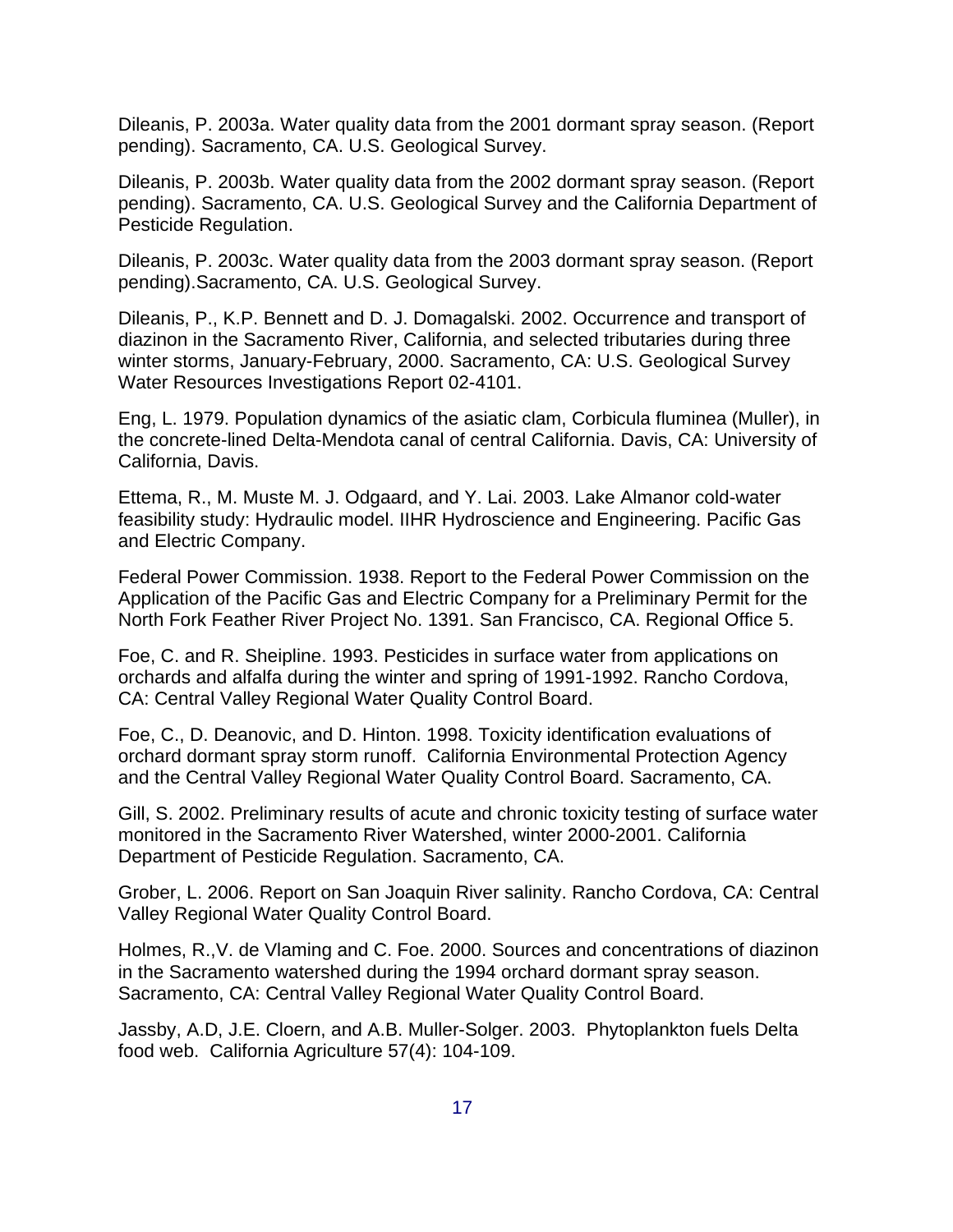Jennings, M.R., and M.K. Saiki. 1990. Establishment of red shiner, Notropis lutrensis, in the San Joaquin Valley, California. California Department of Fish and Game 76(1): 46-57.

Larry Walker Associates. 1996. Sacramento coordinated water quality monitoring program 1995 annual report. Davis, CA.

Larry Walker Associates. 2002a. Coordinated monitoring program (CMP) database. Sacramento, CA: Sacramento Regional County Sanitation District.

Larry Walker Associates. 2002b. Sacramento River watershed program (SRWP) water quality database. Davis, CA.

Light, T., T. Grosholz., and P. Moyle. 2005. Delta ecological survey (phase I): Nonindigenous aquatic species in the Sacramento-San Joaquin Delta, a literature review. Davis, CA: University of California, Davis.

MacCoy, D., K.L. Cepeau, and K.M. Kuivila. 1995. Dissolved pesticide data for the San Joaquin River at Vernalis and the Sacramento River at Sacramento, California. U. S. Geological Survey Open-file Report 95-110.

McGraw, P. 2004. Response to 2004 303(d) list for Don Pedro Reservoir, and Harding Drain. Walnut Creek, CA: Archer Norris.

McReynolds, S. 2003. SPW-1 Project effects on water quality designated beneficial uses for surface waters-aquatic toxicity. Red Bluff, CA: California Department of Water Resources-Northern District.

Meacher, R.A. 2006. Comments regarding the North Fork Feather River Listing for Water Temperature. Quincy, CA: Plumas County Board of Supervisors.

Moyle, P.B. 1973. Effects of introduced bullfrogs, Rana catesbeiana, on the native frogs of the San Joaquin Valley, California. Copeia 1: 18-23.

Moyle, P.B., and R.D. Nichols. 1973. Ecology of some native and introduced fishes of the Sierra Nevada foothills in central California. Copeia. 3: 478-490.

Moyle, P.B., and R.D. Nichols. 1974. Decline of the native fish fauna of the Sierra Nevada foothills, central California. The American Midland Naturalist. 92(1): 72-83.

Moyle, P.B., P.K. Crain, K. Whitener, and J.F. Mount. 2003. Alien fishes in natural streams: Fish distribution, assemblage structure, and conservation in the Consumnes River, California, U.S.A. Environmental Biology of Fishes. 68: 143-162.

Nordmark, C.E. 1999. Preliminary results of acute and chronic toxicity testing of surface water monitored in the Sacramento River Watershed, winter 1998-1999. Sacramento, CA: California Department of Pesticide Regulation.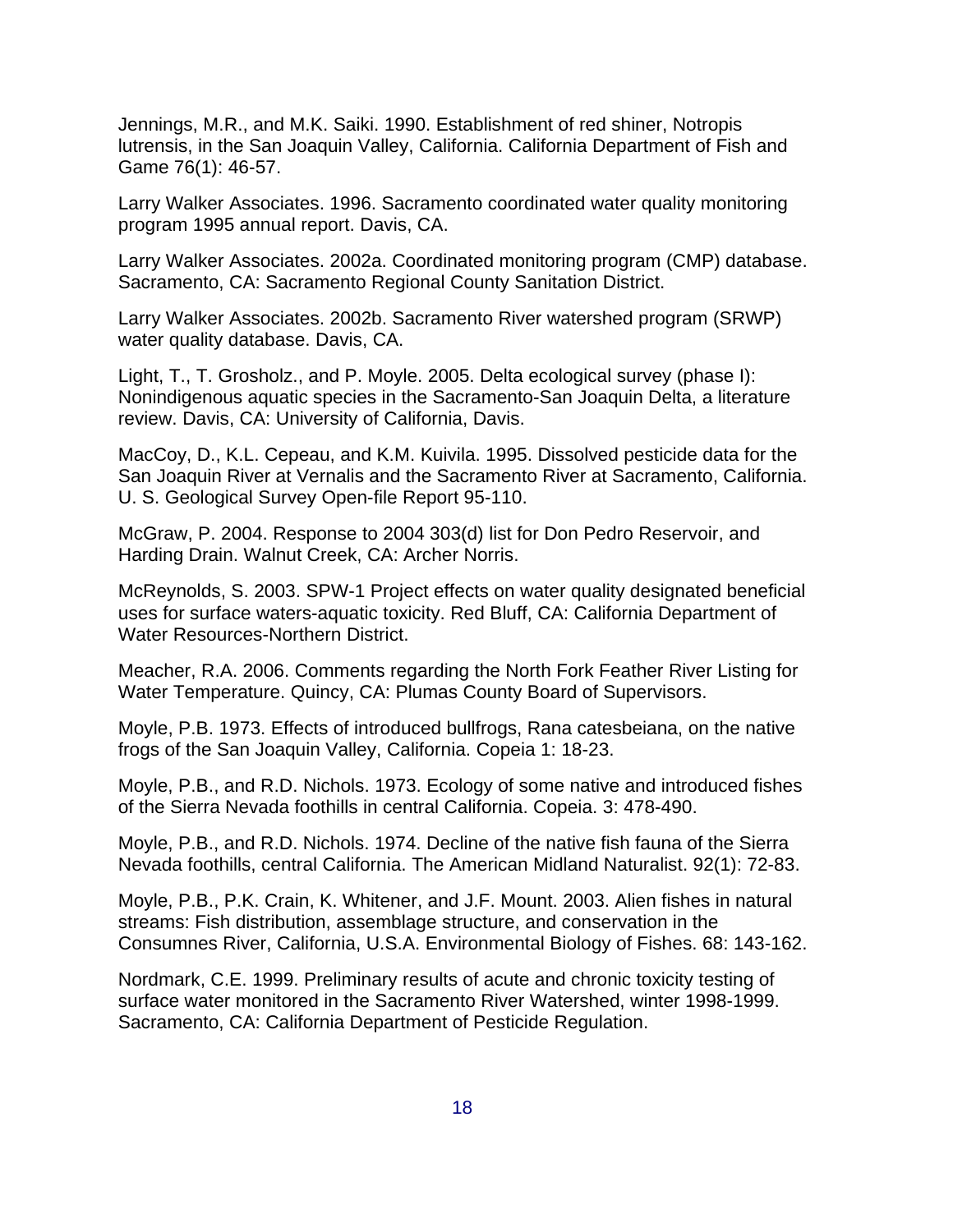Orsi, J.J. 1995. Radical changes in the estuary's zooplankton caused by introductions from ballast water. Interagency Ecological Program for the Sacramento-San Joaquin Estuary. Summer 1995.

Orsi, J.J., T.E. Bowman, D.C. Marelli, and A. Hutchinson. 1983. Recent introduction of the planktonic calanoid copepod, Sinocalanus doerrii (Centropagidae), from mainland China to the Sacramento-San Joaquin Delta. Journal of Planktonic Research 5(3): 357-375.

Pacific Gas and Electric Co. 2001. Crane Valley Project No. 1354 temperature data. San Francisco, CA.

Pacific Gas and Electric Co. 2002. Upper North Fork Feather River Project: FERC No. 2105. Application for new license. San Francisco, CA: Pacific Gas and Electric Co.

Pacific Gas and Electric Co. 2003a. FERC No. 2107. Poe Hydroelectric Project. Application for new license, study plan for conducting fish tissue contaminants bioaccumulation screening, and stream temperature data.

Pacific Gas and Electric Co. 2003b. Supplemental water quality data for FERC project no. 137. Mokelumne River Project. San Francisco, CA.

Pacific Gas and Electric Co. 2003c. Rock Creek-Cresta FERC Project No. 1962. Water temperature monitoring of 2002. San Francisco, CA: Pacific Gas and Electric Company.

Pacific Gas and Electric Co. 2004a. NFFR temperature presentations (e-file)-FERC Project no. 2105 (Lake Almanor, Butte Valley). Draft modeling. San Francisco, CA.

Pacific Gas and Electric Co. 2004b. Technical and Ecological Services calibration report. San Francisco, CA.

Parkhurst, G.Y. 1911. Where dwell the finned, furred and feathered, a new California for the sportsman. Western Pacific Railway Company.

Price, D.G. 2002. An Assessment of the Hardhead Population in Lower Willow Creek Draft Report. Pacific Gas and Electric Company's Crane Valley Hydroelectric Project, FERC No. 1354.

Rowley, W. 1955. 1945 Creek Census, North Fork Feather River. California Department of Fish and Game.

San Joaquin River Group Authority. 2006. Comments on the proposed 2006 303(d) List. Modesto, CA.

Sierra Nevada Watersheds-Non-indigenous species trends spreadsheet.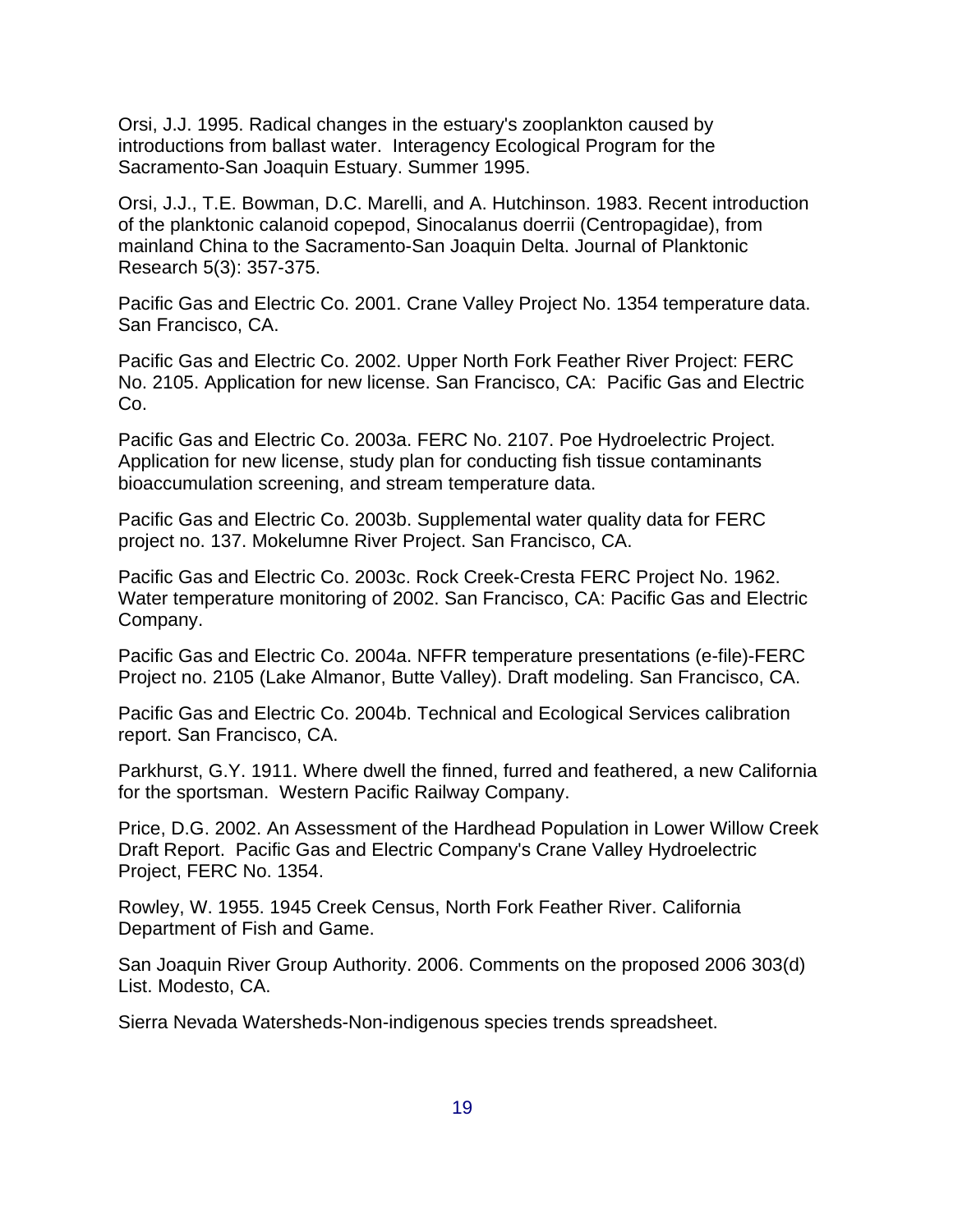Spector, C. J., J. Karkoski, and G. Davis. 2004. Concentrations of pesticides in Sacramento metropolitan area rainwater and creeks during the 2001, 2002, 2003 orchard dormant spray season. Rancho Cordova, CA: Central Valley Regional Water Quality Control Board.

Starner, K., F. Spurlock, S. Gill, K. Goh, H. Feng, J. Hsu, P. Lee, D. Tran, and J. White. 2003. Monitoring surface waters of the San Joaquin River Basin for selected summer use pesticides, 2002. Sacramento, CA: California Department of Pesticide Regulation.

SWRCB. 2004c. Feather River coordinated resource management watershed monitoring program. Quincy, CA: Plumas Corporation.

SWRCB. 2005. Comments on the proposed 2006 303(d) listing of the North Fork Feather River (below Lake Almanor) for mercury and water temperature. Sacramento, CA: State Water Resouces Control Board.

Turlock Irrigation District. 2006. Comments on the proposed 2006 303(d) list. Tulock, CA.

U.S. Fish and Wildlife Service. 1989. The ecology of the Sacramento-San Joaquin Delta: a community profile. Biological Report 85 (7.22).

U.S. Fish and Wildlife Service. 1993. Endangered and threatened wildlife and plants; determination of threatened status for the delta smelt. United States Fish and Wildlife Service.

U.S. Fish and Wildlife Service. 2004. 5-Year review of delta smelt. United States Fish and Wildlife Service.

USEPA. 2000a. Guidance for assessing chemical contaminant data for use in fish advisories. Vol. 1: Fish sampling and analysis. Third Edition. EPA823-B-00-007. Washington, D.C.: Office of Water, U.S. Environmental Protection Agency.

USEPA. 2002c. Approval letter for the Lower San Joaquin River Selenium TMDL. USEPA. San Francisco, CA.

USGS. 2004a. Bear River watershed water quality data. 2004. Sacramento, CA: U.S. Geological Survey.

USGS. 2004b. Camp Far West Reservoir water quality data. 2004. Sacramento, CA: U.S. Geological Survey.

USGS. 2005. Region 5 water quality data. Sacramento, CA: U.S. Geological Survey.

Veldhuizen, T. and K. Heib. 1998. What's new on the mitten crab front? Interagency Ecological Program for the Sacramento-San Joaquin Estuary Newsletter. 11(3): 43.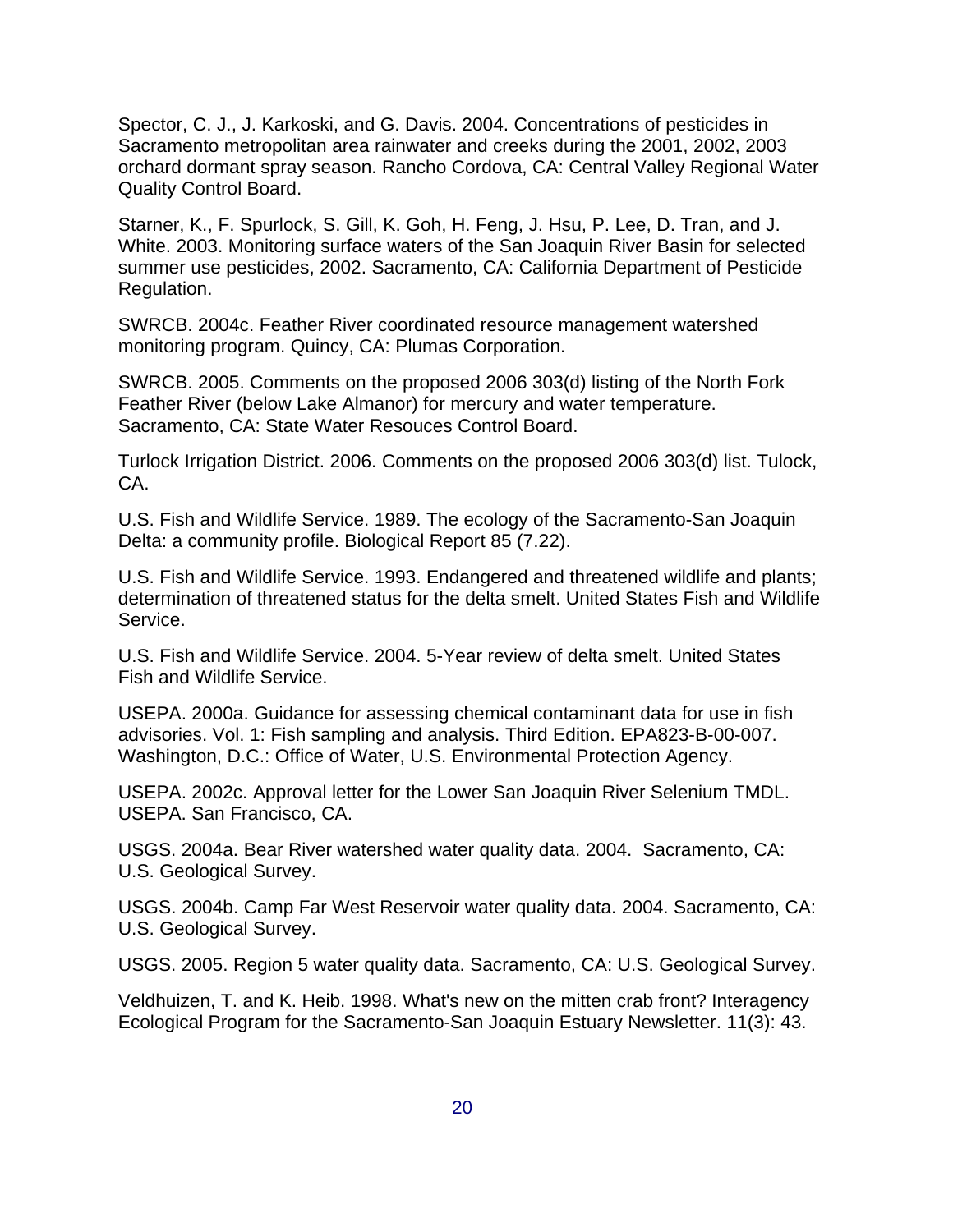Veldhuizen, T.C. and S. Stanish. 1999. Overview of the life history, distribution, abundance, and impacts of the Chinese mitten crab, Eriocheir sinensis. Sacramento, CA: California Department of Water Resources.

Wales, J.H. and H.A. Hansen. 1952. The effect on the fishery of the north fork of the Feather River, California, of proposed hydro-electric developments with special reference to Cresta and Rock Creek Projects.

Ward, P.D., T.R. McReynolds, and C.E. Garmen. 2003. Butte and Big Chico Creeks spring-run chinook salmon, Oncorhynchus tshawytscha, life history investigation. 2002-2003. Chico, CA: California Department of Fish and Game.

Wixom, L.H. 1989. North Fork Feather River Fisheries Management Plan, Draft Report. California Department of Fish and Game.

Young, J. 1915. Photo of young Maidu Indian woman with a string of fish caught on the North Fork Feather River. Plumas County, History of the Feather River Region.

# **Lahontan Region**

Angerman, J., G.M. Fellers, and F. Matsumura. 2002. Polychlorinated biphenyls and toxaphene in pacific tree frog tadpoles (Hyla regilla) from the California Sierra Nevada, USA. Environmental Toxicology and Chemistry. 21(10): 2209-2215.

Blin, D.W., and D.B. Herbst. 2000. Use of diatoms and soft algae as indicators of environmental determinants in the Lahontan Basin, USA. Re: Multiple waterbodies. Mammoth Lakes, CA: Sierra Nevada Aquatic Research Laboratory, University of California.

Chan, I. 2001a. Benthic macroinvertebrates: Application of the California stream bioassessment procedure in reaches of Bear Creek. Tahoe City, CA.

Chan, I. 2001b. Benthic macroinvertebrates: Application of the California Stream Bioassessment Procedure in reaches of Bear Creek. Tahoe City, CA.

Chan, V. 2001. Annual water quality report-Martis Creek Lake-water year 2000. Sacramento, CA: U.S. Army Corps of Engineers.

Hatch, L.K., J.E. Rueter, and C.R. Goldman. 2001. Stream phosphorous transport in the Lake Tahoe Basin, 1989-1996. Blackwood, General, Glenbrook, Incline, Loganhouse, Third, Trout, Upper Truckee and Ward streams. Environmental Monitoring and Assessment 69: 63-83.

Herbst D.B. 2002a. Development of biological water quality targets for assessment of Total Maximum Daily Loads (TMDL) of sediment in the Squaw Creek Watershed (Placer County, California). Mammoth Lakes, CA: Sierra Nevada Aquatic Research Laboratory. University of California.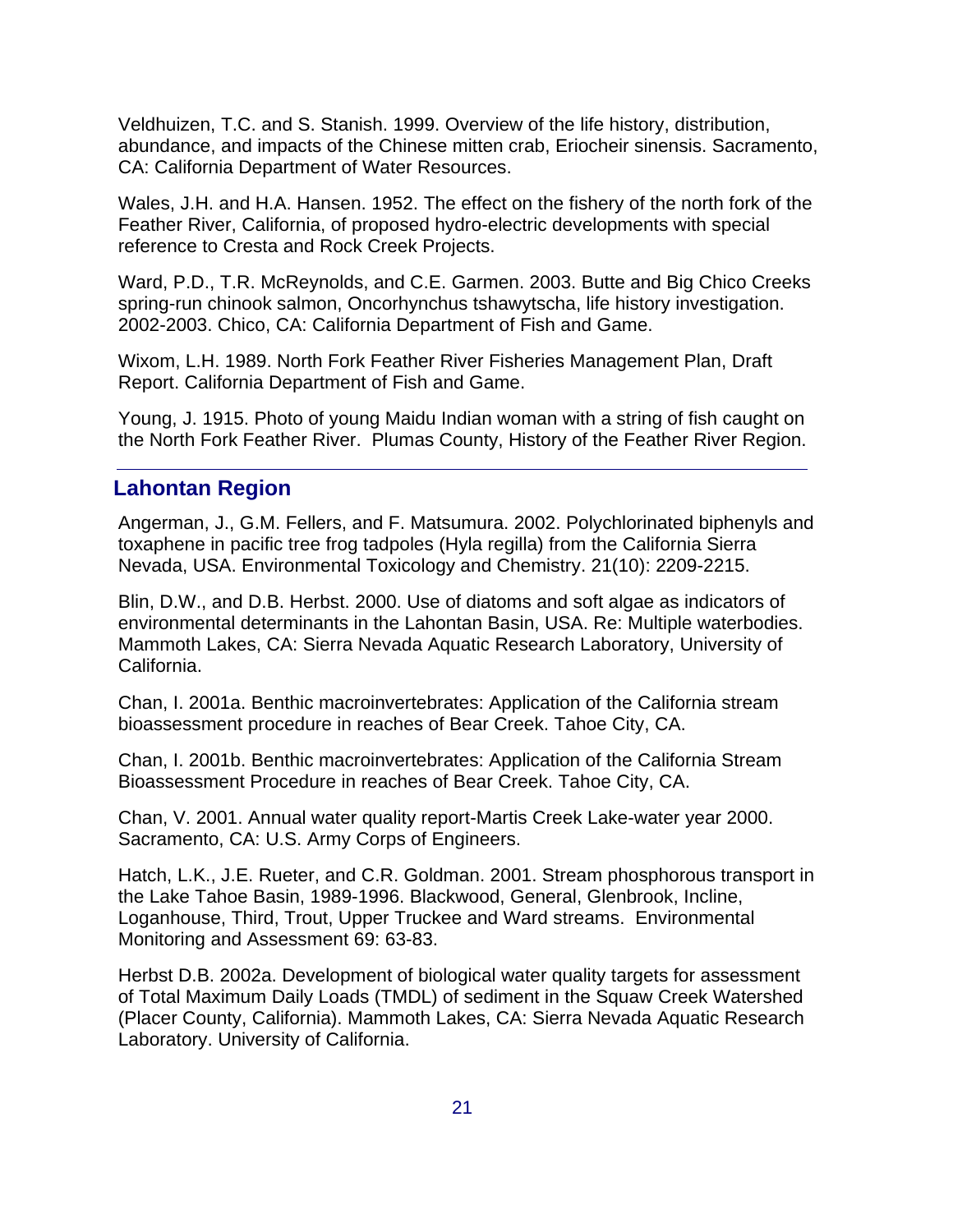Herbst, D. B. 2002b. Development of biological water quality targets for assessment of Total Maximum Daily Load (TMDL) of sediment in the Squaw Creek Watershed (Placer County, California). Mammoth Lakes, CA: Sierra Nevada Aquatic Research Laboratory.

Herbst, D.B. 1995. Aquatic invertebrate bioassessment monitoring of acid mine drainage impacts in the Leviathan Creek Watershed (Alpine County, California). Also includes Bryant and Mountaineer creeks. Mammoth Lakes, CA: Sierra Nevada Aquatic Research Laboratory. University of California, Davis.

Herbst, D.B. 2003. Macroinvertebrate monitoring for the Bagley Valley Watershed restoration project on the Humboldt-Toiyabe National Forest: First year post-project assessment. Mammoth Lakes, CA: Sierra Nevada Aquatic Research Laboratory, University of California, Davis.

Jellison, R., D.R. Dawson and J.O. Sickman. 2003a. Arsenic sources and the feasibility of using nitrogen isotopes to determine nitrogen sources to Crowley Lake. Mammoth Lakes, CA: Sierra Nevada Aquatic Research Laboratory, University of California, Santa Barbara.

Jellison, R., K. Rose and J.M. Melack. 2003b. Assessment of internal nutrient loading to Crowley Lake, Mono County. Santa Barbara, CA: Marine Science Institute. University of California, Santa Barbara.

Johnson, D.W., R.B. Susfalk, R.A. Dahlgren, V. Boucher and A. Bytnerowicz. 1998. Nutrient fluxes in forests of the eastern Sierra Nevada: Comparisons with humid forest systems. Also includes Sagehen Creek and Little Valley. USDA Forest Service General Technology Report PSW-GTR-166. 1998.

Lahontan RWQCB. 1998. South Tahoe Public Utility District (PUD). Self-monitoring monthly reports from 1997 to 2000. Including: Carson River and Indian Creek. South Lake Tahoe Public Utility District. South Lake Tahoe, CA: Lahontan Regional Water Quality Control Board.

Lahontan RWQCB. 1999. MTBE monitoring in Alpine County (wastewater treatment plant final effluent, Harvey Place Reservoir, domestic wells and dedicated monitoring wells). Includes Indian creek reservoir and Diamond ditch. South Lake Tahoe, CA: Lahontan Regional Water Quality Control Board.

Lahontan RWQCB. 2000. Bishop Creek water quality data. South Lake Tahoe, CA: Lahontan Regional Water Quality Control Board.

Lahontan RWQCB. 2001a. South Tahoe Public Utility District (PUD). Self-monitoring monthly reports from 2000 to 2003. Including Carson River and Indian Creek. South Lake Tahoe Public Utilities District. South Lake Tahoe, CA: Lahontan Regional Water Quality Control Board.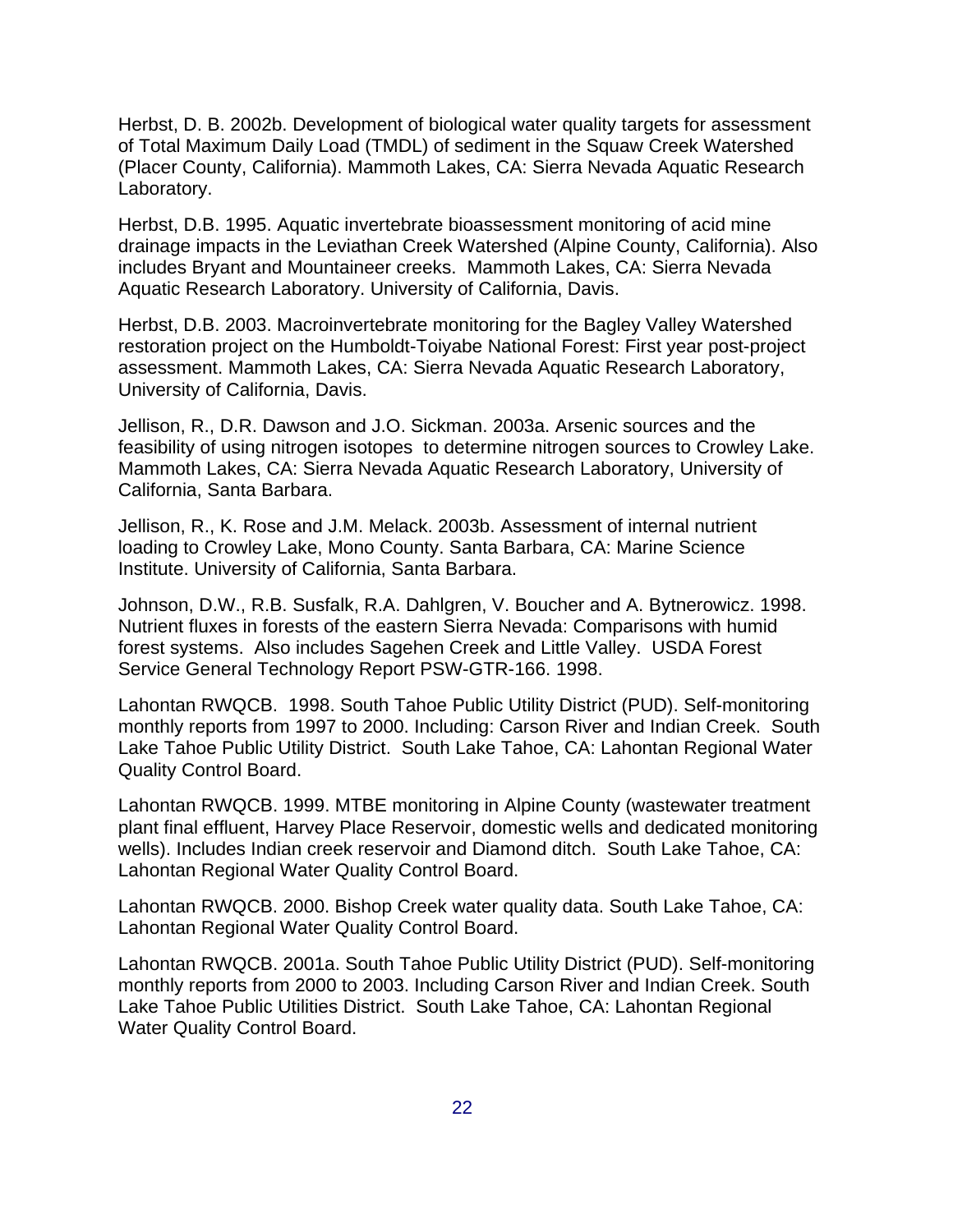Lahontan RWQCB. 2001b. Memorandum: Summary of water quality analysis for potential CWA 303(d) listing of the lower West Fork of the Carson River. South Lake Tahoe, CA: Lahontan Regional Water Quality Control Board.

Lahontan RWQCB. 2001c. Upper Walker River water quality study, 1999. South Lake Tahoe, CA: Lahontan Regional Water Quality Control Board.

Lahontan RWQCB. 2003a. Recommendation to remove Tinemaha Reservoir from the Clean Water Act Section 303(d) List of Impaired Waters. Staff Report. South Lake Tahoe, CA: Lahontan Regional Water Quality Control Board.

Lahontan RWQCB. 2004a. Region 6 water quality data: biologically available phosphorous, final investigation of near-shore turbidity at Lake Tahoe, Region 6 summary data, statistical analysis/end use, storm water runoff, stream channel erosion, watershed modeling. Lahontan Regional Water Quality Control Board.

Lahontan RWQCB. 2004b. Recommendation to remove Cinder Cone Springs from the Clean Water Act Section 303(d) list of impaired water bodies. South Lake Tahoe, CA: Lahontan Regional Water Quality Control Board.

Lahontan RWQCB. 2004c. Lake Tahoe nutrient and sediment TMDL, 2003-2004 winter newsletter. South Lake Tahoe, CA: Lahonton Regional Water Quality Control Board.

Lahontan RWQCB. 2004d. Bodie Creek TMDL for Metals: Results of Impairment Verification Sampling. April-June 2004). South Lake Tahoe, CA: Lahonton Regional Water Quality Control Board.

Lahontan RWQCB. 2005. Recommendation to remove Bear Creek from the Clean Water Act Section 303(d) list. South Lake Tahoe, CA: Lahontan Regional Water Quality Control Board.

Lahontan RWQCB. 2006. Comments on 2006 303(d) List, recommendations for Lahontan region waters. South Lake Tahoe, CA.

Lahonton RWQCB. 2005b. Turbidity Data from Alpine Meadows Ski Area (for WDR), Bear Creek.

Lawrence, S.J. 1997. Trace-element enrichment in streambed sediment and crayfish, Carson and Truckee Rivers, Nevada and California, September 1992. U.S. Geological Survey. Water Resources Investigations report 97-4258.

MacDonald, C. and A. Lutz. 2000. Recommendation to remove Pine Creek from the 303(d) list. South Lake Tahoe, CA: Lahontan Regional Water Quality Control Board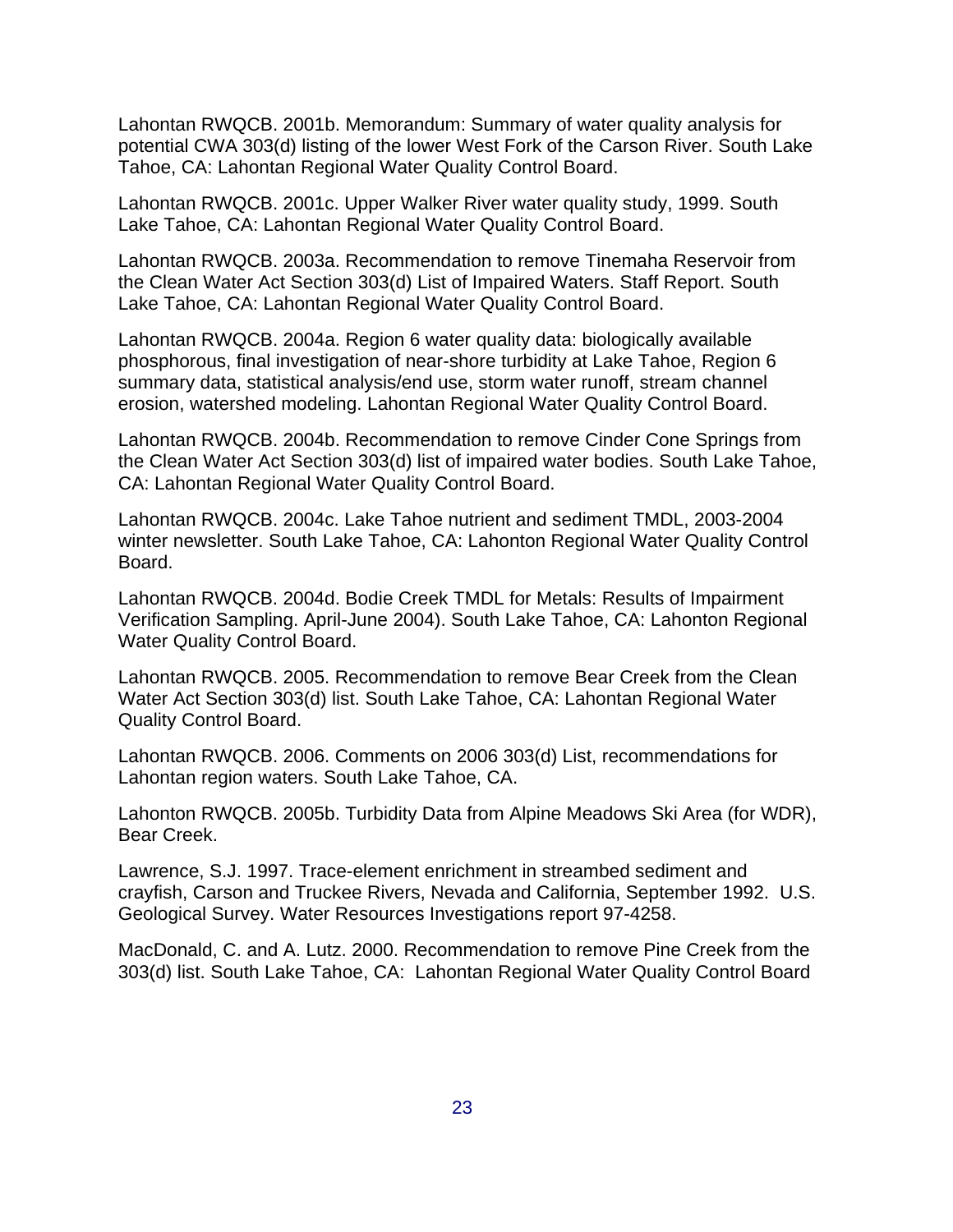Miller, A.C. and B.S. Payne. 2000. An evaluation of aquatic habitats at Edwards Air Force Base, California. Re: Scout Road Pond, Piute Pond, Branch Pond, Sewage Lagoon, and Branch Memorial Road Ponds. Vicksburg, MS: US Army Corps of Engineers. Engineer Research and Development Center.

Rowe, T.G. 2001. Loads and yields of suspended sediment and nutrients for selected watersheds in the Lake Tahoe Basin, California and Nevada. Re: Truckee River and Logan House Creek. U.S. Geological Survey.

Tahoe Regional Planning Agency. 2000. Bioavailable nutrient loading into Lake Tahoe and control opportunities with an emphasis on utilizing SEZs to treat urban runoff. Vacaville, CA: Hydroscience.

Tahoe Research Group. 2000. Annual Progress Report-2000. Davis, CA: University of California, Davis.

Tahoe-Truckee Sanitation Agency. 1999. Surface water monitoring. Truckee, CA.

USGS. 1999. Concentrations and distribution of man-made organic compounds in the Lake Tahoe Basin, Nevada and California, 1997-99. U.S. Geological Survey. Water Resources Investigations Report 99-4218.

USGS. 2002a. Development of a budget for mercury in waters of the Upper Carson River Watershed. U.S. Geological Survey.

Vance, L. 2000a. Report on the upper Walker River water quality study, 1999. North Mono County Resource Conservation District. Davis, CA: University of California, Davis.

Vance, L. 2000b. Upper Walker River water quality study, 2000. Davis, CA: University of California, Davis.

Victor Valley Wastewater Reclamation Authority. 2004a. Water quality data submission. (CD) Victor Valley, CA.

Victor Valley Wastewater Reclamation Authority. 2004b. Victor Valley Wastewater Reclamation Authority water quality data. Re: Ammonia and Nitrate data. Larry Walker and Associates.

Warden, B. 2004. Region 6 ammonia water quality criteria calculator. South Lake Tahoe, CA: Lahontan Regional Water Quality Control Board.

#### **Colorado River Region**

Citizen's Congressional Task Force on the New River. 2000. Quality assurance project plan for Brawley constructed wetlands demonstration project. Imperial County, CA.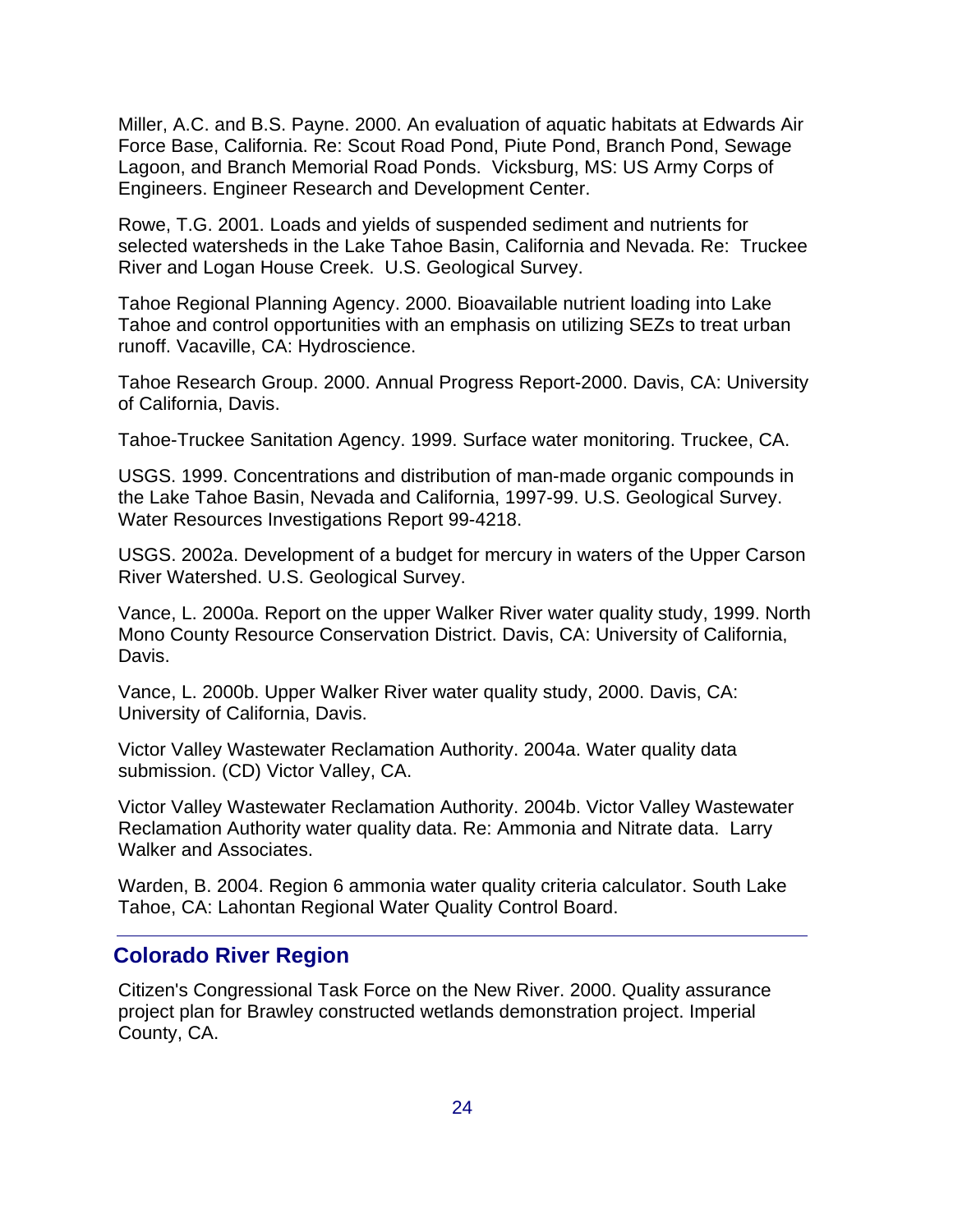Colorado River Basin RWQCB. 2004c. R7 water quality data from Region 7. Palm Desert, CA: Colorado River Basin Regional Water Quality Control Board.

Colorado River Basin RWQCB. 2004f. Bacteria and exceedances for Alamo River, New River, Coachella Valley Stormwater Channel Outlet, Colorado River, Palo Verde Lagoon, Palo Verde Outfall Drain, and Salt Creek Slough. Palm Desert, CA: Colorado River Basin Regional Water Quality Control Board.

Colorado River Basin RWQCB. 2006. Oral comments from Jan. 5, 2006 Pasadena workshop. Pasadena, CA.

Colorado River Basin RWQCB. 2006a. Comments on removal of Palo Verde Outfall Drain from the CWA 303(d) List. Palm Desert, CA.

Colorado River RWQCB. 2006. Comments on the proposed 2006 303(d) List. Palm Desert, CA.

CRBRWQCB. (no date). Tissue data for RB7-9. Palm Desert, CA: Colorado River Basin Regional Water Quality Control Board.

CRBRWQCB. 2001b. Piute Spring water quality data. Palm Desert, CA: Colorado River Basin Regional Water Quality Control Board.

CRBRWQCB. 2002a. Delisting the New River for nutrients in the region's 303(d) list. Palm Desert, CA: Colorado River Basin Regional Water Quality Control Board.

CRBRWQCB. 2002b. Request for additional data on the Palo Verde outfall drain. Palm Desert, CA: Colorado River Basin Regional Water Quality Control Board. Palo Verde Irrigation District.

CRBRWQCB. 2003a. Coliform/Fecal water quality data-Palo Verde. Palm Desert, CA: Colorado River Basin Regional Water Quality Control Board.

CRBRWQCB. 2003b. Water quality data for Salton Sea. Palm Desert, CA: Colorado River Basin Regional Water Quality Control Board.

CRBRWQCB. 2003c. Water quality laboratory sheets for Palo Verde. Palm Desert, CA: Colorado River Basin Regional Water Quality Control Board.

CRBRWQCB. 2003d. Water quality laboratory sheets for the New River. Palm Desert, CA: Colorado River Basin Regional Water Quality Control Board.

CRBRWQCB. 2004a. Imperial Irrigation District water quality data. Palm Desert, CA: Colorado River Basin Regional Water Quality Control Board.

CRBRWQCB. 2004b. QAPPs for Region 7. Palm Desert, CA: Colorado River Basin Regional Water Quality Control Board.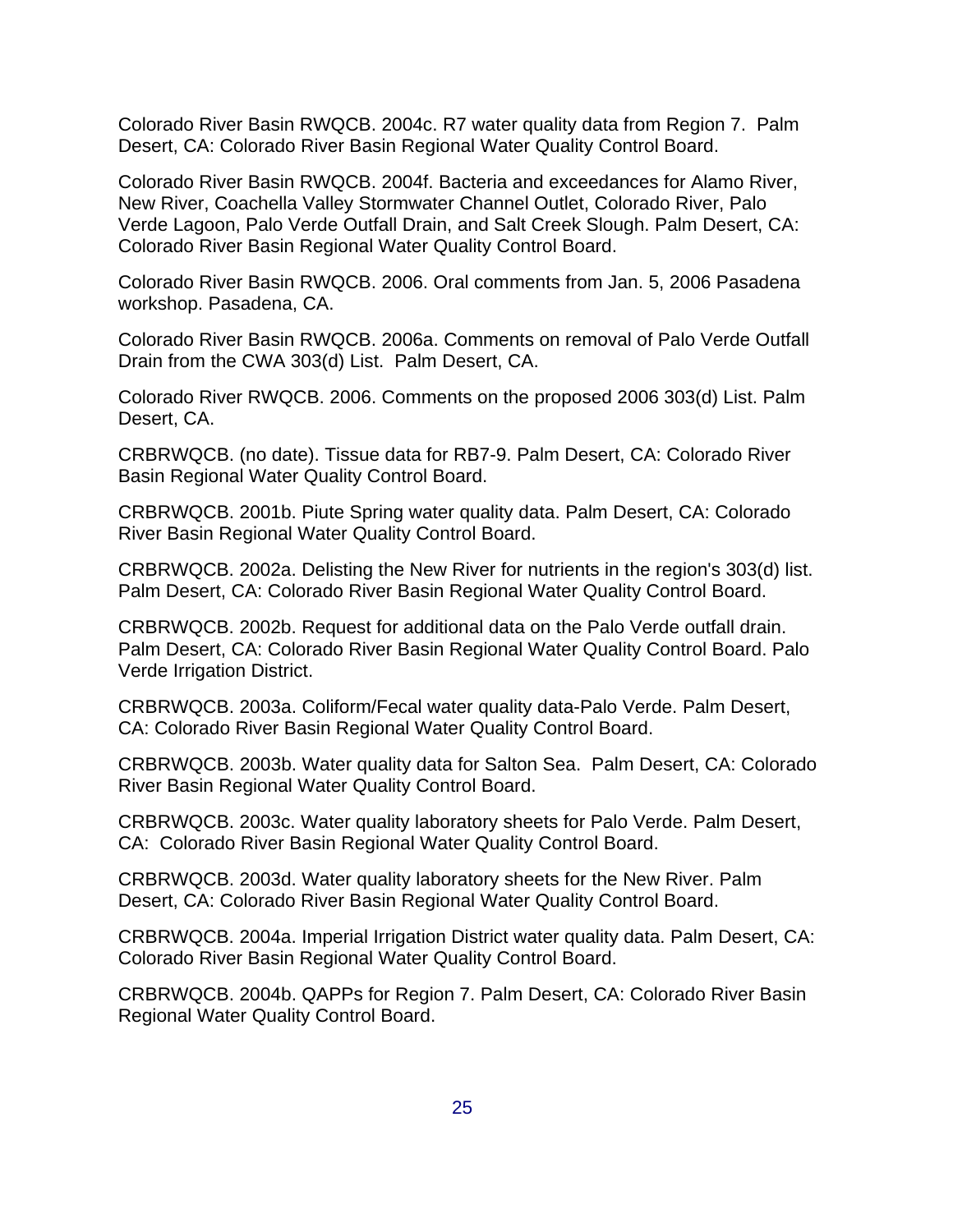CRBRWQCB. 2004d. Riverside County NPDES data (non-FPT). Palm Desert, CA: Colorado River Basin Regional Water Quality Control Board.

CRBRWQCB. 2005. New River water quality data, 1997-2003. http://www.swrcb.ca.gov/rwqcb7/newriver/dataindex.html

CRBWQCB. 2001a. Brawley Wetlands site water analysis. Palm Desert, CA: Colorado River Basin Regional Water Quality Control Board.

CRBWQCB. 2004e. Perchlorate-Colorado River data, 1998-2004. Palm Desert, CA: Colorado River Basin Regional Water Quality Control Board.

DiGregorio, C., H.C. Bailey, and D.E. Hinton. 1994. Colorado River Basin toxicity report. Sacramento, CA: State Water Resources Control Board.

LeBlanc, L., R.A. Schroeder, J.L. Orlando, and K.M. Kuivila. 2002. Distribution of pesticides between water and sediments in the Salton Sea Basin, 2001-2002. Sacramento, CA: U.S. Geological Survey.

LeBlanc, L.A., J.L. Orlando, and K.M. Kuivila. 2004. Pesticide concentrations in water and suspended sediments in the New and Alamo Rivers, Salton Sea watershed, California, April 2003. Reston, VA. U.S. Geological Survey. Data Series 104.

Metropolitan Water District of Southern California. 2001. Response to solicitation of water quality data. Water quality conditions in surface waters within the Colorado River Basin. Los Angeles, CA.

Searles Valley Minerals. 2005. Searles Lake monitoring reports and analytical reports. Trona, Ca.

U.S. Department of the Interior. 2001. Colorado River Main Stem Water quality records. Yuma, AZ: U. S. Bureau of Reclamation.

USEPA. 2004b. Perchlorate monitoring results-Henderson, Nevada to the lower Colorado River, June 2004 report. San Francisco, CA: United States Environmental Protection Agency.

#### **Santa Ana Region**

Allen, M.J., D.W. Diehl, and E.Y. Zeng. 2004. Bioaccumulation of contaminants in recreational and forage fish in Newport Bay, California, in 2000-2002. Southern California Coastal Water Research Project. Technical Report 436.

Bay, S. and D. Greenstein. 2003. Newport Bay sediment toxicity identification/evaluation study (including seawater samples). Report prepared for Santa Ana RWQCB by Southern California Coastal Water Research Project. Riverside, CA: Santa Ana Regional Water Quality Control Board.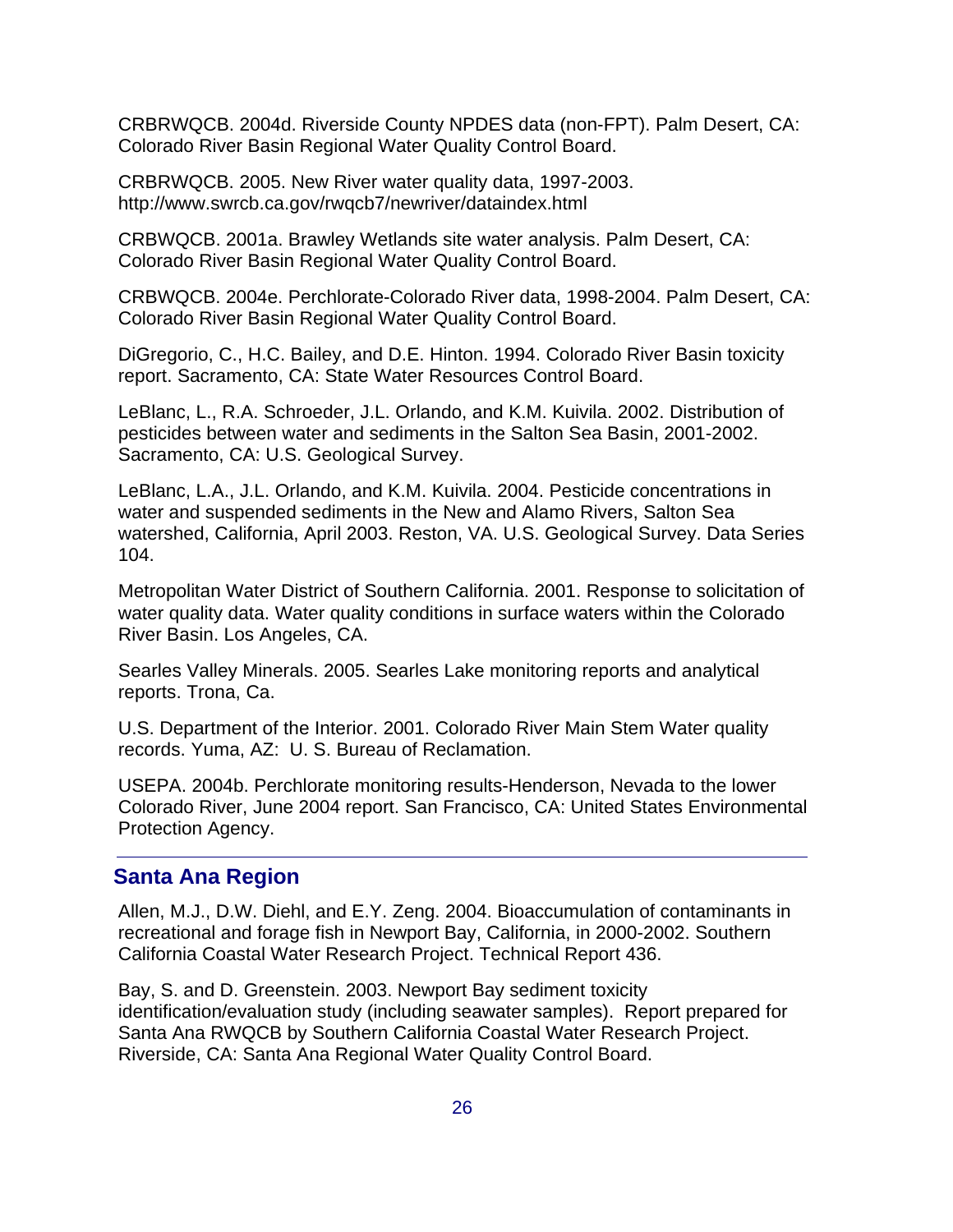Bay, S., and J. Brown. 2003a. Chemistry and Toxicity in Rhine Channel Sediments. Southern California Coastal Water Research Project (SCCWRP).

Bay, S., D. Greenstein, and J. Brown. 2004. Newport Bay Sediment Toxicity Studies. Southern California Coastal Water Research Project (SCCWRP).

Bay, S., D. Greenstein, D. Vidal, and D. Schlenk. 2003. Investigation of Metals Toxicity in San Diego Creek. Southern California Coastal Water Research Project (SCCWRP).

Belitz, K., S.N. Hamlin, C.A. Burton, R. Kent, R.G. Fay, and T. Johnson. 2004. Water quality in the Santa Ana Basin, California, 1999-2000. Reston, VA: U.S. Geological Survey.

Byrne, R., L. Reidy, M. Kirby, S. Lund, and C. Poulsen. 2004. Changing sedimentation rates during the last three centuries at Lake Elsinore, Riverside County, California. Riverside, CA.

County of Orange Public Facilities and Resources Department. 2001. Analysis of data report for multiple water bodies. Santa Ana, CA:

County of Orange. 1998. Bolsa Chica/East Garden Grove Wintersburg Channel. Bacteriological monitoring. Orange County, CA: HCA/Environmental Health Division.

County of Orange. 2000. Ocean water posting and closure guidelines. Orange County, CA: County of Orange Health Care Agency.

Ford, R.F., B.B. Hemmingsen, and M.A. Shane. 2000. Water quality and marine ecological monitoring studies for the Crystal Cove development project. Third quarterly report for the period July 1-September 30, 2000. (Los Trancos Creek). San Diego, CA: Aquatic Environmental Services.

Kirby, M.E., M. Anderson, S. Lund, and C. Poulsen. 2005. Developing a baseline of natural lake-level/hydrologic variability and understanding past versus present lake productivity over the late Holocene: A paleo-perspective for management of modern Lake Elsinore. Riverside, CA: Lake Elsinore and San Jacinto Watersheds Authority.

Kozelka, P. 2004. Monitoring report for San Diego Creek and Newport Bay (per Newport Bay toxics settlement agreement). San Francisco, CA: Environmental Protection Agency.

Lake Hemet Municipal Water District. 2000. Strawberry Creek water quality data. Hemet, CA.

Newport Beach Ocean Recreation Program. 2001. Ocean & Bay closures, posting and advisory status report. Newport, CA.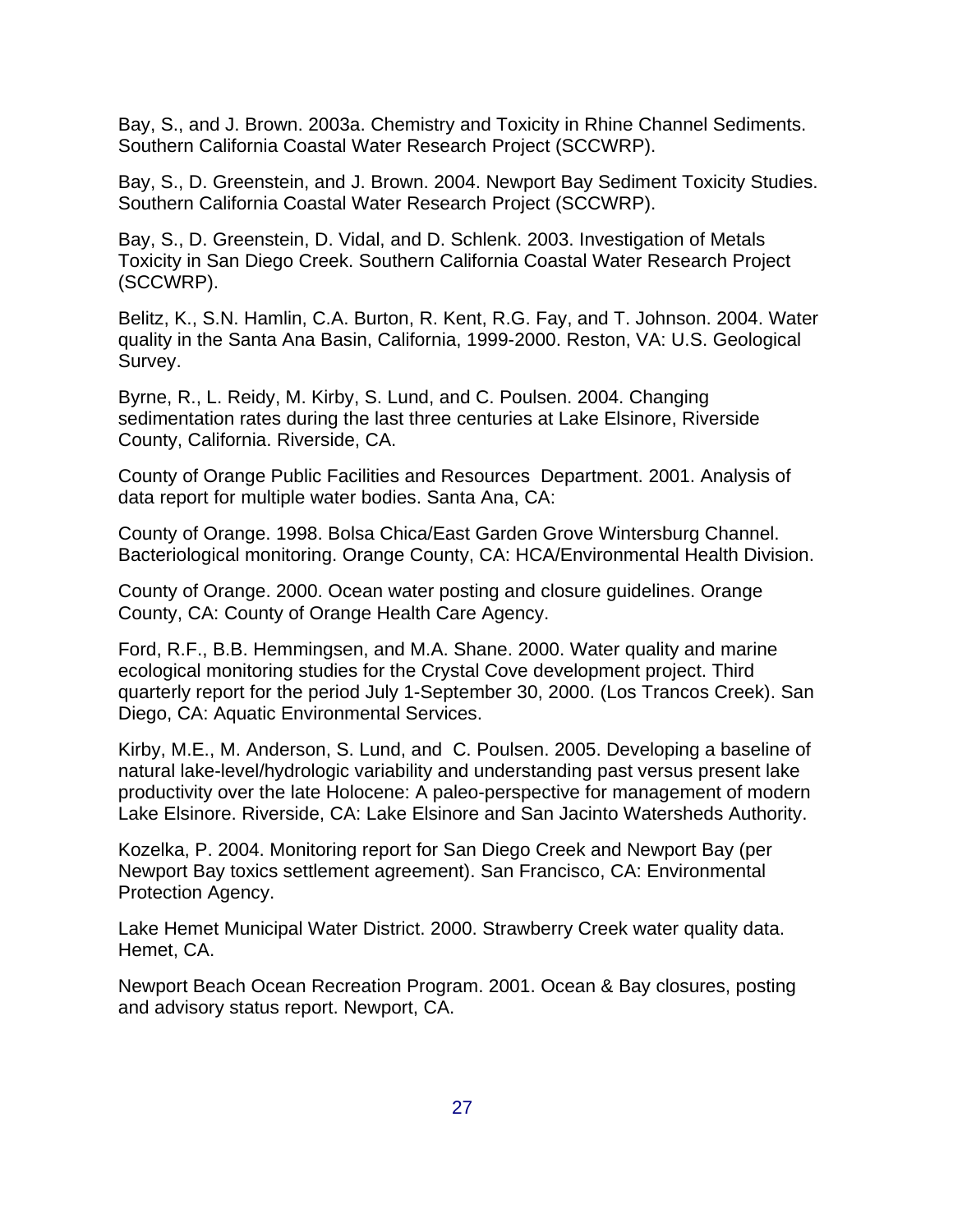Phillips, B., B. Anderson, J. Hunt, J. Newman, R. Tjeerdema. 1998. Sediment chemistry, toxicity, and benthic community conditions in selected water bodies of the Santa Ana Region- Final Report. Sacramento, CA. Bay Protection and Toxic Cleanup Program.

Rancho California Water District. 2002. Water quality data for Temecula Creek, Murrieta Creek, and the Santa Margarita River. Temecula, CA.

Santa Ana RWQCB. (no date)a. AB411 sampling. Surfzones for Huntington Beach, Newport Beach and Newport Coast. Riverside, CA: Santa Ana Regional Water Quality Control Board.

Santa Ana RWQCB. (no date)b. Baldwin Lake water body fact sheet. Riverside, CA: Santa Ana Regional Water Quality Control Board.

Santa Ana RWQCB. (no date)c. Water quality data-Chino Creek. Riverside, CA: Santa Ana Regional Water Quality Control Board.

Santa Ana RWQCB. (no date)d. Alliso Creek water quality data (e-file).

Santa Ana RWQCB. (no date)e. Newport Beach fish tissue data. Riverside, CA: Santa Ana Regional Water Quality Control Board.

Santa Ana RWQCB. 1983a. San Jacinto River water samples for fecal and total coliform. Riverside, CA: Santa Ana Regional Water Quality Control Board.

Santa Ana RWQCB. 1983b. Water quality data - Big Bear Creek. Riverside, CA: Santa Ana Regional Water Quality Control Board.

Santa Ana RWQCB. 1983c. Water Quality data for total and fecal coliform- Santiago Creek. Riverside, CA: Santa Ana Regional Water Quality Control Board.

Santa Ana RWQCB. 1983d. Water quality data-Temescal Wash. Riverside, CA: Santa Ana Regional Water Quality Control Board.

Santa Ana RWQCB. 1983e. Water quality data-Warm Creek. Riverside, CA: Santa Ana Regional Water Quality Control Board.

Santa Ana RWQCB. 1984. Water quality data-Lost Lake. Riverside, CA: Santa Ana Regional Water Quality Control Board.

Santa Ana RWQCB. 1985. Water quality data-Evans Lake. Riverside, CA: Santa Ana Regional Water Quality Control Board.

Santa Ana RWQCB. 1989. Water quality data-Lee Lake. Riverside, CA: Santa Ana Regional Water Quality Control Board.

Santa Ana RWQCB. 1992a. Water quality assessment-Jenks Lake. Riverside, CA: Santa Ana Regional Water Quality Control Board.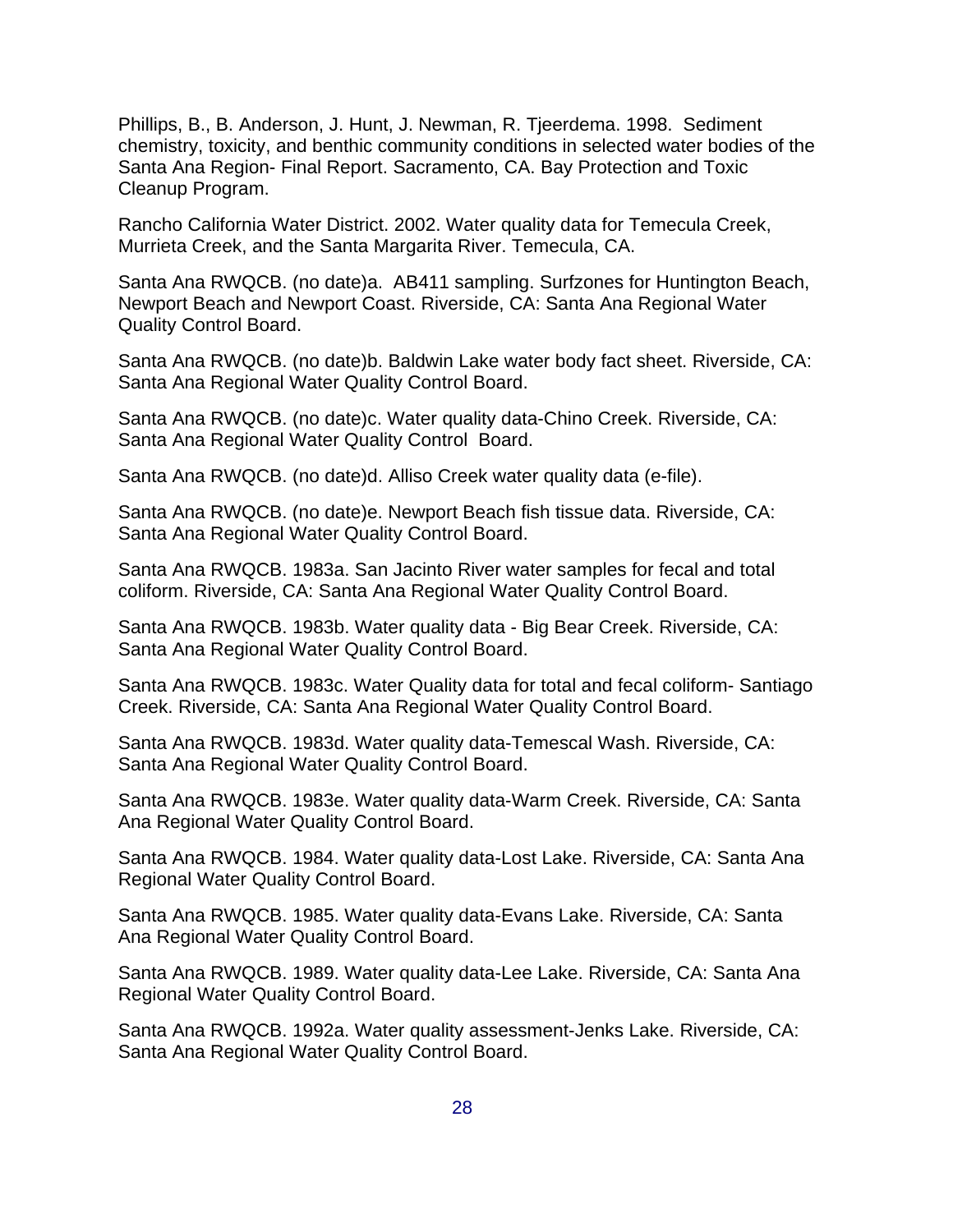Santa Ana RWQCB. 1992b. Water quality data-Carbon Canyon Creek. Riverside, CA: Santa Ana Regional Water Quality Control Board.

Santa Ana RWQCB. 1992c. Water quality data-Fulmer Lake. Riverside, CA: Santa Ana Regional Water Quality Control Board.

Santa Ana RWQCB. 1992d. Water quality data-Hemet Lake. Riverside, CA: Santa Ana Regional Water Quality Control Board.

Santa Ana RWQCB. 1992e. Water quality data-Lake Perris. Riverside, CA. Santa Ana Regional Water Quality Control Board.

Santa Ana RWQCB. 1992f. Water quality data-Santiago Creek. Riverside, CA: Santa Ana Regional Water Quality Control Board.

Santa Ana RWQCB. 1994a. Aliso Creek ambient sampling on 8/2/94. Riverside, CA: Santa Ana Regional Water Quality Control Board.

Santa Ana RWQCB. 1994b. Sample results for Bautista and Strawberry Creeks. Riverside, CA: Santa Ana Regional Water Quality Control Board.

Santa Ana RWQCB. 1995a. Water Quality Control Plan-Santa Ana Region.

Santa Ana RWQCB. 1995b. Water quality data-Grout Creek. Riverside, CA: Santa Ana Regional Water Quality Control Board.

Santa Ana RWQCB. 1999. Coastal fish contamination data-Emma oil platform. Riverside, CA: Santa Ana Regional Water Quality Control Board.

Santa Ana RWQCB. 2000a. Posting log for AB411. Huntington Harbor. Riverside, CA: Santa Ana Regional Water Quality Control Board.

Santa Ana RWQCB. 2000b. Water Quality data-Rathbone Creek. Riverside, CA: Santa Ana Regional Water Quality Control Board.

Santa Ana RWQCB. 2000c. Water quality data-Pelican Point Creek. Riverside, CA: Santa Ana Regional Water Quality Control Board.

Santa Ana RWQCB. 2001a. Santa Ana Delhi Channel F01 water quality data. Riverside, CA: Santa Ana Regional Water Quality Control Board.

Santa Ana RWQCB. 2001b. Canyon Lake water quality data. Riverside, CA: Santa Ana Regional Water Quality Control Board.

Santa Ana RWQCB. 2001c. Huntington Beach postings by station and day, May - Aug. Riverside, CA: Santa Ana Regional Water Quality Control Board.

Santa Ana RWQCB. 2001d. Posting log for AB411-Treasure Cove Beach. Riverside, CA: Santa Ana Regional Water Quality Control Board.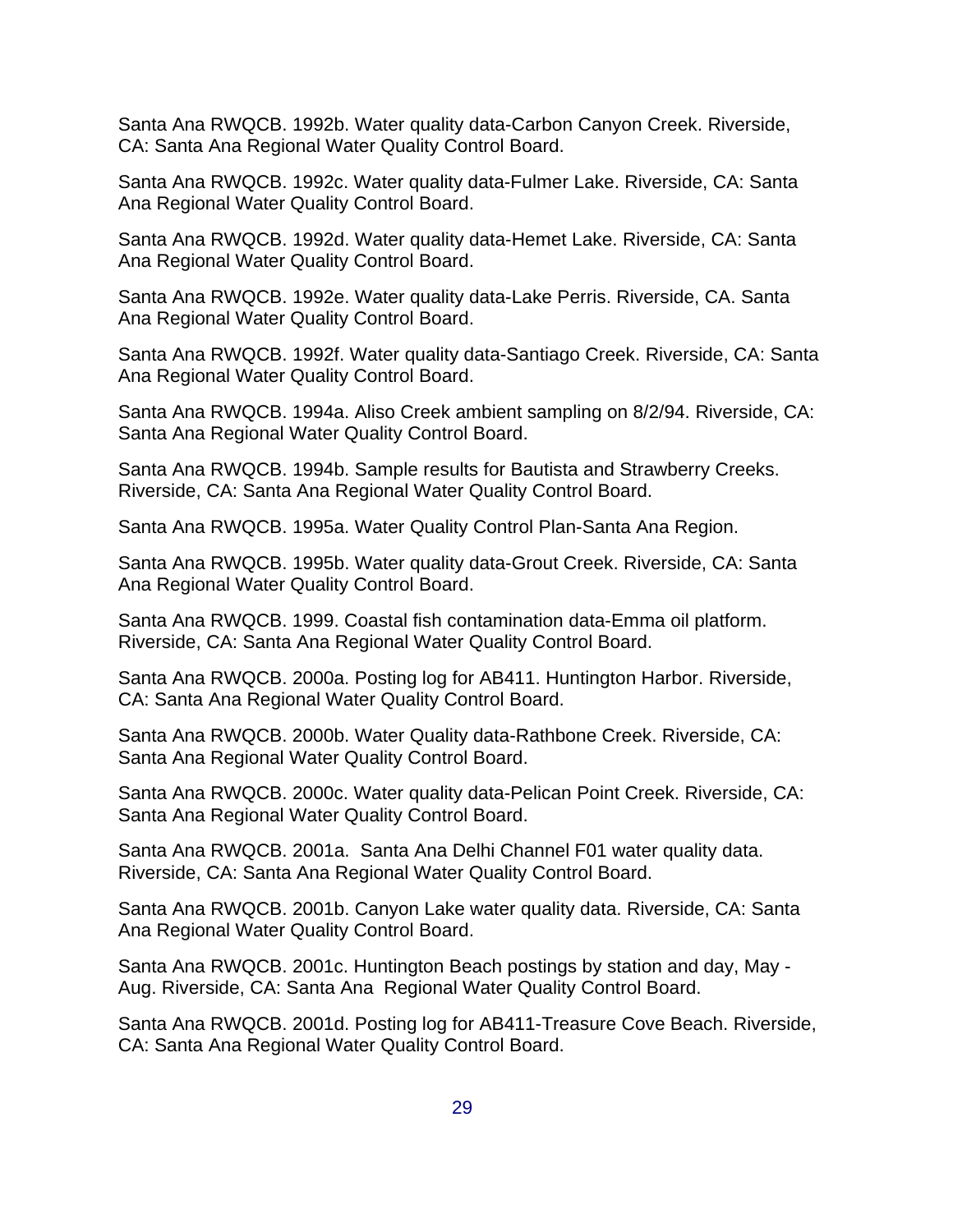Santa Ana RWQCB. 2001e. Posting log for Region 8, AB411 (with bacterial values). Riverside, CA: Santa Ana Regional Water Quality Control Board.

Santa Ana RWQCB. 2001f. Water quality assessment- Chino Creek. Riverside, CA: Santa Ana Regional Water Quality Control Board.

Santa Ana RWQCB. 2001g. Water quality assessment worksheets-Anaheim Bay. Riverside CA: Santa Ana Regional Water Quality Control Board.

Santa Ana RWQCB. 2001h. Water quality assessment-data analysis notes-Big Bear Lake. Riverside, CA: Santa Ana Regional Water Quality Control Board.

Santa Ana RWQCB. 2001i. Water quality assessment-data analysis notes-Huntington Beach State Park. (Tissue data). Riverside, CA: Santa Ana Regional Water Quality Control Board.

Santa Ana RWQCB. 2001j. Water quality assessment-data analysis notes-Los Trancos Creek. Riverside, CA: Santa Ana Regional Water Quality Control Board.

Santa Ana RWQCB. 2001k. Water quality data (dry weather)-Los Trancos, Muddy Creek, Emerald Creek. Riverside, CA: Santa Ana Regional Water Quality Control Board.

Santa Ana RWQCB. 2001l. Water quality data-Crystal Cove Creek. Riverside, CA: Santa Ana Regional Water Quality Control Board.

Santa Ana RWQCB. 2001m. Water quality data-Cucamonga Creek. Riverside, CA: Santa Ana Regional Water Quality Control Board.

Santa Ana RWQCB. 2001n. Water Quality data-San Diego Creek. Riverside, CA: Santa Ana Regional Water Quality Control Board.

Santa Ana RWQCB. 2001o. Water quality data-San Jacinto River. Lake Hemet Water District. Riverside, CA: Santa Ana Regional Water Quality Control Board.

Santa Ana RWQCB. 2002. Water quality assessment-data analysis notes -San Timoteo Creek. Riverside, CA: Santa Ana Regional Water Quality Control Board.

Santa Ana RWQCB. 2002a. Cottonwood Creek/ Moonlight Beach water quality databacteria. (e-file). Riverside, CA: Santa Ana Regional Water Quality Control Board.

Santa Ana RWQCB. 2002b. Freshwater samples from San Diego Creek (dry and wet weather events). Riverside, CA: Santa Ana Regional Water Quality Control Board.

Santa Ana RWQCB. 2002c. Newport Bay and San Diego Creek- chemistry results for water, sediment, suspended sediment. Riverside, CA: Santa Ana Regional Water Quality Control Board.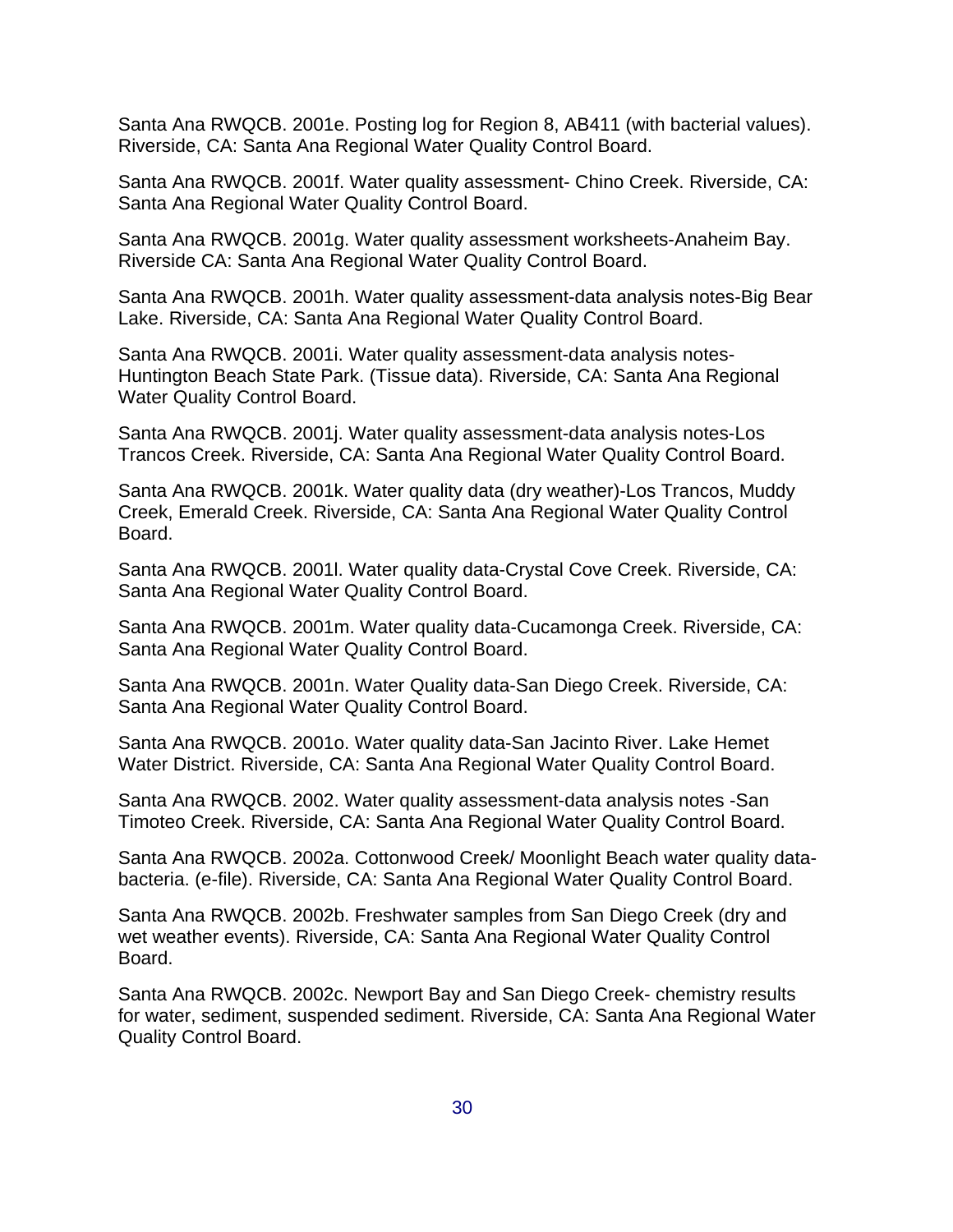Santa Ana RWQCB. 2002f. Newport Bay water quality data. (e-file).

Santa Ana RWQCB. 2002g. San Diego Creek water quality data. (e-file)

Santa Ana RWQCB. 2002h. Santa Ana River water quality data (e-file).

Santa Ana RWQCB. 2002i. Torrey Pines State Beach, San Elijo State Beach water quality data (e-file).

Santa Ana RWQCB. 2002j. Water quality assessment-data analysis notes-Buck Gulley Creek. Riverside, CA: Santa Ana Regional Water Quality Control Board.

Santa Ana RWQCB. 2002k. Water quality assessment-data analysis notes-Knickerbocker Creek. Riverside, CA: Santa Ana Regional Water Quality Control Board.

Santa Ana RWQCB. 2002m. Water quality assessment-data analysis notes-Boulder Creek. Riverside, CA: Santa Ana Regional Quality Control Board.

Santa Ana RWQCB. 2002n. Water quality data and analysis for the Santa Ana River. Riverside, CA: Santa Ana Regional Water Quality Control Board.

Santa Ana RWQCB. 2002o. Water quality data for Seal Beach (surfzone). Riverside, CA: Santa Ana Regional Water Quality Control Board.

Santa Ana RWQCB. 2002p. Newport Bay split sample results. (Includes: Upper Newport Bay, Lower Newport Bay, Upper San Diego Creek, Harbor Inner Reach, PCH Bridge). Riverside, CA: Santa Ana Regional Water Quality Control Board.

Santa Ana RWQCB. 2003. Newport Bay/San Diego Creek water quality data. Santa Ana, CA: Santa Ana Regional Water Quality Control Board.

Santa Ana RWQCB. 2003a. Anaheim Bay metals data (sediment). Riverside, CA: Santa Ana Regional Water Quality Control Board.

Santa Ana RWQCB. 2003b. Anaheim Bay and Huntington Harbor data in graphs and in Excel. Riverside, CA: Santa Ana Regional Water Board.

Santa Ana RWQCB. 2005a. Lake Elsinore sediment e-mails. Riverside, CA: Santa Ana Regional Water Quality Control Board.

Santa Ana RWQCB. 2005b. Staff report on the nutrient TMDL for Big Bear Lake. Riverside, CA: Santa Ana Regional Water Quality Control Board.

USEPA. 2003. Arsenic analysis (from Newport Bay toxics TMDLs). San Francisco, CA: U. S. Environmental Protection Agency.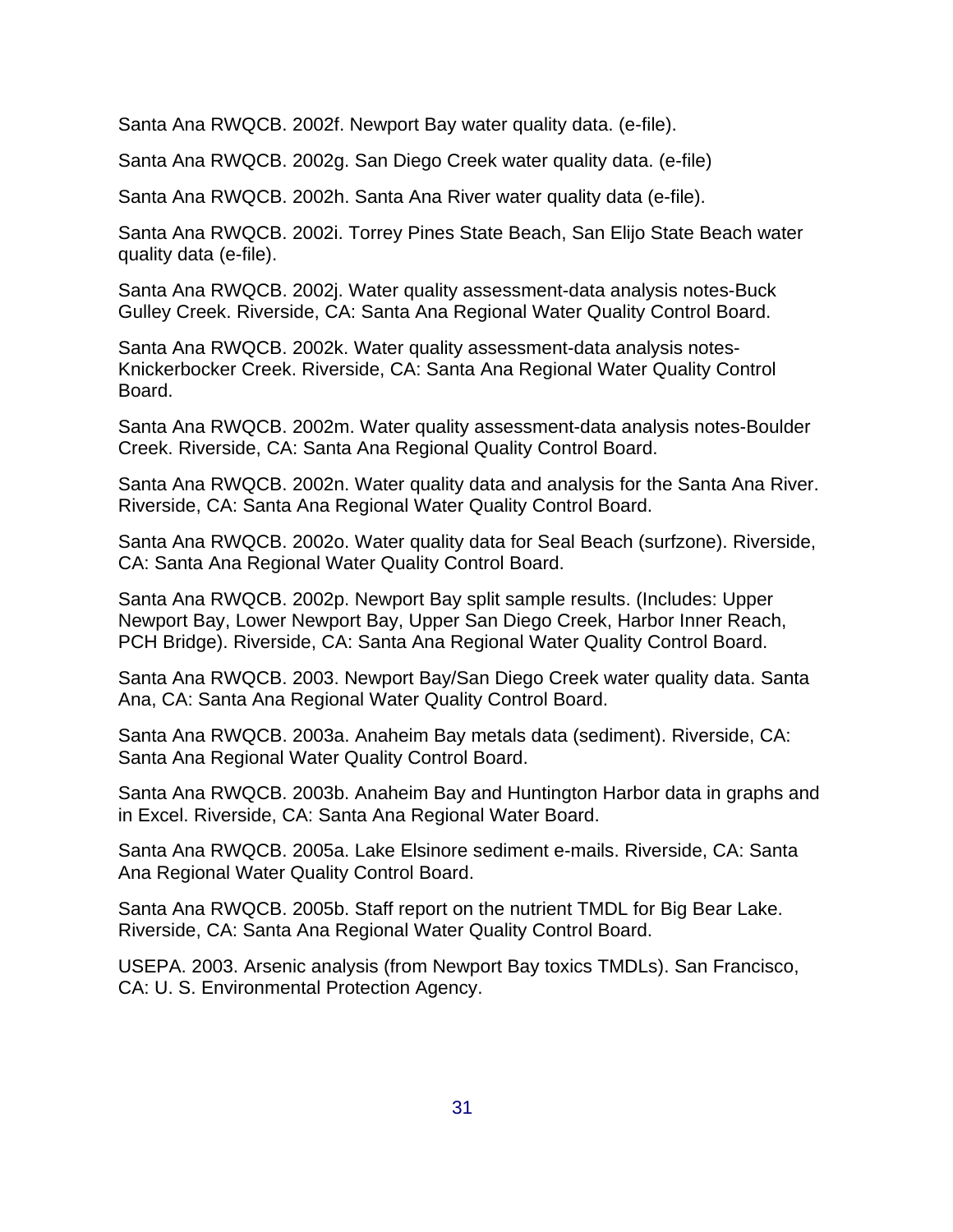### **San Diego Region**

CDM Federal Programs Corporation. 2001. Framework monitoring plan for the Santa Margarita River watershed, California. Temecula, CA: U.S. Bureau of Reclamation.

City of Carlsbad. 2006. Comments on the proposed 2006 303(d) list. Carlsbad, CA.

City of Encinitas. 2003. Cottonwood Creek and Encinitas Creek bioassessment study. Encinitas, CA.

City of Encinitas. 2004. Water quality data and information submittal for Pacific Ocean shoreline, San Marcos HA (90451000). Encinitas, CA.

City of Oceanside. 2000. Laboratory results-San Luis Rey River at Bonsall. Oceanside, CA.

City of San Diego. 1997. Pine Valley Creek water quality data. San Diego, CA: Water Department.

City of San Diego. 2000. Chollas Creek water quality sampling 1999-2000 wetweather season. San Diego, CA: Environmental Protection Division.

City of San Diego. 2001. Water quality data for mass loading stations/California Street. San Diego, CA.

City of San Diego. 2003. 1998 San Diego Bay Report. San Diego, CA: Marine Biology Laboratory.

City of San Diego. 2004. Bacteriological data evaluation for City of San Diego beaches, 1999-2003. San Diego, CA.

City of San Diego. 2006. Comments on the proposed 2006 303(d) list. San Diego CA.

County of San Diego. 2003. Water quality data for Los Penasquitos Creek. San Diego, CA.

Lake San Marcos Community Association. 2001. Lake San Marcos water sample analysis. Lake San Marcos, CA.

Lambert, C.C., and G. Lambert. 2003. Persistence and differential distribution of nonindigenous ascidians in harbors of the Southern California Bight. Marine Ecology Progress Series, 259: 145-161.

Merkle, K. 2004. Eradication and surveillance of Caulerpa taxifolia within Agua Hedionda Lagoon, Carlsbad, California. Third year status report. Fall 2002 through summer 2003. Carlsbad, CA.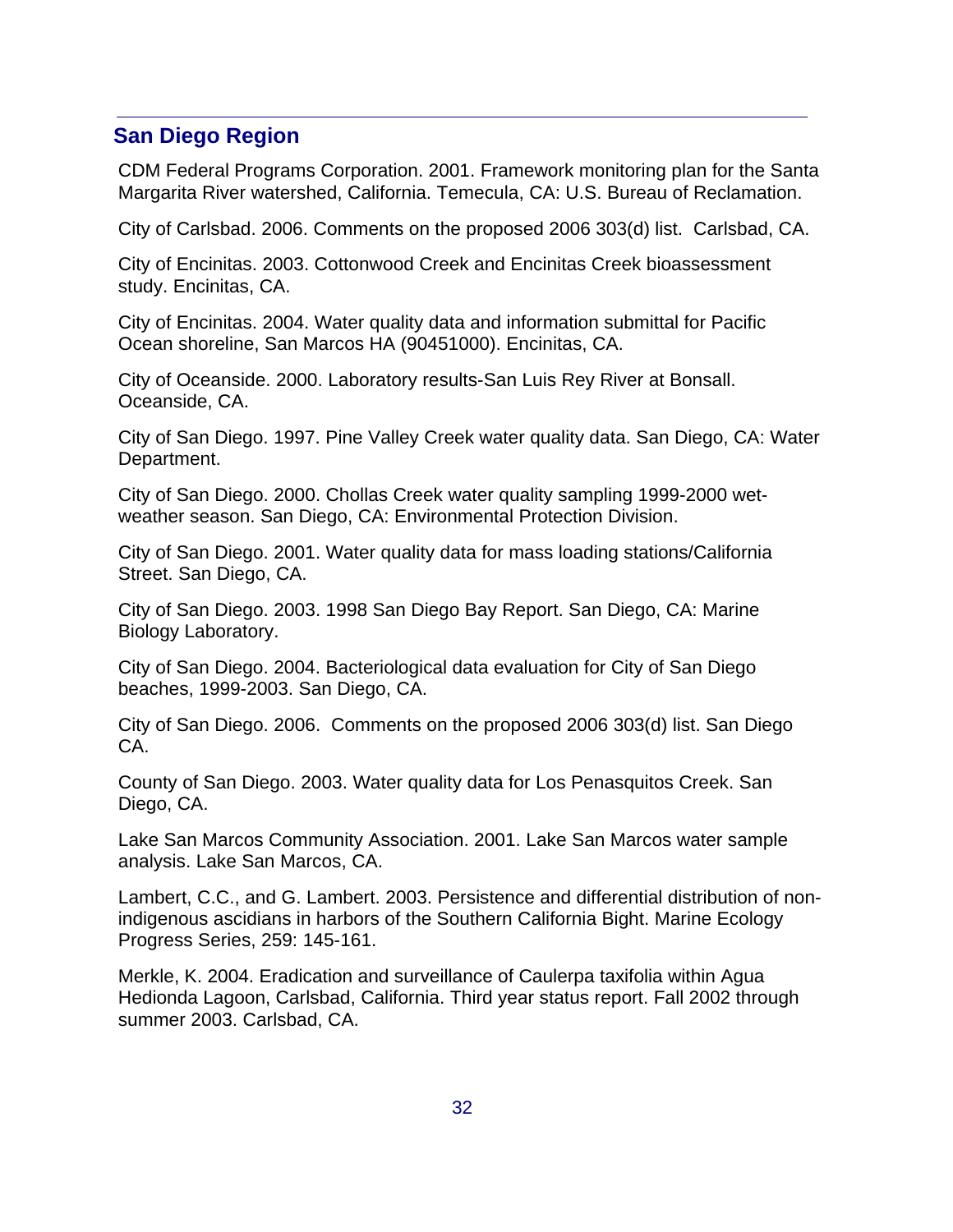Naval Facilities Engineering Command. 2001. Final report of water quality studies and proposed watershed monitoring program for portions of San Mateo and Santa Margarita River watersheds, Marine Corps Base, Camp Pendleton, California. Contract No.N68711-95-D-7573, D.O. 0021. Camp Pendleton, CA.

Port of San Diego. 2004. Water analysis for groundwater from the San Diego Convention Center and adjacent bay water. San Diego Bay. San Diego, CA.

Rancho California Water District. 2001. Annual monitoring report-Murrieta Creek. January-December 2000. Temecula, CA.

Rancho California Water District. 2002. Murrieta Creek phosphorus data. Temecula, CA.

San Diego Bay Keeper. 2004. Memorandum: Comments on Notice of public solicitation of water quality data and information-2004 Clean Water Act Section 303(d) List. San Diego, CA.

San Diego Baykeeper. 2001a. CWA section 303(d) listing. San Diego, CA.

San Diego Baykeeper. 2001b. Analytical report, QA/QC report- San Diego River. San Diego, CA.

San Diego Baykeeper. 2004. Comments on notice of public solicitation of water quality data and information-2004 Clean Water Act section 303(d) list. San Diego, CA.

San Diego RWQCB. (no date)f. Water quality data-Murrieta Creek. San Diego, CA: San Diego Regional Water Quality Control Board.

San Diego RWQCB. 1998a. Aliso Creek fact sheet. San Diego, CA: San Diego Regional Water Quality Control Board.

San Diego RWQCB. 1998b. Water quality data-multiple locations in San Diego County. San Diego, CA: San Diego Regional Water Quality Control Board.

San Diego RWQCB. 1999-2001. 303(d) fact sheet, Sweetwater River/ Reservoir. San Diego, CA.

San Diego RWQCB. 1999a. 1999 Biological assessment annual report. San Diego, CA: San Diego Regional Water Quality Control Board.

San Diego RWQCB. 1999b. Stormwater monitoring program-Tecolote Creek. San Diego, CA: San Diego Regional Water Quality Control Board.

San Diego RWQCB. 2000a. Aliso Creek water quality planning study. San Diego, CA: San Diego Regional Water Quality Control Board.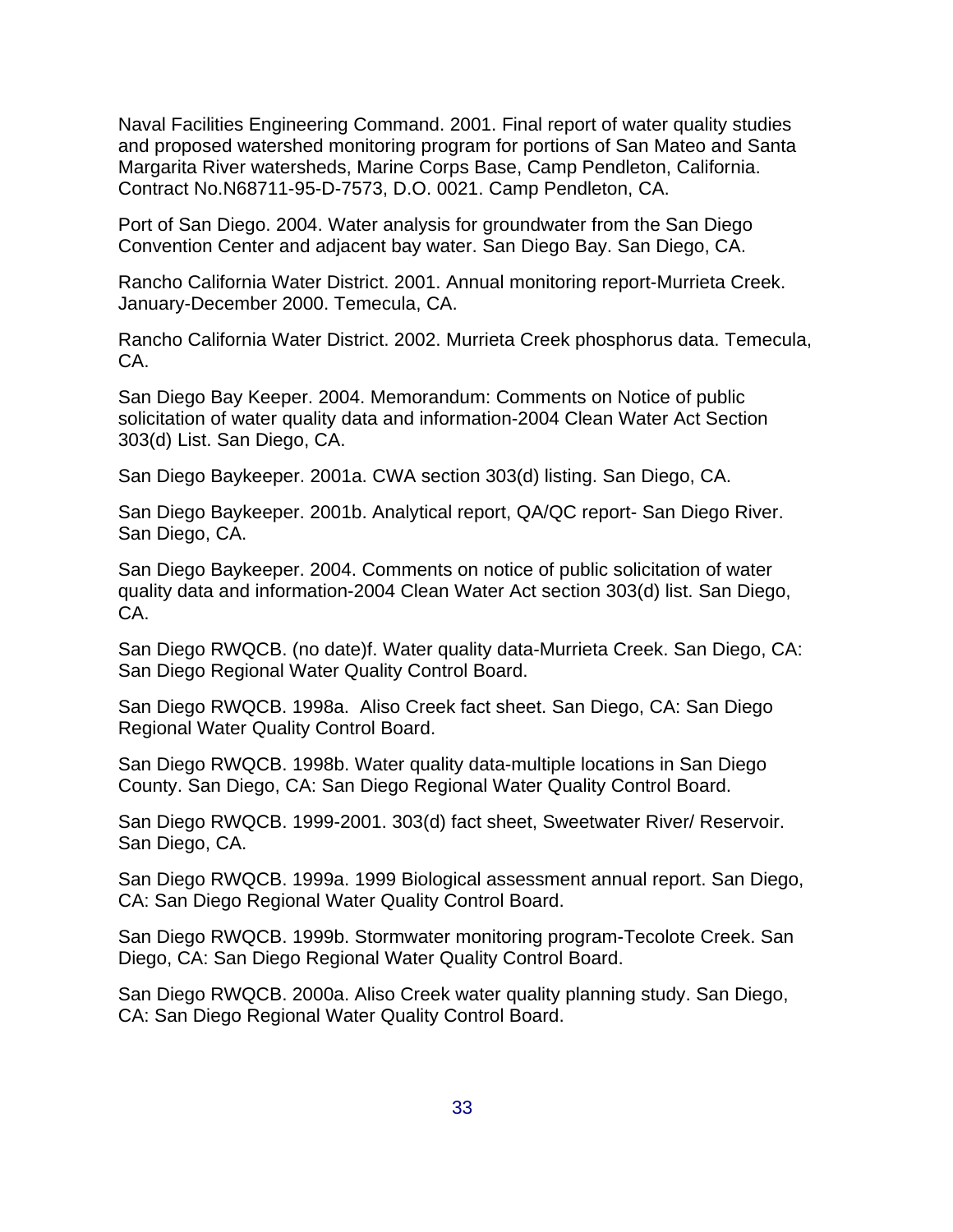San Diego RWQCB. 2000b. Annual NPDES progress report-Prima Desheca Channel. San Diego, CA: San Diego Regional Water Quality Control Board.

San Diego RWQCB. 2000c. Aqua Hedionda Lagoon fact sheet. San Diego, CA: San Diego Regional Water Quality Control Board.

San Diego RWQCB. 2000d. Water quality monitoring results-Rainbow Creek. San Diego, CA: San Diego Regional Water Quality Control Board.

San Diego RWQCB. 2001a. San Marcos Lake fact sheet and public comments. San Diego, CA: San Diego Regional Water Quality Control Board.

San Diego RWQCB. 2001b. Chollas Creek fact sheet. San Diego, CA: San Diego Regional Water Quality Control Board.

San Diego RWQCB. 2001c. Christianos Creek fact sheet. San Diego, CA: San Diego Regional Water Quality Control Board.

San Diego RWQCB. 2001d. Dana Point Harbor monitoring results, fact sheets. San Diego, CA: San Diego Regional Water Quality Control Board.

San Diego RWQCB. 2001e. La Posta Creek water quality report. San Diego, CA: San Diego Regional Water Quality Control Board

San Diego RWQCB. 2001f. Padre Barona Creek fact sheet. San Diego, CA: San Diego Regional Water Quality Control Board.

San Diego RWQCB. 2001g. Reidy Creek water quality data. San Diego, CA: San Diego Regional Water Quality Control Board.

San Diego RWQCB. 2001h. San Diego River fact sheet and water quality data. San Diego, CA. San Diego Regional Water Quality Control Board.

San Diego RWQCB. 2001i. San Diego River/Fashion Valley Road fact sheet. San Diego, CA: San Diego Regional Water Quality Control Board.

San Diego RWQCB. 2001j. San Diego River/Forrester Creek fact sheet. San Diego, CA: San Diego Regional Water Quality Control Board.

San Diego RWQCB. 2001k. San Juan Creek fact sheet. San Diego, CA: San Diego Regional Water Quality Control Board.

San Diego RWQCB. 2001l. Storm water monitoring program- Sorrent Valley. San Diego, CA: San Diego Regional Water Quality Control Board.

San Diego RWQCB. 2001m. Tijuana River Estuary water quality report. San Diego, CA: San Diego Regional Water Quality Control Board.

San Diego RWQCB. 2001n. Water quality data-De luz Creek. San Diego, CA: San Diego Regional Water Quality Control Board.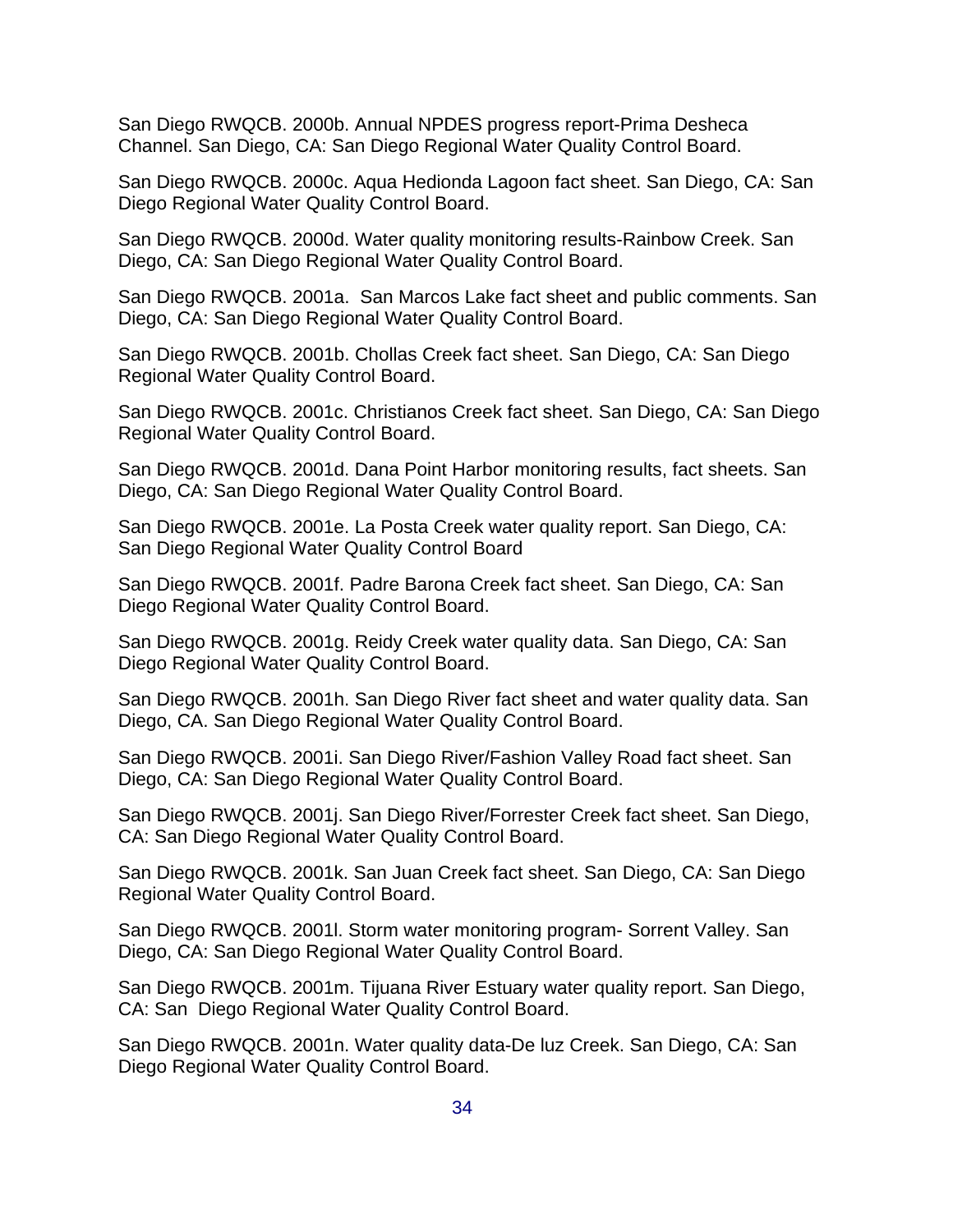San Diego RWQCB. 2001o. Water quality data-Sandia Creek. San Diego, CA: San Diego Regional Water Quality Control Board.

San Diego RWQCB. 2001p. Water quality data-Santa Margarita River. San Diego, CA: San Diego Regional Water Quality Control Board.

San Diego RWQCB. 2001q. Mission Bay copper sampling. San Diego, CA: San Diego Regional Water Quality Control Board.

San Diego RWQCB. 2002a. Del Dios Creek water quality data. (e-file).

San Diego RWQCB. 2002aa. Sycamore Creek water quality data. (e-file).

San Diego RWQCB. 2002ab. Miramar Reservoir water quality data. (e-file).

San Diego RWQCB. 2002ac. Murray Reservoir water quality data. (e-file).

San Diego RWQCB. 2002b. Barona Creek water quality data. (e-file).

San Diego RWQCB. 2002c. Barrett Reservoir water quality data. (e-file).

San Diego RWQCB. 2002d. City of Coronado water quality data. (e-file)

San Diego RWQCB. 2002e. Cloverdale Creek water quality data. (e-file).

San Diego RWQCB. 2002f. Crosby Creek water quality data. (e-file).

San Diego RWQCB. 2002g. El Capitan Reservoir water quality data. (e-file).

San Diego RWQCB. 2002h. Escondido Creek water quality data. (e-file).

San Diego RWQCB. 2002i. Felicita Creek water quality data. (e-file).

San Diego RWQCB. 2002j. Green Valley Creek water quality data. (e-file).

San Diego RWQCB. 2002k. Hodges Reservoir water quality data.. (e-file).

San Diego RWQCB. 2002l. Kit Karson Creek water quality data. (e-file).

San Diego RWQCB. 2002m. Kitchen Creek water quality data. (e-file).

San Diego RWQCB. 2002n. La Posta Creek water quality data. (e-file).

San Diego RWQCB. 2002o. Long Canyon Creek water quality data. (e-file).

San Diego RWQCB. 2002p. Memorandum: SDRWQCB does not support section 303(d) listing of Orange County beaches in region 9 for trash. San Diego, CA: San Diego Regional Water Quality Control Board.

San Diego RWQCB. 2002q. Padre Barona Creek water quality data. (e-file).

San Diego RWQCB. 2002r. Morena Reservoir water quality data. (e-file).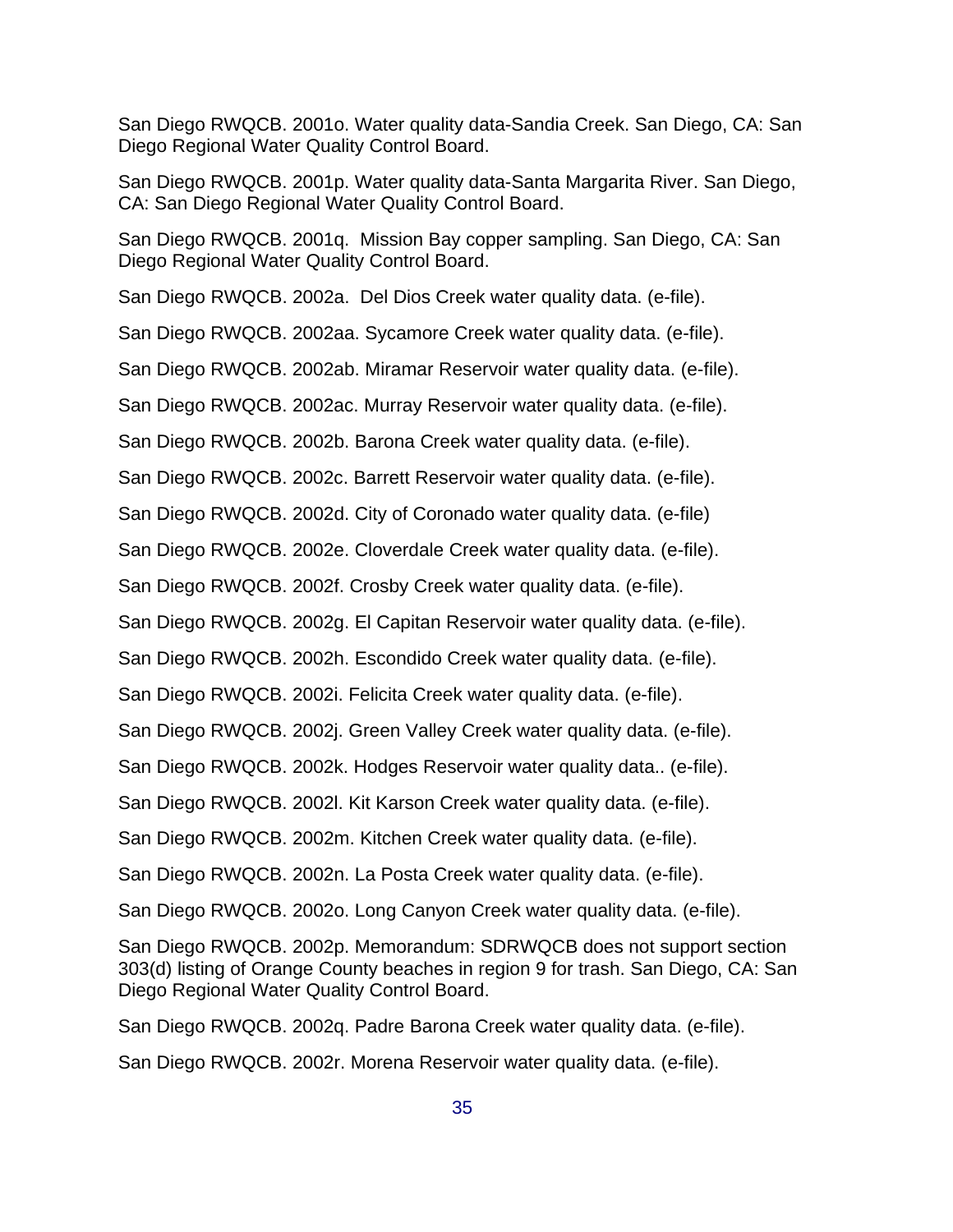San Diego RWQCB. 2002s. Noble Canyon Creek water quality data. (e-file).

San Diego RWQCB. 2002t. Oso Creek water quality data. (e-file).

San Diego RWQCB. 2002u. Otay Reservoir water quality data. (e-file).

San Diego RWQCB. 2002v. Padre Dam water quality data. (e-file).

San Diego RWQCB. 2002w. Pine Creek water quality data. (e-file).

San Diego RWQCB. 2002x. San Luis Rey Watershed-water quality status. San Diego, CA: San Diego Regional Water Quality Control Board.

San Diego RWQCB. 2002y. San Vicente Reservoir. (e-file).

San Diego RWQCB. 2002z. Sutherland Reservoir water quality data. (e-file).

San Diego RWQCB. 2003. Switzer Creek fact sheet. San Diego, CA: San Diego Regional Water Quality Control Board.

San Diego RWQCB. 2004a. Freshwater samples from San Diego Creek (dry and wet weather events). San Diego, CA: San Diego Regional Water Quality Control Board.

San Diego RWQCB. 2004b. Memorandum: Region 9 map corrections to the 303(d) list. J. Smith. San Diego, CA: San Diego Regional Water Quality Control Board.

San Diego RWQCB. 2004c. San Diego Bay marinas copper sampling. San Diego, CA: San Diego Regional Water Quality Control Board.

San Diego Water Quality Laboratory. 1996. El Capitan Lake water quality data. San Diego, CA:

South East Regional Reclamation Authority. 2000. Monitoring report No. 2000-13. Surf zone, nearshore, offshore locations. San Juan Capistrano, CA.

Stream Team. 2001. San Diego, CA., Riverside, CA.

Sweetwater Authority. 2001. Sweetwater Lake limnology worksheet. Phosphate and nitrate levels of Sweetwater Reservoir. San Diego, CA.

United States Marine Corps Base, Camp Pendleton. 1999. Summary statistics-Santa Margarita River Watershed. Camp Pendleton, CA: Southwest Division.

USDA Forest Service. Stream data on Trabuco, Holy Jim and San Juan Creeks/ Hot Springs drainages. Cleveland National Forest.

USGS. 2002c. Water quality monitoring of Sweetwater and Loveland Reservoirs, San Diego County, California-phase one results, 1998-1999. Sacramento, CA: U.S. Geological Survey.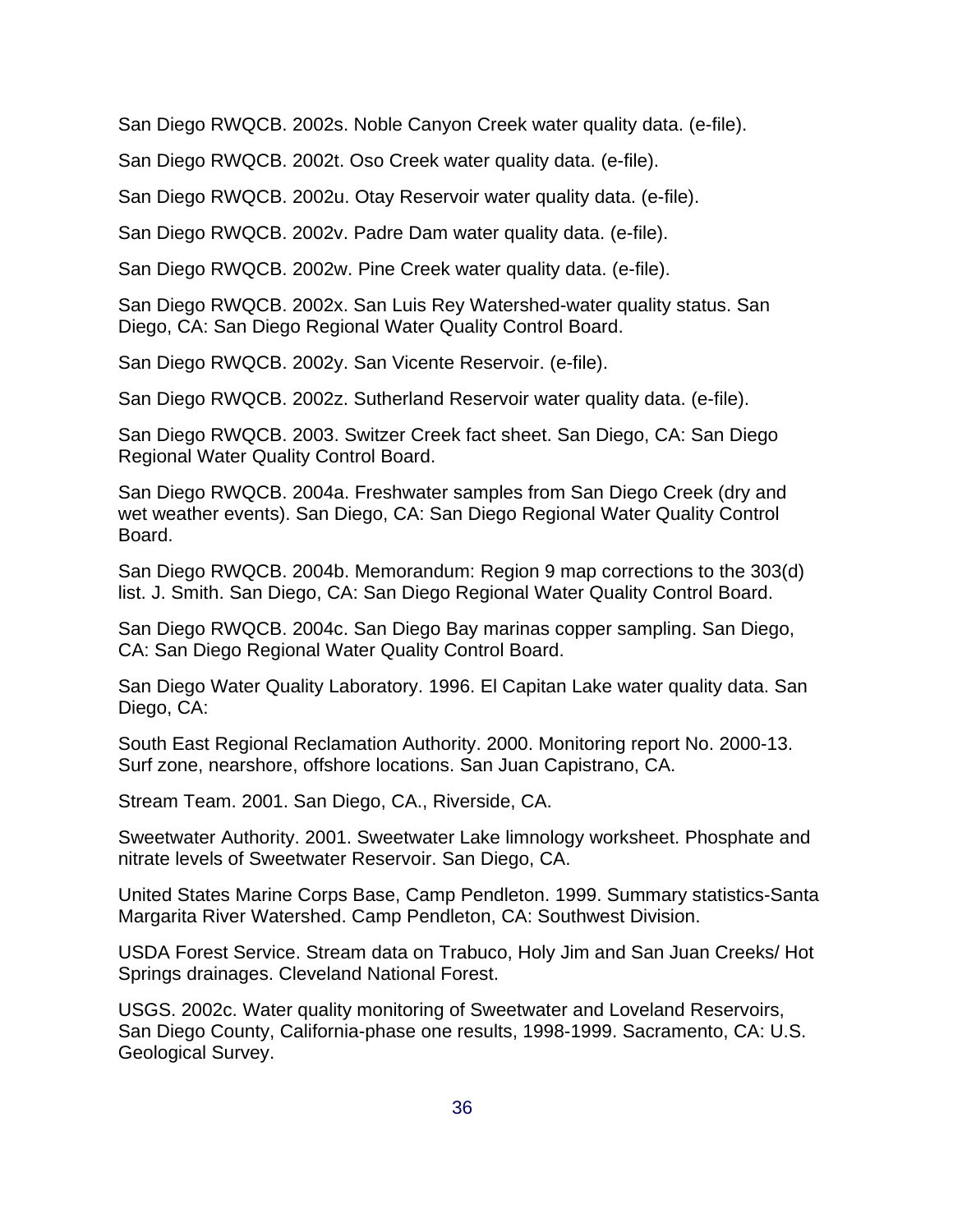WEST Consultants. 2000. Santa Margarita River hydrology, hydraulics and sedimentation study. San Diego, CA: U.S. Army Corps of Engineers.

## **Statewide or Multi-Region**

American Society of Icthyologists and Herpetologists. 1989. Allotopic distribution of native frogs and introduced fishes in high Sierra Nevada Lakes of California: Implication of the Negative Effect of Fish Introductions. Copeia. 3: 775-778

Anderson, L. 1990. Aquatic weed problems and management in North America.

Anderson, L. 2005. Eradication of Caulerpa taxifolia in the U.S. five years after discovery: Are we there yet? U.S. Department of Food and Agriculture.

Anderson, L.W.J. Management or Eradication? Strategies for Protecting Delta Fisheries from Non-native Aquatic Plants. Biological Invasions in Aquatic Ecosystems: Impacts on Restoration and Potential for Control, Proceedings of a Workshop, April 25, 1998, Sacramento, CA. Cohen, A.N. & S.K. Webb (eds), SFEI, Oakland, CA (Oct. 2002).

Armstrong, T.W., and R.A. Knapp. 2004. Response by trout populations in alpine lakes to an experimental halt to stocking. Can. J. Aquatic. Sci. 61: 2025-2037.

Bay, S.M., T. Mikel, K. Schiff, S. Mathiason, B. Hester, D. Young and D. Greenstein. 2005. Southern California Bight 2003 Regional Monitoring Program. Volume I, Sediment Toxicity. Westminster, CA.

Bennett, W.A. Silversides, Smelt, and the Slough of Dreams: Who Will Come if We Restore It? Biological Invasions in Aquatic Ecosystems: Impacts on Restoration and Potential for Control, Proceedings of a Workshop, April 25, 1998, Sacramento, CA. Cohen, A.N. & S.K. Webb (eds), SFEI, Oakland, CA (Oct. 2002).

Bradford, D.F. 1991. Mass Mortality and Extinction in a High-Elevation Population of Rana muscosa. Journal of Herpetology. 25(2): 174-177.

Bradford, D.F., D.M. Graber, and F. Tabatabai. 1994. Population Declines of the Native Frog, Rana Mucosa, in Sequoia and Kings Canyon National Parks, California. The Southwest Naturalist. 39(4): 323-327.

Bradford, D.F., F. Tabatabai, and D. Graber. 1993. Isolation of remaining populations of the native frog, Rana Mucosa, by introduced fishes in Sequoia and Kings Canyon National Parks, California. Conservation Biology 7(4).

Bradford, D.F., S.D. Cooper, T.M. Jenkins Jr., K. Kratz, O. Sarnelle, and A.D. Brown. 1998. Influences of natural acidity and introduced fish on faunal assemblages in California alpine lakes. Can. J. Fish. Aquat. Sci. 55: 2478-2491.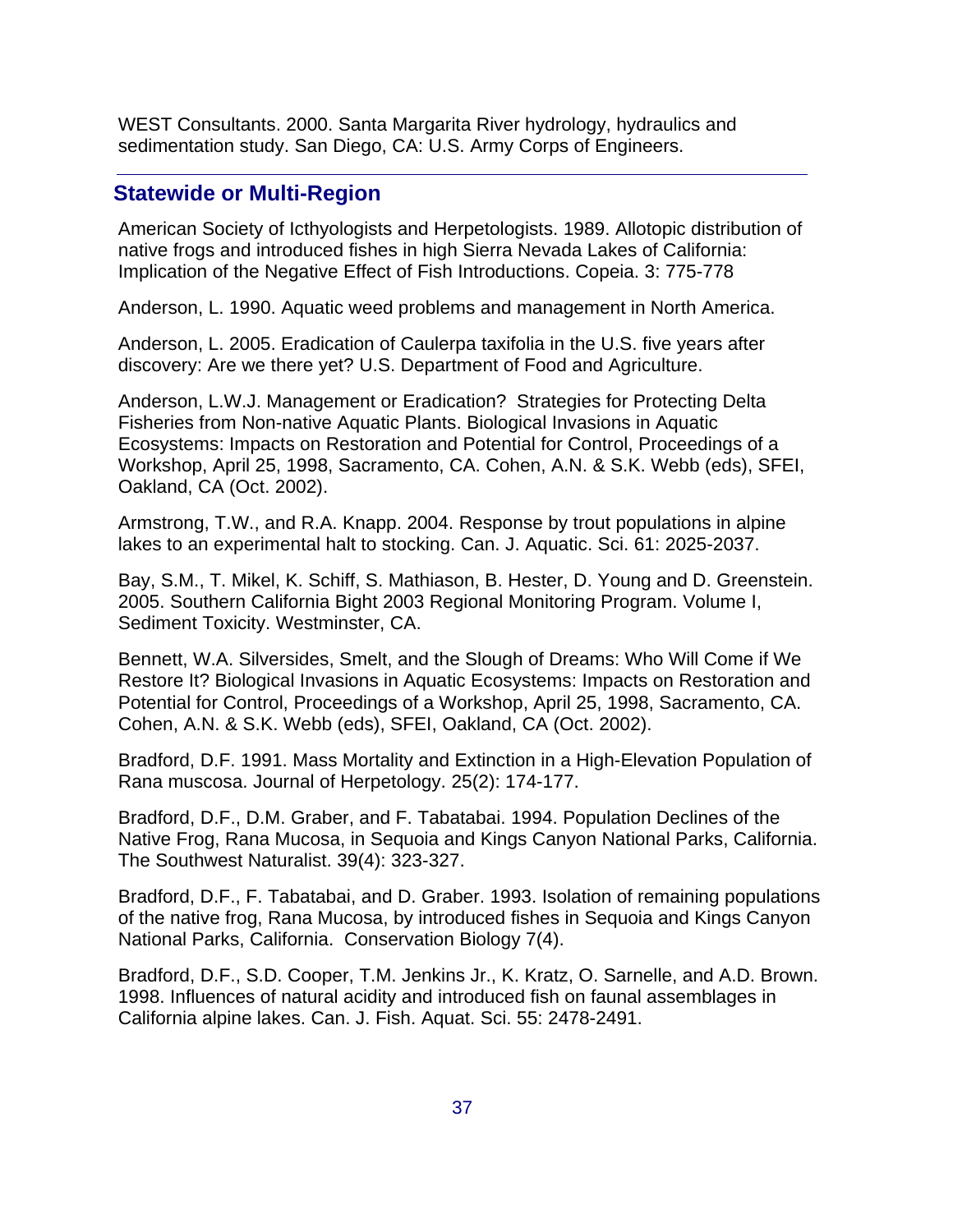California Department of Boating and Waterways. 1994. Summary of operations water hyacinth chemical control program.

California Department of Fish and Game. 2002. A survey of non-indiginous aquatic species in the coastal and estuarine waters of California. Submitted to the California State Legislature as required by the Ballast Water Management Act of 1999. Department of Fish and Game, Office of Spill Prevention and Response.

California Department of Fish and Game. 2002. Introduced aquatic species in California coastal waters Final Report. California Department of Fish and Game. San Jose State University Foundation/Moss Landing Marine Laboratories

California Department of Fish and Game. 1966. Inland Fisheries Management. Sacramento, CA.

California Department of Fish and Game. 2003. Surviving Invasion. Outdoor California. November-December 2003: 9-16.

California Department of Transportation (CalTrans). 2004. Solicitation Letter.

Cohen, A.N. 1997. The Exotic Species Threat to California's Coastal Resources. Proc. Calif. And World Ocean '97 Conf., Mar. 24-27, San Deigo CA.

Cohen, A.N. 2001. Success factors in the establishment of human dispersed organisms. Dispersal Ecology. Ch. 18.

Cohen, A.N. and J.T. Carlton. 1995. Intruders in the estuary. Watershed. 1995.

Cohen, A.N. Invasive Marine Exotics as a Growing International Problem. The Invasion of the Estuaries. Proceedings of the Second International Spartina Conference, 1997. Olympia, WA.

Cohen, A.N., A. Wienstein, M.A. Emmet, W. Lau, and J.T. Carlton. 2001. Investigations into the introduction of non-indigenous marine organisms via the crosscontinental trade in marine baitworms. U.S. Fish and Wildlife Service.

Cohen, A.N., L.H. Harris, B.L. Bingham, J.T. Carlton, J.W. Chapman, C.C. Lambert, G. Lambert, J.C. Ljubenkov, S.N. Murray, L.C. Rao, K. Reardon, and E. Schwindt. 2000. Project report for the Southern California exotics expedition 2000. A rapid assessment survey of exotic species in sheltered coastal waters. Sacramento, CA: California Department of Fish and Game.

Culver, C.S., and A.M. Kuris. The introduction of the South African worm: biology, history, and implications for management. Biological Invasions in Aquatic Ecosystems: Impacts on Restoration and Potential for Control, Proceedings of a Workshop, April 25, 1998, Sacramento, CA. Cohen, A.N. & S.K. Webb (eds), SFEI, Oakland, CA (Oct. 2002).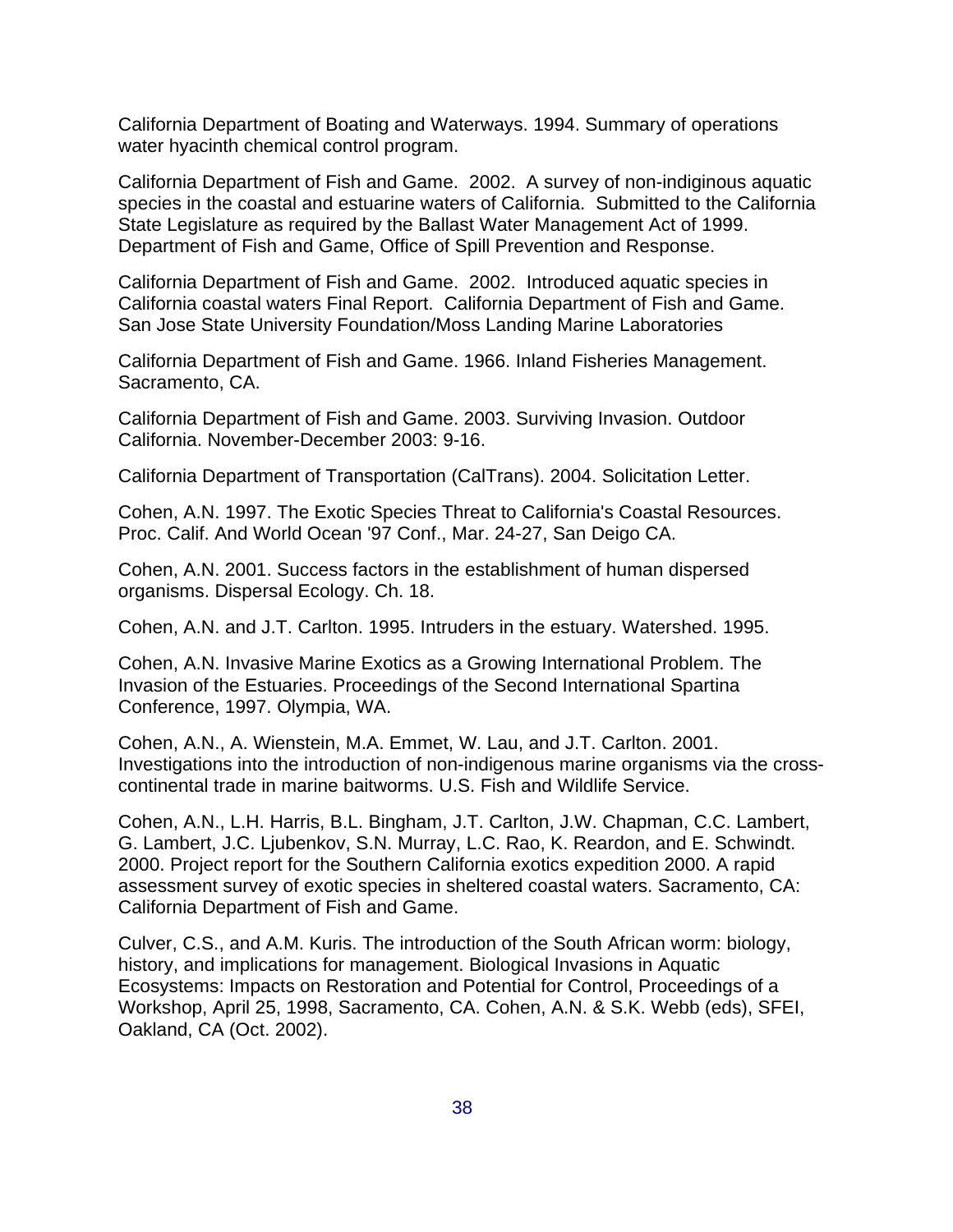Curtis, B. 1942. The general situation of the biological effects of the introduction of alien fishes into California waters. Bureau of Fish Conservation, California Department of Fish and Game.

Hight, S.D. 1995. Control of the ornamental Loosestrife (Lythrum salicaria) by exotic organisms. Biological Pollution. 147-148.

Ingle, R.W. and M.J. Andrews. 1976. Nature. 263(21): 638

Ingram, W. 1959. Asiatic clams as potential pests in California water supplies. Journal of the American Water Works Association.(1959). 51(3): 363-370.

Johnson, E. 1920. Water hyacinth. A menace to navigation in the South. The Monthly Bulletin. 9: 76-80.

Knapp, R.A. 1996. Non-native trout in natural lakes of the Sierra Nevada: An analysis of their distribution and impacts on native aquatic biota. Sierra Nevada Ecosystem Project: Final Report to Congress. Vol. III.

Knapp, R.A. 2005. Effects of nonnative fish and habitat characteristics on lentic herpetofauna in Yosemite Nation Park, USA. Biological Conservation. 121: 265-279.

Knapp, R.A., and K.R. Matthews. 2000. Non-Native Fish Introductions and the Decline of the Mountain Yellow-Legged Frog from within Protected Areas. Conservation Biology. 14(2): 428-438.

Knapp, R.A., P.S. Corn, and D.E. Schindler. 2001. The introductions of nonnative fish into wilderness lakes: good intentions, conflicting mandates, and unintended consequences. Ecosystems. 4: 275-278.

Lloyd, L.N., A.H. Arthington, and D.A. Milton. 1986. The mosquitofish-a valuable mosquito control agent or a pest? The ecology of exotic animals and plants: some Australian case histories. pp. 6-25.

Marchetti, M. P., T. Light, P.B. Moyle, and J.H. Viers. 2004. Fish Invasions in California watersheds: testing hypotheses using landscape patterns. Ecological Applications. 14(5): 1507-1525

Marchetti, M.P., P.B. Moyle, and R. Levine. 2004. Invasive species profiling? Exploring the characteristics of non-native fishes across invasion stages in California. Freshwater Biology. 49: 646-661.

McConnell W.J. and, J.H. Gerdes. 1961. Threadfin shad, Dorosoma petenense, as food of yearling centrarchids. California Fish and Game. 50: 170-175.

McMahon, R.F. 1982. The occurrence and spread of the introduced asiatic freshwater clam, Corbicula flumenea (Muller), in North America: 1924-1982. The Nautilus. 96(4).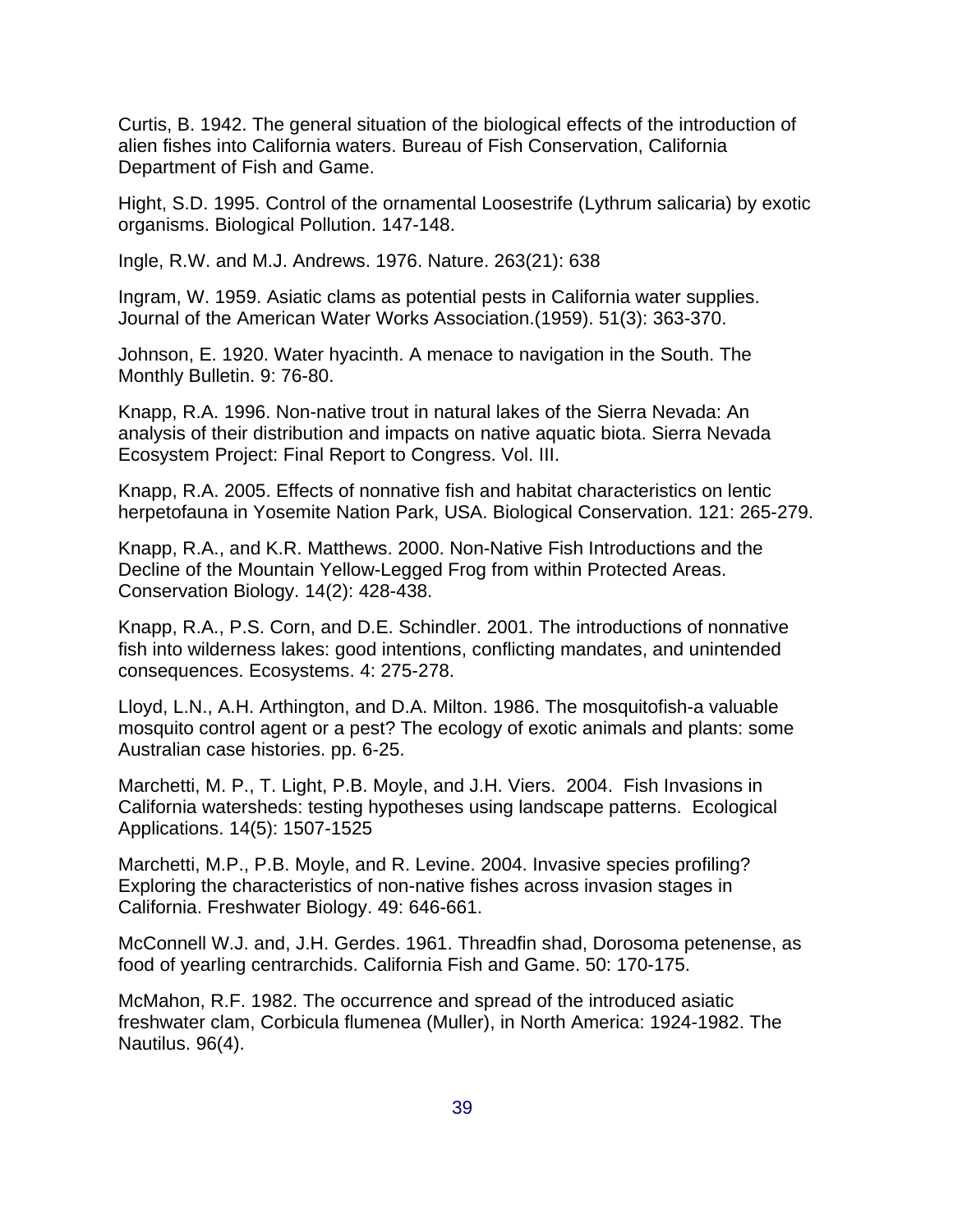Meng, L. and J. Orsi. 1991. Selective predation by larval striped bass on native and introduced copepods. Transactions of the American Fisheries Society. 120: 187-192.

Miller, R.R., J.D. Williams, and J.E. Williams. 1989. Extinction of North American fishes during the past century. Fisheries 14(6), 22-38.

Mills, E.L., J.H. Leach, J.T. Carlton, and C.L. Secor. 1993. Exotic species in the Great Lakes: A history of biotic crises and anthropogenic introductions. J. Great Lakes Res. 19(1): 1-54.

Moyle, P.B. 1976. Fish introductions in California: History and impact on native fishes. Davis, CA: University of California, Davis.

NOAA. 2004. Mussel watch sites (1,3), tissue(2). Washington, D.C. National Oceanic and Atmospheric Administration.

Panning, A. 1938. The Chinese mitten crab. The Smithsonian Institution. Publication 3491.

Peters, N., and A. Panning. 1936. A new invader. Ecology 24(1): 188-193.

Pister, E.P. 2001. Wilderness Fish Stocking: History and Perspective. Ecosystems. 4: 279-286.

Planetwater. Water quality data for regions 1 to nine. Various years. Ftp.planetwater.com/303(d)Data.

Relyea, R.A., and N. Mills. 2001. Predator-induced stress makes the pesticide carbaryl more deadly to gray treefrog tadpoles (Hyla versicolor). PNAS. 98(5): 2491- 2496.

Richter, B.D., D.P. Braun, M. A. Mendelson, and L.L. Master. 1997. Threats to imperiled freshwater fauna. Conservation Biology 11(5): 1081-1093.

Sarnelle, O., and R.A. Knapp. 2004. Zooplankton recovery after fish removal:Limitations of the egg bank. Limnol. Oceanographer 49(4): 1382-1392.

Shebly, W.H. 1917. History of the introduction of food and game fishes into the waters of California. California Fish and Game 3(1).

Sheehan, L. 2004. Memorandum: Comments on Notice of public solicitation of water quality data and information-2004 Clean Water Act section 303(d) List. San Francisco, CA. The Ocean Conservancy.

Smith, H.M. 1895. A review of the history and results of the attempts to acclimatize fish and other water animals in the pacific states. Bulletin of the United States Fish Commission. 15: 379-475.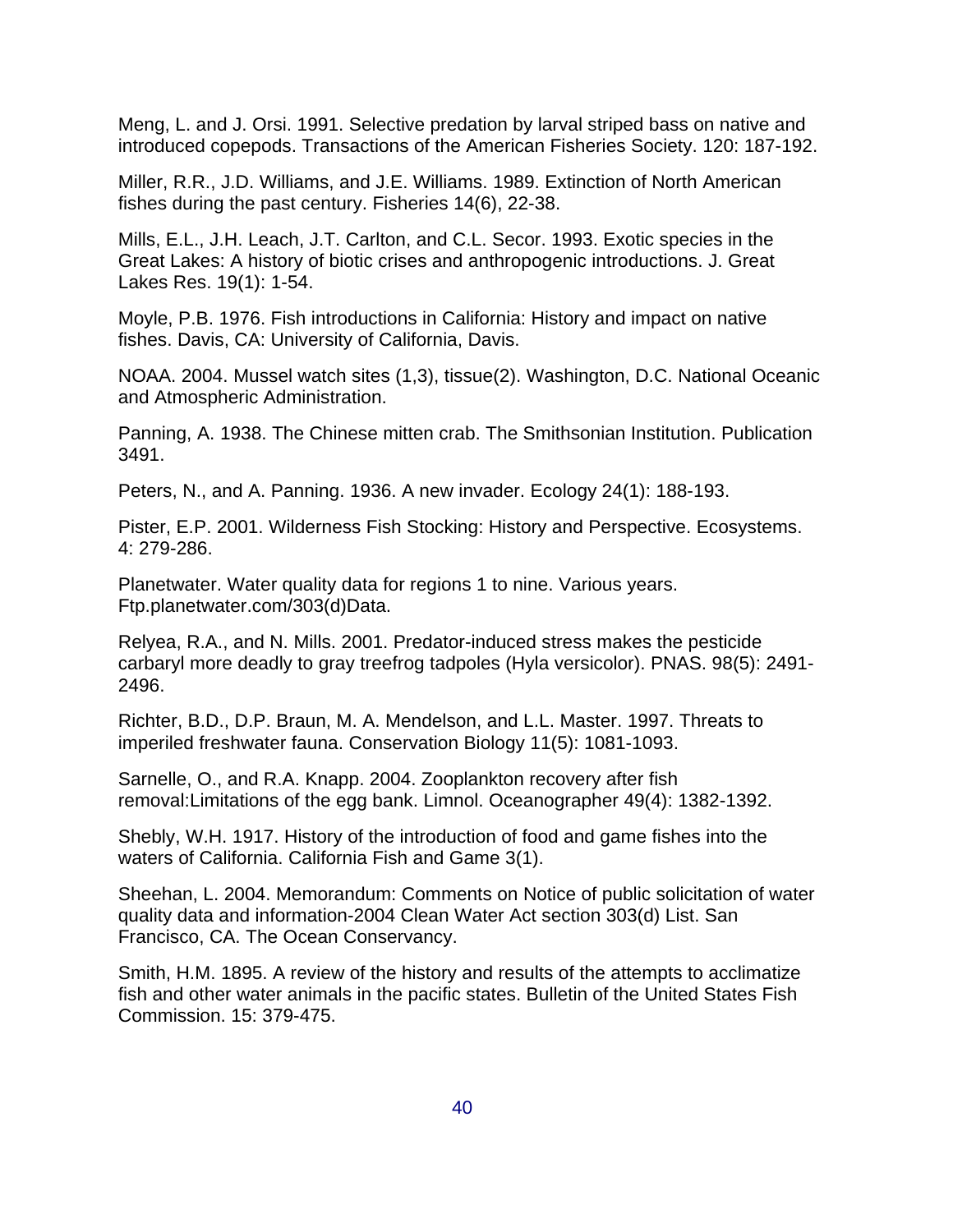SMWP. 2004b. California State Mussel Watch Program database. Includes data for Monterey Bay South, Pacific Grove Station. Sacramento, CA: State Mussel Watch Program Database.

Southern California Bight 1998 Regional marine Monitoring Survey. 1998. CD containing Bight 98 data.

Spencer, B. 1989. Waterweed invasions. Scientific American. October 1989 (261).

Strong, D.R., and D.R. Ayres. Controlling invasive cordgrass: A tale of two estuaries. Biological invasions in aquatic ecosystems: Impacts on restoration and potential for control, proceedings of a workshop, April 25, 1998, Sacramento, CA. Cohen, A.N. & S.K. Webb (eds), SFEI, Oakland, CA (Oct. 2002).

Surface Water Ambient Monitoring Program (SWAMP). 2004. Database as of 3-10- 05 and SWAMP Information Management Plan. Sacramento, CA.

Suttle, K.B., M.E. Power, J.M. Levine, and C. McNeely. 2004. How fine sediment in riverbeds impairs growth and survival of juvenile salmonids. Ecological Applications. 14(4): 969-974.

SWRCB. 1994. Bay Protection and Toxic Cleanup Program QAPP. (BPTCP). Sacramento, CA: State Water Resources Control Board.

SWRCB. 1997. Chemistry, toxicity and benthic community conditions in sediments of selected southern California bays and estuaries. Sacramento, CA: State Water Resources Control Board.

SWRCB. 1999. Consolidated toxic hot spots cleanup plan. Sacramento, CA: State Water Resources Control Board.

SWRCB. 2003a. California Water Boards project tracking system 2.1. Multi-region TMDLs. State Water Resources Control Board.

SWRCB. 2003b. Staff Report. Revisions of the Clean Water Act Section 303(d) list of water quality limited segments. Sacramento, CA: State Water Resources Control Board.

SWRCB. 2004b. QAPPs-other agencies. Sacramento, CA: State Water Resources Control Board.

SWRCB. 2005b. Summary of all changes in geographical information system maps for all regions. Sacramento, CA: State Water Resources Control Board, Division of Water Quality.

SWRCB. 2006. TMDL program performance report fiscal year2005-06. Sacramento, CA: State Water Resources Control Board.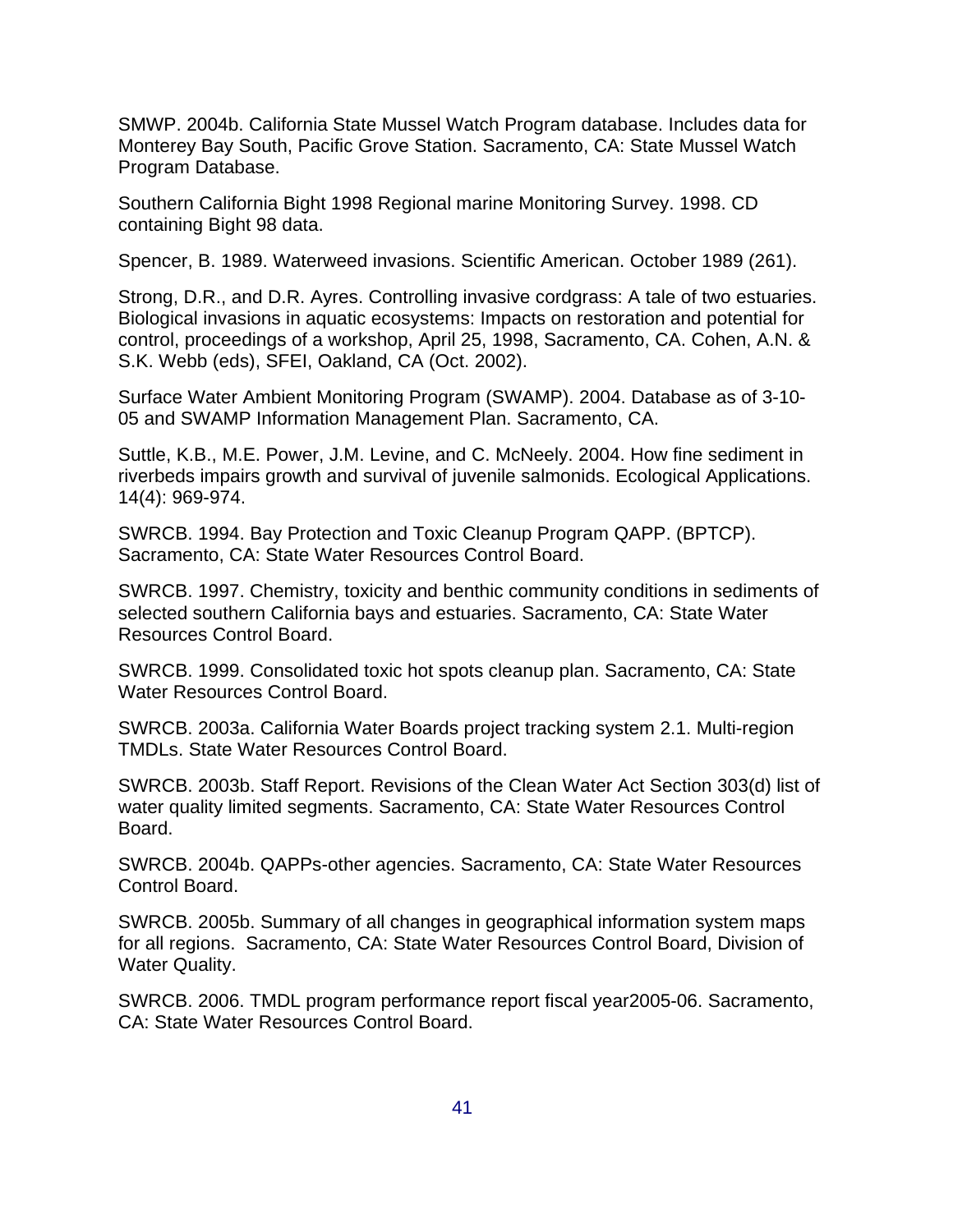Toxic Substance Monitoring Program. 2002. CD includes NON-SWAMP data: including TSMP database for years 1992-2002 and Coastal Fish Contamination Program (CFCP) for years 1 & 2. State Water Resources Control Board. Sacramento, CA.

United States General Accounting Office (GAO). 2002. Invasive Species: Clearer Focus and Greater Commitment Needed to Effectively Manage the Problem. Report to Executive Agency Officials. United States General Accounting Office (GAO).

United States Government Accountability Office (GAO). 2005. Part of a letter written to Richard Pombo, Chairman of the Committee on Resources of the House of Representatives, re. invasive species. United States Government Accountability Office (GAO).

US Army Corps of Engineers. 2005. Invasive Animal Species in Marine and Estuarine Environments: Biology and Ecology. US Army Corps of Engineers, Aquatic Nuisance Species Research Program.

USEPA. 2004a. Fish QA report (e-file). U.S. Environmental Protection Agency.

USEPA. 2006. Comments on the Draft 2006 303(d) List. San Francisco, CA: U.S. Environmental Protection Agency.

USGS. 2003. National field manual for the collection of water quality data. Reston, VA. U.S. Geological Survey. Office of Water Quality.

USGS. 2004e. E-mail messages regarding QAPPs. NAWQA (Record I.D. 22) U.S. Geological Survey

Vredenburg, V.T. 2004. Reversing introduced species effects: Experimental removal of introduced fish leads to rapid recovery of a declining frog. PNAS. 101(20): 7646- 7650.

Wasson, K. C.J. Chabin, L. Bedinger, M.C. Diaz, and J.S. Pearse. 2001. Biological invasions of estuaries without international shipping: The importance of intraregional transport. Biological Conservation 102: 143-153.

Wendell, F. 2002. California Department of Fish and Game's response to the sabellid worm infestation. Biological invasions in aquatic ecosystems: Impacts on restoration and potential for control, proceedings of a workshop, April 25, 1998, Sacramento, CA. Cohen, A.N. & S.K. Webb (eds), Oakland, CA: SFEI

Wilcove, D.S., D. Rothstein, J. Dubow, A. Phillips, and E. Losos. 1998. Quantifying threats to imperiled species in the United States. Bioscience 48(8). 607-615.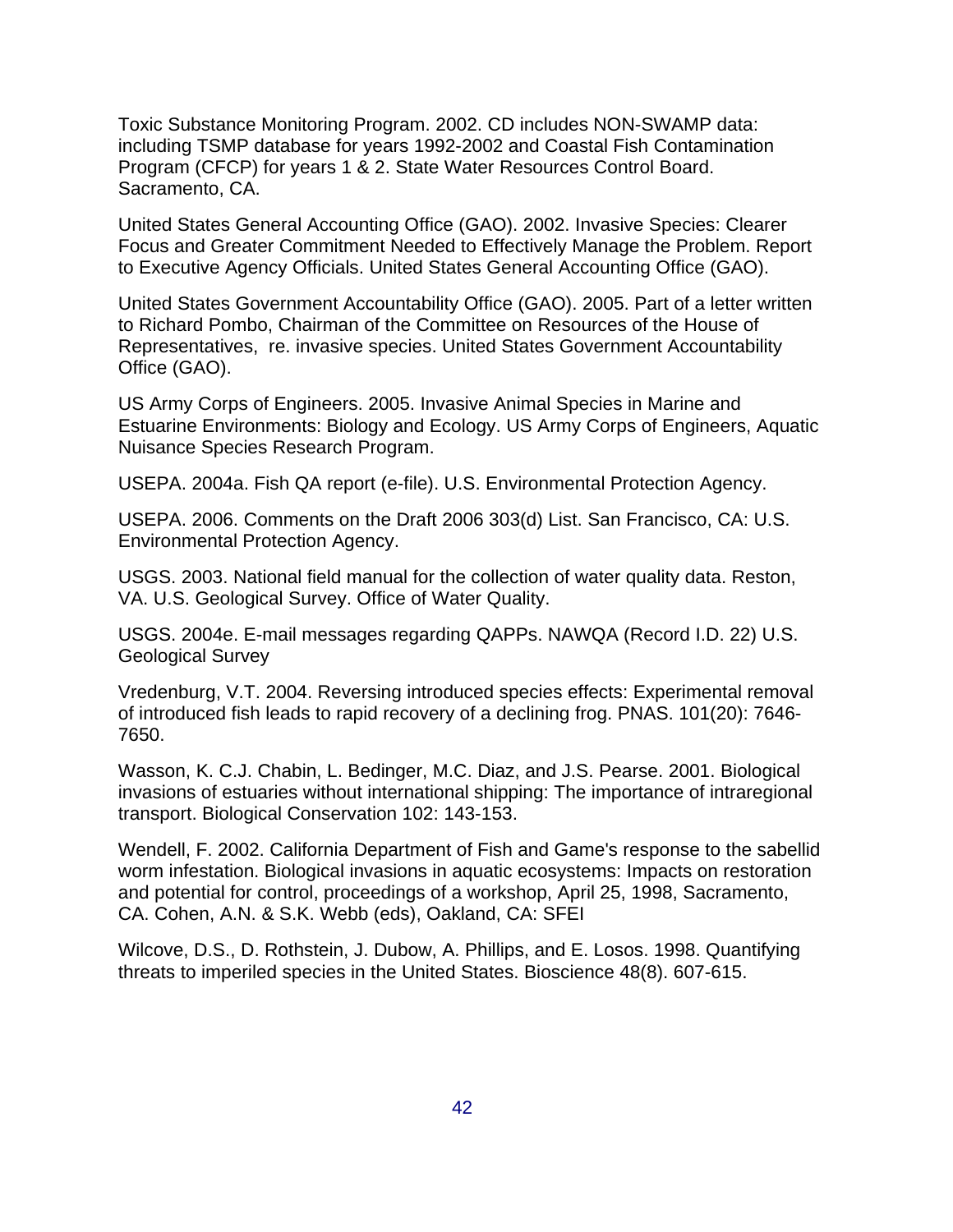#### **Guidelines and Standards**

Brodberg, R.K., and G.A. Pollock. 1999. Prevalence of selected target chemical contaminants in sport fish from two California lakes: Public health designed screening study. Sacramento, CA: Office of Environmental Health Hazard Assessment.

California Code of Regulations. 1994. Title 22, Division 4, Ch. 15, Article 4, Section 64431, Table 64431-A. http//:www.calregs.com/cgi-bin

California Code of Regulations. Section 7958. Bacteriological Standards.

Fairey, R., E.R. Long, C.A. Roberts, B.S. Anderson, B.M. Phillips, J.W. Hunt, H.R. Puckett and C.J. Wilson. 2001. An evaluation of methods for calculating mean sediment quality guideline quotients as indicators of contamination and acute toxicity to amphipods by chemical mixtures. Environmental Toxicology and Chemistry. 20(10): 2276-2286.

Finlayson, B. 2004. Water quality for diazinon. Memorandum to J. Karkoski, Central Valley RWQCB. Rancho Cordova, CA: Pesticide Investigation Unit, California Department of Fish and Game.

Klasing, S., and R. Brodberg. 2004. Fish consumption guidelines for Lake Natoma and the Lower American River, Sacramento County. Sacramento, CA: Office of Environmental Health Hazard Assessment.

Long E.R., and L.G. Morgan. 1990. The potential for biological effects of sedimentsorbed contaminants tested in the National Status of Trends Program. NOAA Technical Memorandum NOS OMA 52. Seattle, WA: National Oceanic and Atmospheric Administration.

Long, E.R., D.D. MacDonald, S.L. Smith, and F.D. Calder. 1995. Incidence of adverse biological effects within ranges of chemical concentrations in marine and estuary sediments. Environmental Management. 19, (1): 81-97.

MacDonald, D.D. L.M. Dipinto, J. Field, C.G. Ingersoll, E.R. Long, and R.C. Schwartz. 2000a. Development and evaluation of consensus-based sediment effect concentrations for polychlorinated biphenyls. Environmental Toxicology and Chemistry. 19(5): 1403-1413.

MacDonald, D.D., C.G. Ingersoll, T.A. Berger. 2000b. Development and evaluation of consensus-based sediment quality guidelines for freshwater ecosystems. Environmental Contamination and Toxicology. 39: 20-31.

MacDonald, D.L. R.S. Carr, F.D. Calder, E.R. Long, and C.G. Ingersoll. 1996. Development and evaluation of sediment quality guidelines for Florida coastal waters. Ecotoxicology 5: 253-278.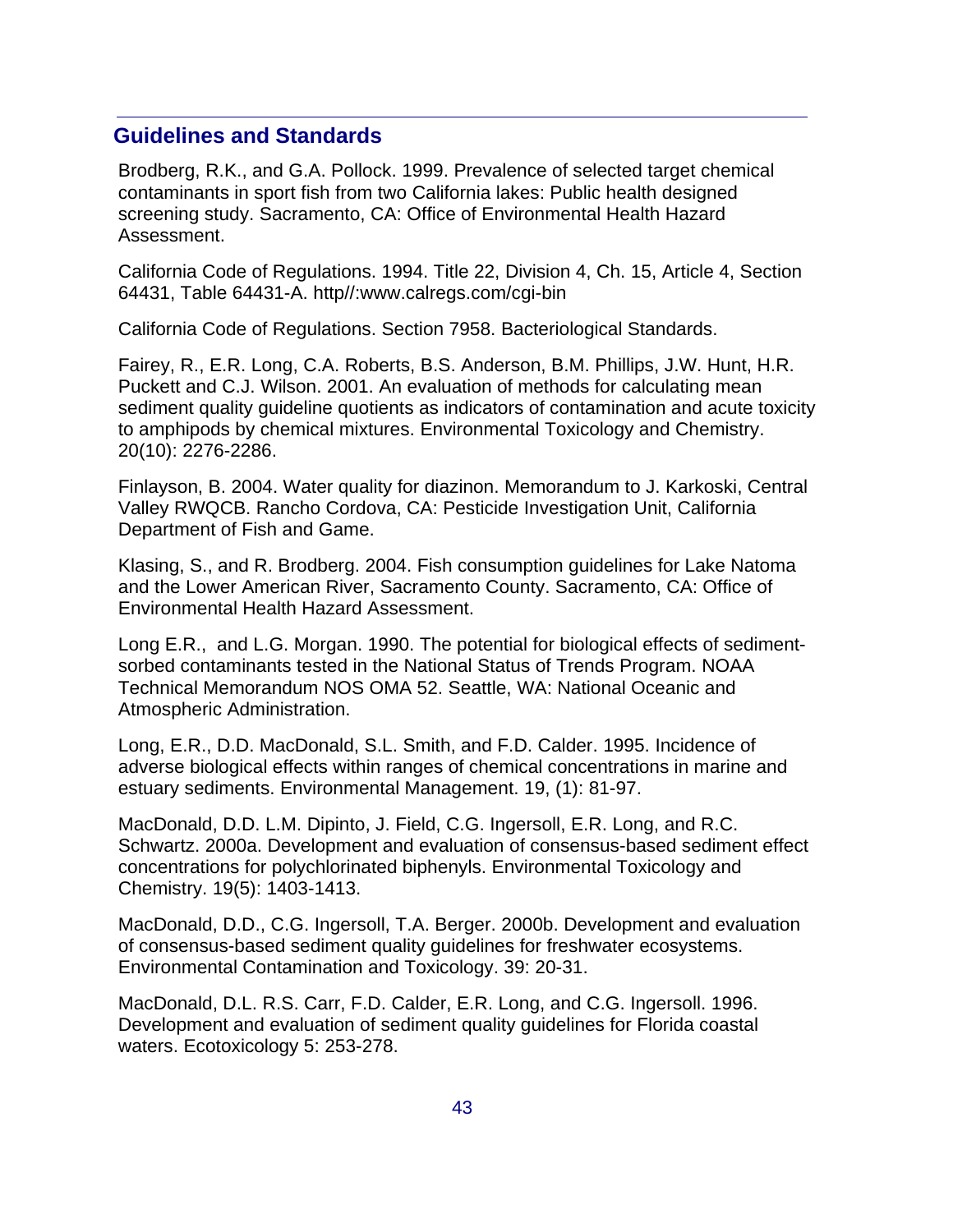NAS. 1972. National Academy of Sciences. Water Quality Criteria 1972. EPA-R3-73- 033. Washington, D.C.: U.S. Environmental Protection Agency.

OEHHA. 2005. Announcement of publication of the final technical support document for the public health goal for perchlorate in drinking water and responses to major comments on the technical support document: Public health goal for perchlorate in drinking water (3/12/04). Sacramento, CA: Office of Environmental Health Hazard Assessment.

PTI Environmental Services. 1991. Pollutants of concern in Puget Sound. EPA 910/9- 91-003. Seattle, WA: U.S. Environmental Protection Agency.

Siepmann, S., and B. Finlayson. 2000. Water quality criteria for diazinon and chlorpyrifos. Administrative Report 00-3. Rancho Cordova, CA: Pesticide Investigations Unit, Office of Spills and Response. California Department of Fish and Game.

Sigler, T., T.C. Bjorn, and F.H. Everest. 1983. Effects of chronic turbidity on density and growth of steelheads and coho salmon. Transactions of the American Fisheries Society 113:142-150.

Sullivan K., D.J. Martin, R.D. Cardwell, J.E. Toll, and S. Duke. 2000. An analysis of the effects on temperature on salmonids of the Pacific Northwest with implications for selecting temperature criteria. Portland, OR: Sustainable Ecosystems Institute. Portland, Oregon.

SWRCB. 1998. Water quality control policy for guidance on development of regional toxic hot spot cleanup plans. Sacramento, CA: State Water Resources Control Board.

SWRCB. 2001. California Ocean Plan. Sacramento, CA: State Water Resources Control Board, California Environmental Protection Agency. http://www.swrcb.ca.gov/plnspols/oplans.

USEPA. 1993. Technical basis for deriving sediment criteria for nonionic organic contaminants for the protection of benthic organisms by using equilibrium partitioning. EPA822-R-93-011. Washington, D.C.: Office of Water, U.S. Environmental Protection Agency.

USEPA. 1994. Guidance for the data quality objectives process. EPA-600-R-96-005. EPA QA/G4. Washington, D.C: Office of Research and Development, U.S. Environmental Protection Agency.

USEPA. 2000c. Water quality standards; establishment of numeric criteria for priority toxic pollutants for the State of California. 40 CFR, part 131. U.S. Environmental Protection Agency.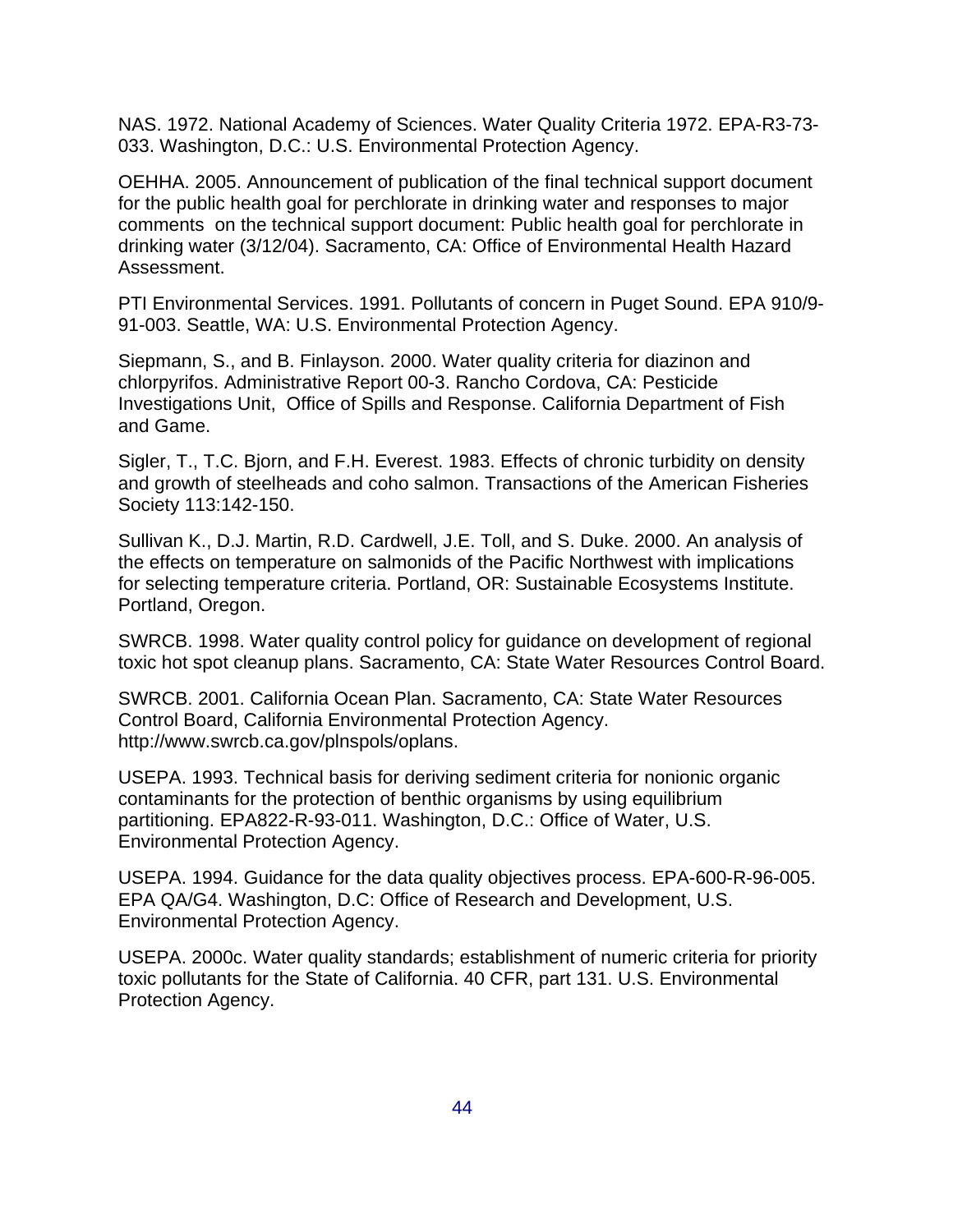USEPA. 2000d.Water Quality Standards 2000.Establishment of numeric criteria for priority toxic pollutants for the State of California: Rules and regulations. Federal Register Vol. 65, No. 97. Washington, D.C.: U.S. Environmental Protection Agency.

USEPA. 2002a. National recommended water quality criteria: 2002. EPA-822-R-02- 047 Washington, D.C. U.S. Environmental Protection Agency.

### **List Approval Process**

Lyris ListManager. 2004. CWA 303(d) list. Mailing list for data solicitation letter.

Speaker Power point presentations. 2005. 303(d) workshop. Dec. 6, 2005. Sacramento, CA. (electronic format).

SWRCB 2006. January 5, 2006 section 303(d) workshop transcript. Pasadena, CA.

SWRCB, 2005c. Revised workshop notice. Sacramento, Ca.

SWRCB. 2004a. Development of the 2004 Federal Clean Water Act Section 303(d) list of water quality limited segments. Sacramento, CA: State Water Resources Control Board.

SWRCB. 2005. 2006 303(d) draft list of water quality limited segments. Water body fact sheets supporting "DO nOT Delist" recommendations. Sacramento, CA. State Water Resources Control Board.

SWRCB. 2005. Staff Report: Revisions of the Clean Water Act section 303(d)2006 draft list of water quality limited segments. Volumes I, II, and III. Sacramento, CA: State Water Resources Control Board.

SWRCB. 2005a. Testimony received at the December 6, 2005 303(d) workshop. Sacramento, CA.

SWRCB. 2005b. Notice of public workshops for revisions to the federal Clean Water Act Section 303(d) list of water quality limited segments for California. Sacramento, CA: State Water Resourses Control Board.

SWRCB. 2005c. Consideration of all readily available data and information. Summary of SWRCB staff review of administrative record. Sacramento, CA: State Water Resources Control Board, Division of Water Quality.

SWRCB. 2005d. 2006 303(d) draft list of water quality limited segments. Includes: Water body fact sheets supporting "Do Not List" recommendations, water body fact sheets supporting "Do Not Delist" recommendations, and Staff Report Volumes I, II, and III, list of limited water quality segments. Sacramento, CA: State Water Resources Control Board.